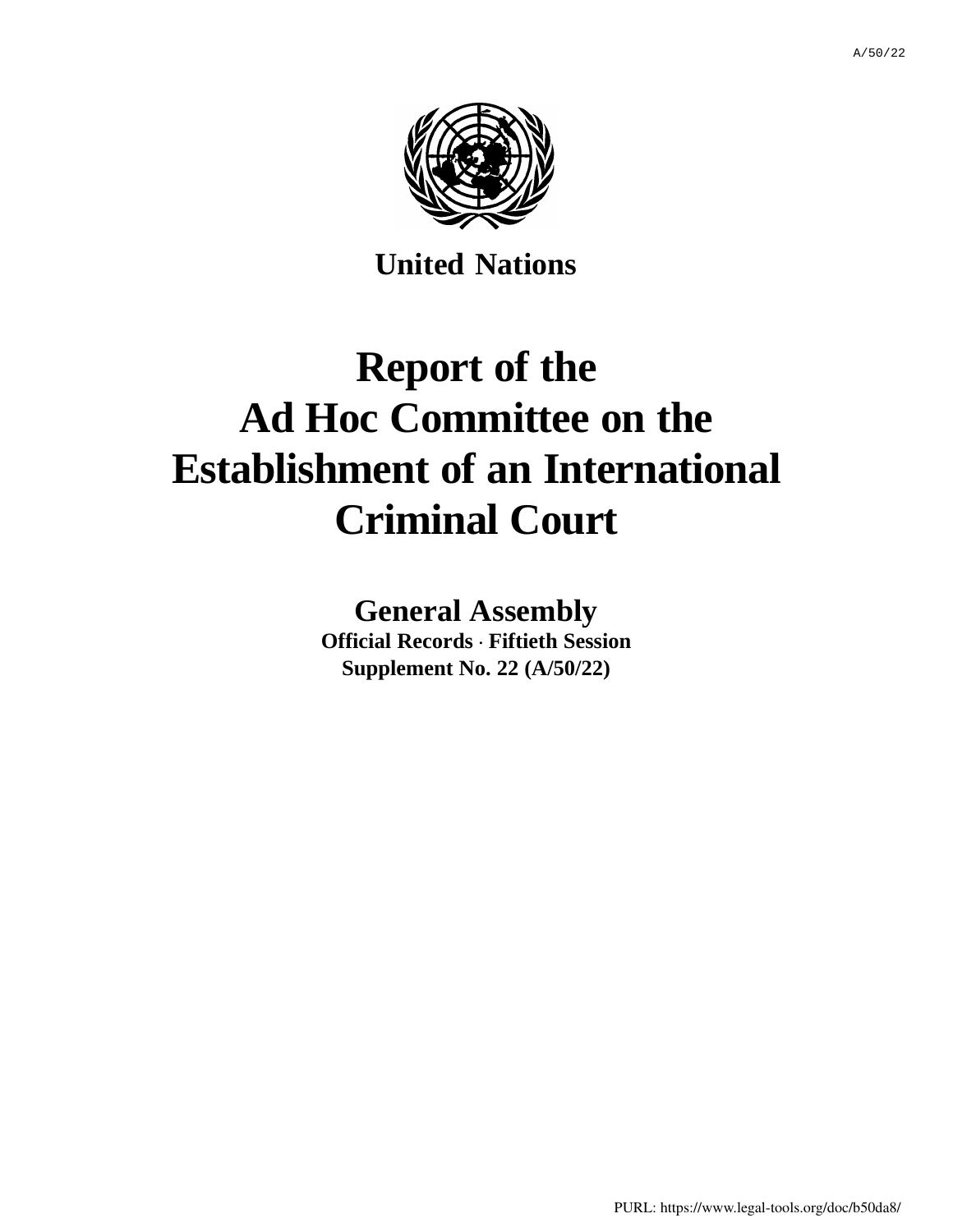# Report of the Ad Hoc Committee on the Establishment of an International Criminal Court

General Assembly Official Records · Fiftieth Session Supplement No. 22 (A/50/22)



United Nations · New York, 1995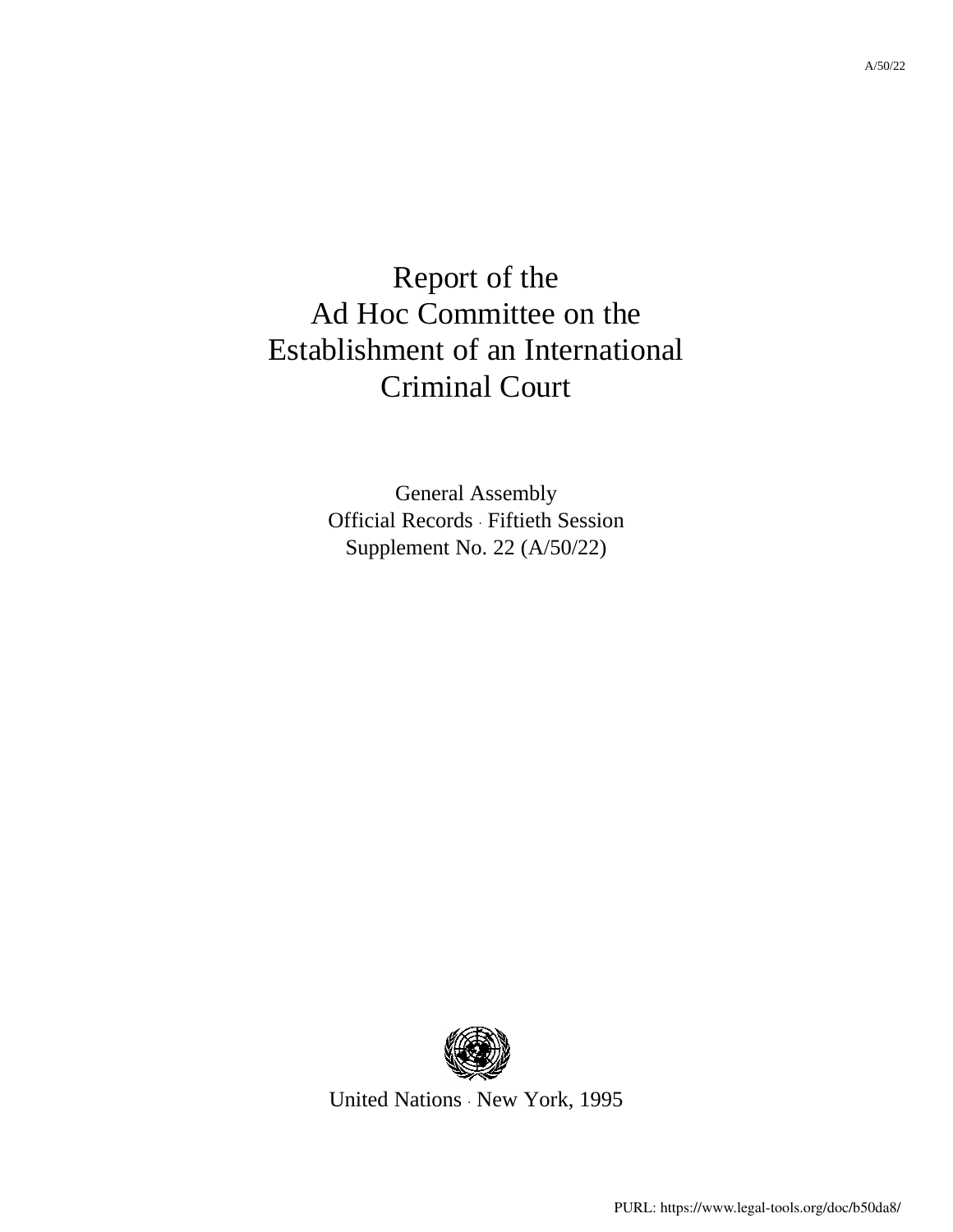# **NOTE**

Symbols of United Nations documents are composed of capital letters combined with figures. Mention of such a symbol indicates a reference to a United Nations document.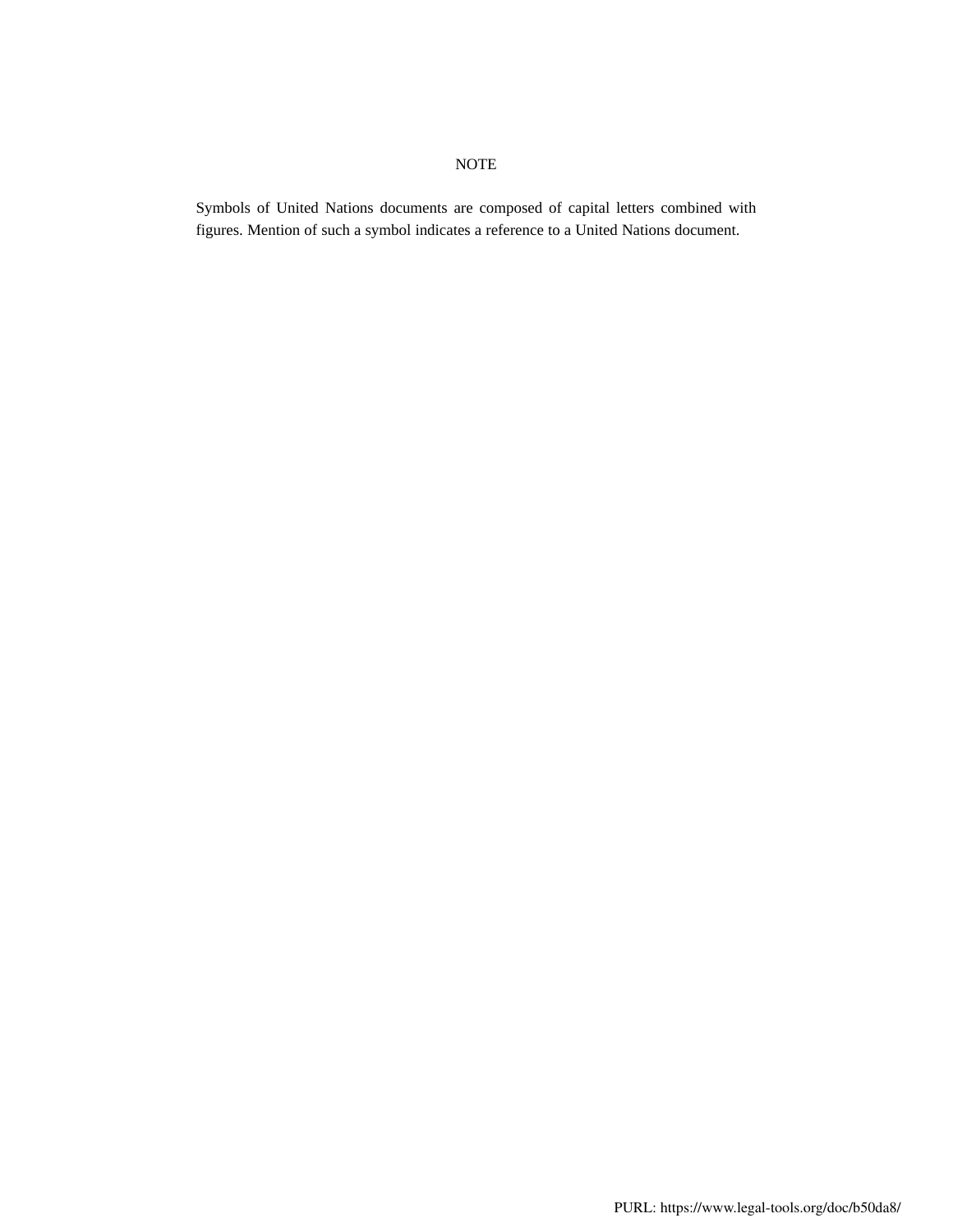[6 September 1995]

# CONTENTS

|     |    |       |                                                                                                                                                      | Paragraphs | Page           |
|-----|----|-------|------------------------------------------------------------------------------------------------------------------------------------------------------|------------|----------------|
| Ι.  |    |       |                                                                                                                                                      | $1 - 11$   | $\mathbf{1}$   |
| II. |    |       | REVIEW OF THE MAJOR SUBSTANTIVE AND ADMINISTRATIVE<br>ISSUES ARISING OUT OF THE DRAFT STATUTE FOR AN<br>INTERNATIONAL CRIMINAL COURT PREPARED BY THE |            |                |
|     |    |       | INTERNATIONAL LAW COMMISSION                                                                                                                         | $12 - 249$ | 3              |
|     | Α. |       | Establishment and composition of the Court                                                                                                           | $12 - 28$  | 3              |
|     |    | 1.    | Method of establishment                                                                                                                              | $15 - 16$  | 3              |
|     |    | $2$ . | Relationship with the United Nations                                                                                                                 | 17         | $\overline{4}$ |
|     |    | 3.    | Nature of the proposed court as a permanent<br>institution                                                                                           | $18 - 19$  | 4              |
|     |    | 4.    | Appointment of the judges and of the<br>prosecutor                                                                                                   | $20 - 24$  | 4              |
|     |    | 5.    | Role of the prosecutor                                                                                                                               | 25         | 5              |
|     |    | б.    | Adoption of the rules of the court                                                                                                                   | 26         | 5              |
|     |    | 7.    |                                                                                                                                                      | $27 - 28$  | 6              |
|     | B. |       | The principle of complementarity                                                                                                                     | $29 - 51$  | 6              |
|     |    | 1.    | Significance of the principle of<br>complementarity                                                                                                  | $29 - 37$  | 6              |
|     |    | 2.    | Implications of the principle of<br>complementarity as regards the list of crimes<br>which would fall under the jurisdiction of an                   |            |                |
|     |    |       | international criminal court                                                                                                                         | 38         | 7              |
|     |    | 3.    | Role of national jurisdiction                                                                                                                        | $39 - 51$  | 8              |
|     |    |       | Nature of the exceptions to the exercise<br>(a)<br>of national jurisdiction                                                                          | $41 - 47$  | 8              |
|     |    |       | Authority competent to decide on<br>(b)<br>exceptions to the exercise of national<br>jurisdiction                                                    | $48 - 50$  | 9              |
|     |    |       | Timing requirements<br>(c)                                                                                                                           | 51         | 10             |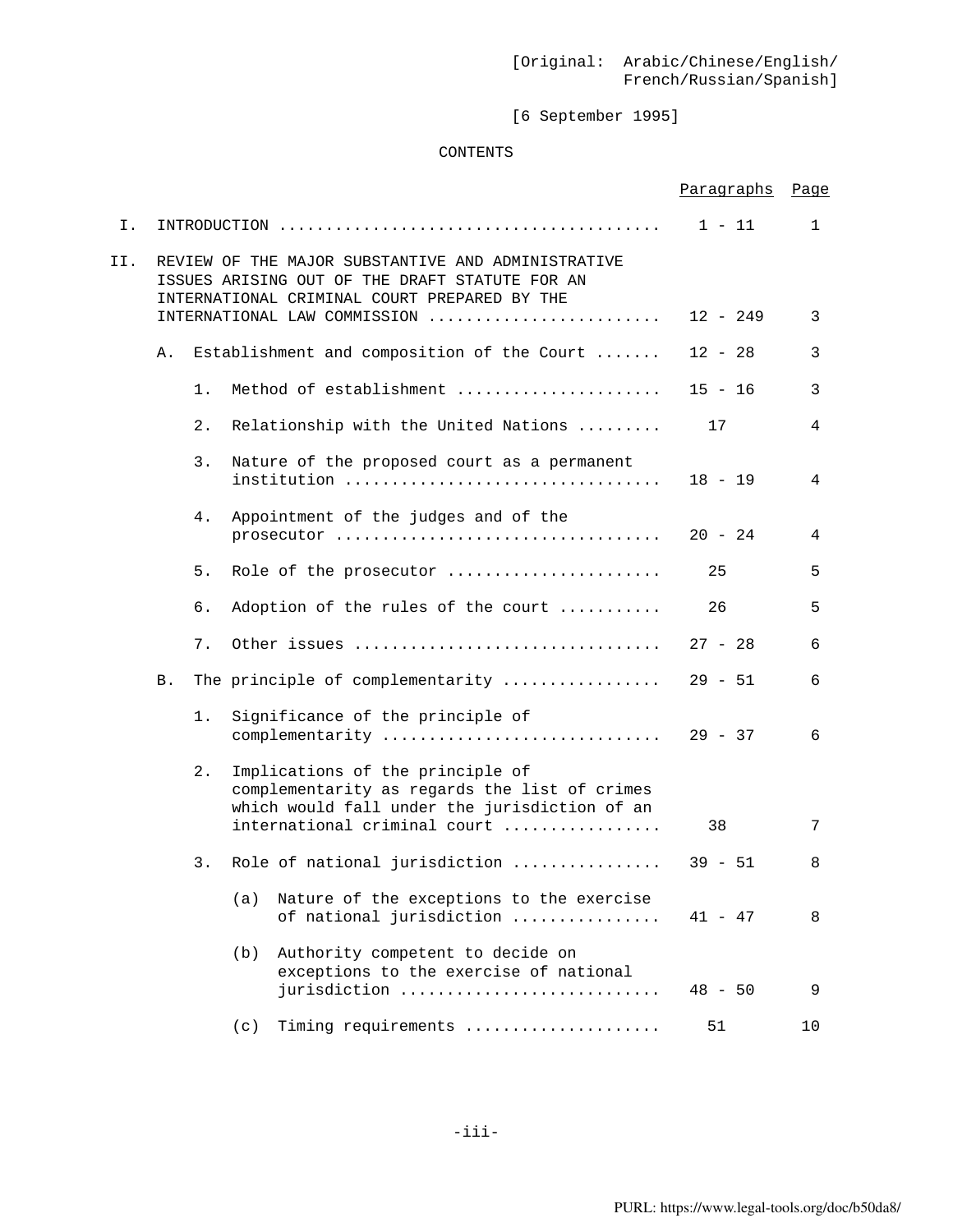|                |       |                                                                                                 | Paragraphs  | Page |
|----------------|-------|-------------------------------------------------------------------------------------------------|-------------|------|
| $\mathsf{C}$ . |       | Other issues pertaining to jurisdiction                                                         | $52 - 127$  | 10   |
|                | $1$ . | Applicable law and jurisdiction of the court.                                                   | $52 - 89$   | 10   |
|                |       | Question of the crimes to be covered by<br>(a)<br>the statute and the specification of the      | $54 - 85$   | 11   |
|                |       | (i)<br>General observations                                                                     | $54 - 58$   | 11   |
|                |       | (iii)<br>Genocide                                                                               | $59 - 62$   | 12   |
|                |       | (iii)<br>Aggression                                                                             | $63 - 71$   | 13   |
|                |       | Serious violations of the laws and<br>(iv)<br>customs applicable in armed conflict              | $72 - 76$   | 15   |
|                |       | Crimes against humanity<br>(v)                                                                  | $77 - 80$   | 16   |
|                |       | (vi)<br>Treaty-based crimes                                                                     | $81 - 85$   | 17   |
|                |       | General rules of criminal law<br>(b)                                                            | $86 - 89$   | 18   |
|                | 2.    | Exercise of jurisdiction                                                                        | $90 - 127$  | 19   |
|                |       | Inherent jurisdiction<br>(a)                                                                    | $91 - 101$  | 20   |
|                |       | Mechanism by which States accept the<br>(b)<br>jurisdiction of the court                        | 102         | 23   |
|                |       | State consent requirements and conditions<br>(c)<br>for the exercise of jurisdiction            | $103 - 111$ | 23   |
|                |       | (d)<br>Trigger mechanism                                                                        | $112 - 119$ | 25   |
|                |       | Role of the Security Council<br>(e)                                                             | 120 - 126   | 27   |
|                |       | (f)<br>Statute of limitations                                                                   | 127         | 29   |
| D.             |       | Methods of proceedings: due process                                                             | $128 - 194$ | 29   |
|                | 1.    | General observations                                                                            | $129 - 133$ | 29   |
|                | $2$ . | Specific issues                                                                                 | $134 - 193$ | 30   |
|                | 3.    | Additional remarks                                                                              | 194         | 37   |
| Е.             |       | Relationship between States parties, non-States<br>parties and the international criminal court | $195 - 243$ | 37   |
|                | 1.    | General issues                                                                                  | $196 - 204$ | 37   |
|                | $2$ . | Apprehension and surrender                                                                      | $205 - 221$ | 39   |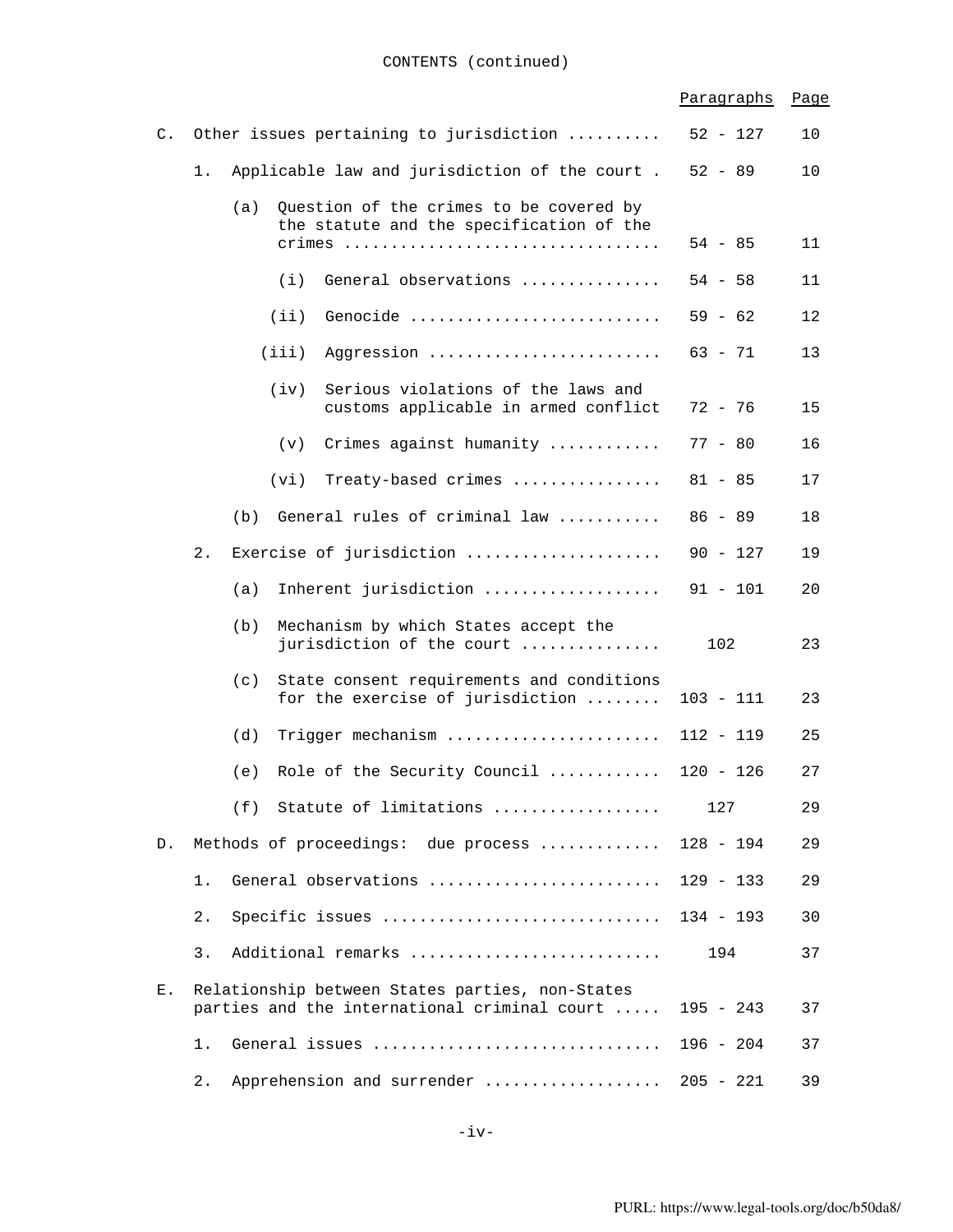|      |                |                                                                                                                                                                                                                                                                                | Paragraphs  | Page |
|------|----------------|--------------------------------------------------------------------------------------------------------------------------------------------------------------------------------------------------------------------------------------------------------------------------------|-------------|------|
|      | 3 <sub>1</sub> |                                                                                                                                                                                                                                                                                |             | 42   |
|      |                | 4. Recognition of the judgements of the court,<br>enforcement of sentences and mutual<br>recognition of judgements  237 - 243                                                                                                                                                  |             | 44   |
|      | $\mathbf{F}$ . | Budget and administration                                                                                                                                                                                                                                                      | $244 - 249$ | 45   |
| III. |                | CONSIDERATION, IN THE LIGHT OF THE AD HOC COMMITTEE'S<br>REVIEW OF THE MAJOR SUBSTANTIVE AND ADMINISTRATIVE<br>ISSUES ARISING OUT OF THE DRAFT STATUTE PREPARED BY<br>THE INTERNATIONAL LAW COMMISSION, OF ARRANGEMENTS FOR<br>THE CONVENING OF AN INTERNATIONAL CONFERENCE OF | $250 - 254$ | 47   |
| TV.  |                | CONCLUSIONS OF THE AD HOC COMMITTEE $\ldots \ldots \ldots \ldots \ldots$ 255 - 259                                                                                                                                                                                             |             | 49   |
|      |                | $7 - 12 - 12 - 12$                                                                                                                                                                                                                                                             |             |      |

#### Annexes

| I. Guidelines for the consideration of the question of the             |    |
|------------------------------------------------------------------------|----|
| relationship between States parties, non-States parties and the        |    |
|                                                                        | 51 |
| II. Guidelines for consideration of the question of general principles |    |
|                                                                        | 58 |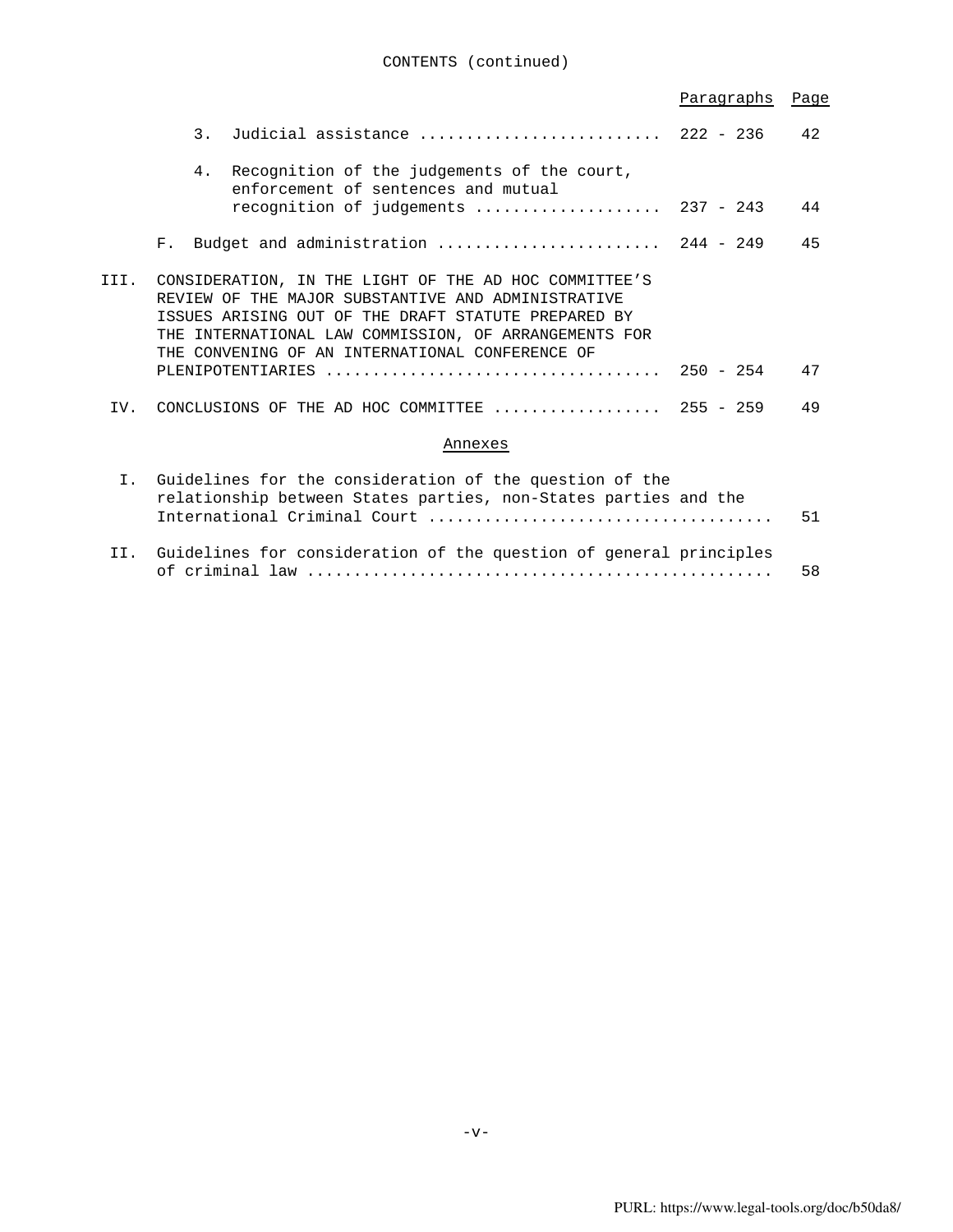1. The Ad Hoc Committee on the Establishment of an International Criminal Court met at United Nations Headquarters from 3 to 13 April and from 14 to 25 August 1995, in accordance with General Assembly resolution 49/53 of 9 December 1994.

2. Under paragraph 2 of that resolution, the Ad Hoc Committee was open to all States Members of the United Nations or members of the specialized agencies.  $1/$ 

The session was opened by Mr. Hans Corell, Under-Secretary-General, the Legal Counsel, who represented the Secretary-General and made an introductory statement.

4. Ms. Jacqueline Dauchy, Director of the Codification Division of the Office of Legal Affairs, acted as Secretary of the Ad Hoc Committee; Mr. Andronico O. Adede, Deputy Director (Codification Division, Office of Legal Affairs), acted as Deputy Secretary; Ms. Mahnoush Arsanjani and Ms. Sachiko Kuwabara-Yamamoto, Senior Legal Officers, and Ms. Virginia Morris and Ms. Darlene Prescott, Associate Legal Officers (Codification Division, Office of Legal Affairs), acted as assistant secretaries.

5. At its 1st meeting, on 3 April 1995, the Ad Hoc Committee elected its Bureau, as follows:

Chairman: Mr. Adriaan Bos (Netherlands)

Vice-Chairmen: Mr. Cherif Bassiouni (Egypt) Mrs. Silvia A. Fernandez de Gurmendi (Argentina) Mr. Marek Madej (Poland)

Rapporteur: Ms. Kuniko Saeki (Japan)

6. Also at its 1st meeting, the Ad Hoc Committee adopted the following agenda  $(A/AC.244/L.1):$ 

- 1. Opening of the session.
- 2. Election of officers.
- 3. Adoption of the agenda.
- 4. Organization of work.
- 5. Review of the major substantive and administrative issues arising out of the draft statute for an international criminal court prepared by the International Law Commission and consideration, in the light of that review, of arrangements for the convening of an international conference of plenipotentiaries.
- 6. Adoption of the report.

7. The Ad Hoc Committee had before it, in addition to the draft statute adopted by the International Law Commission at its forty-sixth session, 2/ the relevant chapter of the topical summary of the discussion held in the Sixth Committee of the General Assembly during its forty-ninth session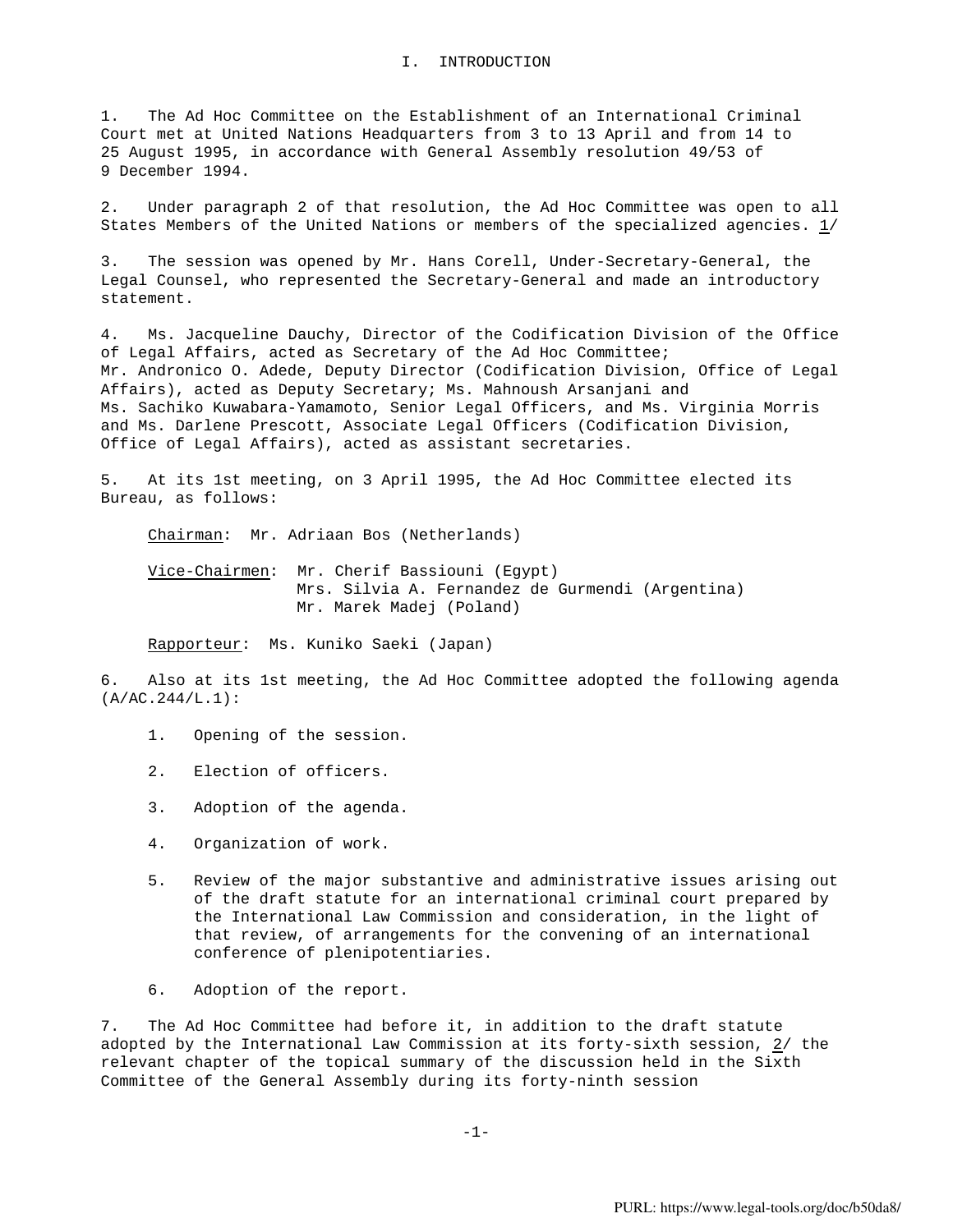(A/CN.4/464/Add.1), the comments received pursuant to paragraph 4 of General Assembly resolution 49/53 on the establishment of an international criminal court (A/AC.244/1 and Add.1-4) 3/ and a report submitted by the Secretary-General pursuant to paragraph 5 of that resolution, on provisional estimates of the staffing, structure and costs of the establishment and operation of an international criminal court (A/AC.244/L.2). It also had before it a number of valuable informal papers prepared by some of its members, and received documents prepared by experts and by non-governmental organizations.

8. In accordance with its mandate, the Ad Hoc Committee conducted its work in two phases.

9. In a first phase (3-13 April and 14-23 August 1995), the Ad Hoc Committee conducted a review of the major substantive and administrative issues arising out of the draft statute for an international criminal court prepared by the International Law Commission. During that phase, the Committee established an open-ended Working Group chaired by Mr. Gerhard Hafner (Austria) and entrusted it with the preparation of an informal paper on methods of proceedings (due process). The Committee agreed to include the paper it received from the Working Group in its report (see paras. 128-194 below), as an extremely useful basis for further discussion. It subsequently instructed the Working Group to prepare guidelines for the consideration of: (a) the question of the relationship between States parties, non-States parties and the international criminal court; and (b) the question of general rules of criminal law. Both questions were considered by the Committee on the basis of the schedule prepared by the Working Group. The guidelines are annexed to the present report. The outcome of the first phase of the proceedings is reflected in section II below.

10. In the second phase of its proceedings, the Ad Hoc Committee considered, in the light of its review of the major substantive and administrative issues arising out of the draft prepared by the International Law Commission, arrangements for the convening of an international conference of plenipotentiaries. The outcome of this phase of the proceedings is reflected in section III of the present report.

11. Section IV of the report contains the conclusions of the Ad Hoc Committee.

-2-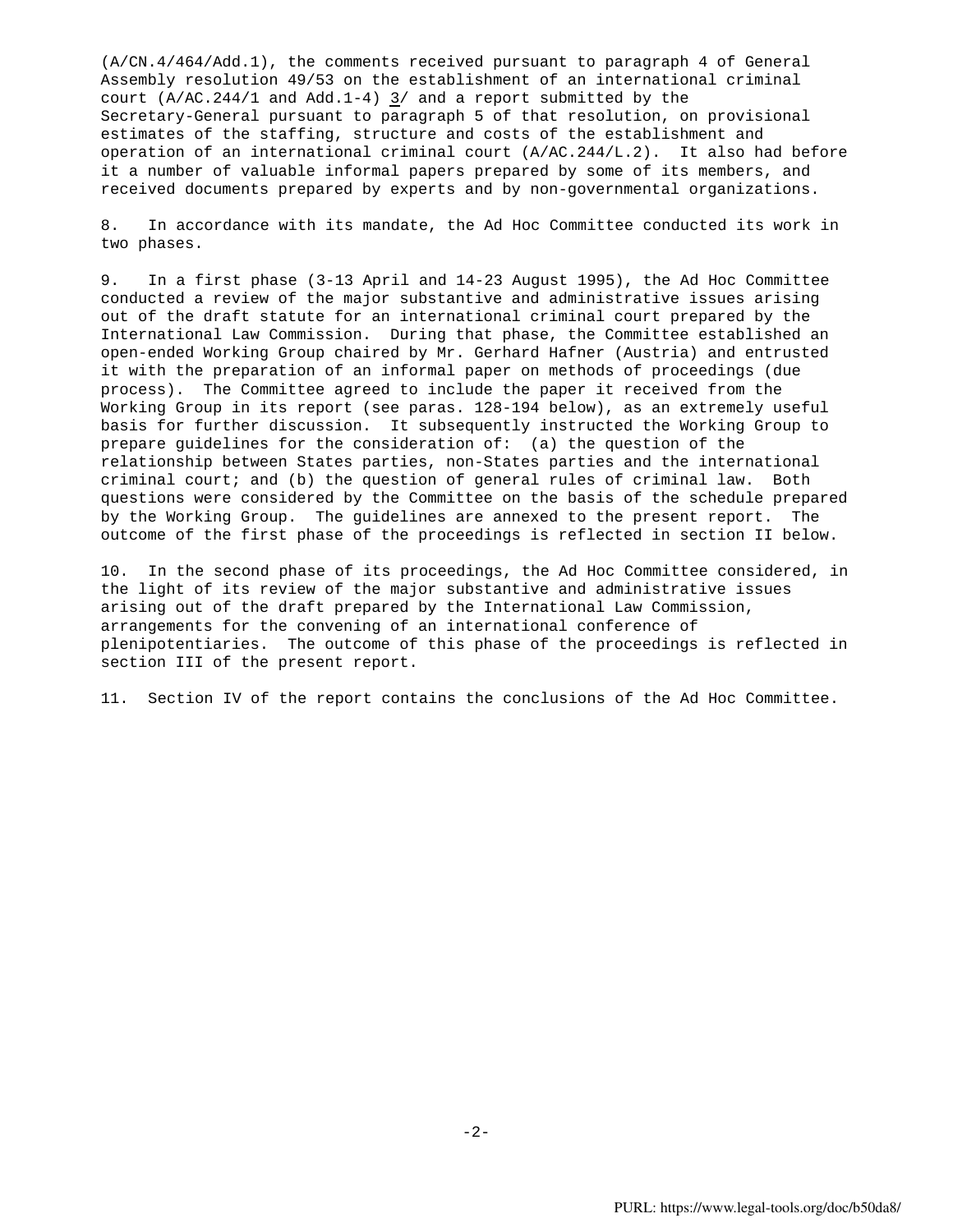II. REVIEW OF THE MAJOR SUBSTANTIVE AND ADMINISTRATIVE ISSUES ARISING OUT OF THE DRAFT STATUTE FOR AN INTERNATIONAL CRIMINAL COURT PREPARED BY THE INTERNATIONAL LAW COMMISSION

#### A. Establishment and composition of the Court

12. There was broad recognition that the establishment of an effective and widely accepted international criminal court could ensure that the perpetrators of serious international crimes were brought to justice and deter future occurrences of such crimes. The remark was made that the establishment of a single, permanent court would obviate the need for setting up ad hoc tribunals for particular crimes, thereby ensuring stability and consistency in international criminal jurisdiction. The hope was expressed that an independent court free from political pressure, established on a legal basis to deal with well-defined crimes and offering maximum guarantees to the defendants, would prevent crises which had adverse effects on entire peoples. A note of caution was however struck in this respect by some representatives, who drew attention to the far-reaching legal and financial implications of the project. A remark was also made that the result of the discussion in the Committee would inform the decision of those States which were not committed to the establishment of an international criminal court on this matter.

13. It was emphasized that the proposed court should be established as a body whose jurisdiction would complement that of national courts and existing procedures for international judicial cooperation in criminal matters and that its jurisdiction should be limited to the most serious crimes of concern to the international community as a whole.

14. It was also emphasized that without universal participation the court would not serve the interests of the international community.

#### 1. Method of establishment

15. The view was widely shared that the proposed court should be established as an independent judicial organ by means of a multilateral treaty, as recommended by the Commission. Such an approach based on the express consent of States was considered consistent with the principle of State sovereignty and with the goal of ensuring the legal authority of the court. That approach was also recognized by many delegations as the most practical in the light of the difficulties that would be involved in establishing the court as an organ of the United Nations through an amendment to the Charter of the United Nations. It was suggested that a relatively high number of ratifications and accessions, for instance 60, should be required for the entry into force of the treaty, as a way of ensuring general acceptance of the regime. Concern was however expressed about the delays which such an approach might entail, and it was suggested that no more than 20 or 25 ratifications should be required. Emphasis was placed on the need to promote the general acceptability of the statute of the court by giving due reflection therein to the various legal systems.

16. Some delegations, on the other hand, advocated the establishment of the proposed court as a principal organ of the United Nations, in order to ensure its universality, moral authority and financial viability. The view was expressed that the difficulties involved in the required amendment to the Charter should not be overemphasized, bearing in mind the ongoing discussions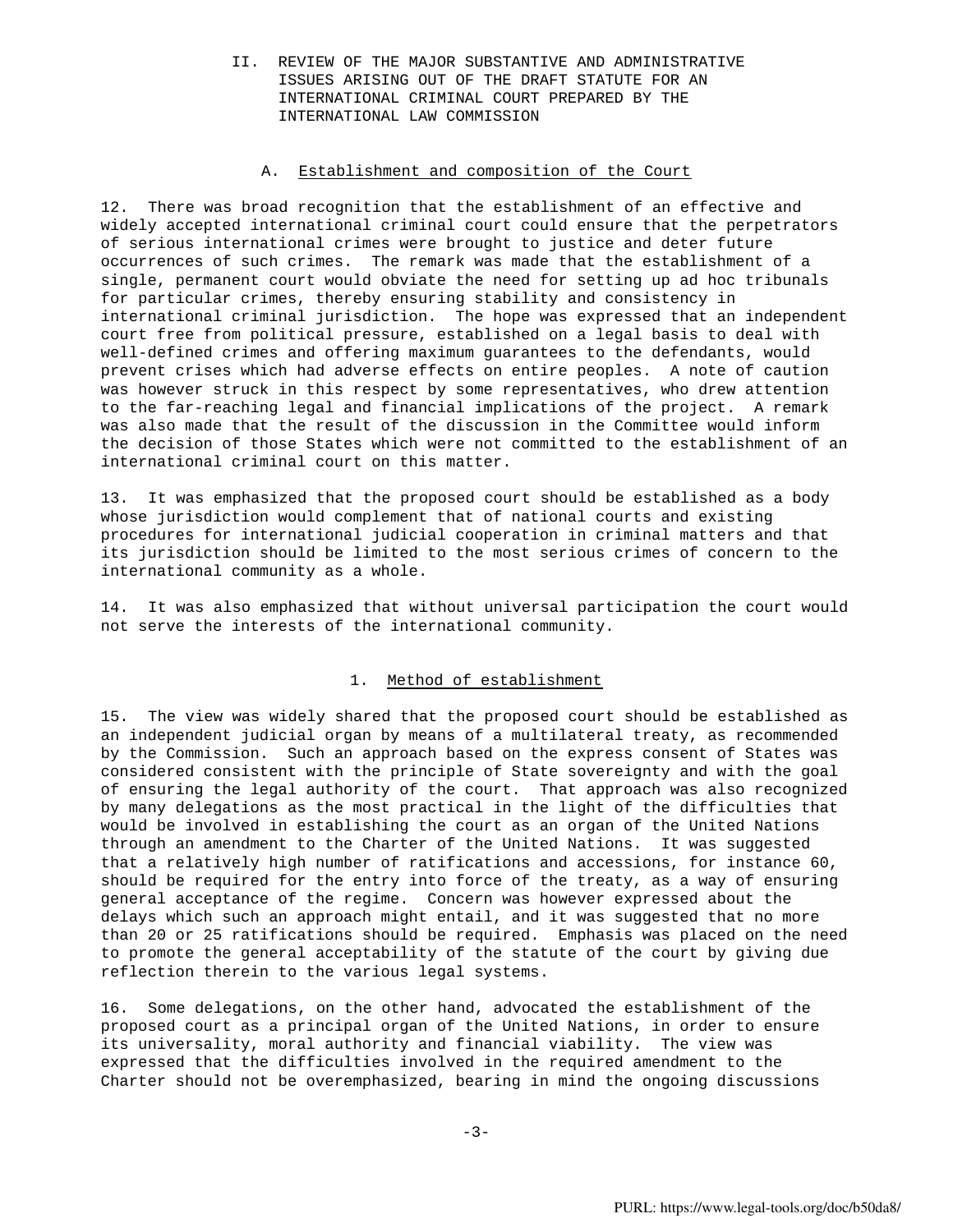concerning the restructuring of the Security Council, and that resort could be had to the amendment procedure provided for in Article 109 of the Charter.

#### 2. Relationship with the United Nations

17. A close relationship between the proposed court and the United Nations was viewed as an essential condition of the universality and moral authority of the new institution, as well as of its financial and administrative viability. The conclusion of a special agreement between the court and the United Nations as envisaged in article 2 of the draft statute was considered by a number of delegations to be an appropriate way of establishing the required links of functional cooperation between the two institutions, while at the same time preserving the court's independence as a judicial organ. Some delegations however warned that complex issues were involved, and it was suggested that the content of the agreement and the method of its adoption should be provided for in the statute itself, or that the agreement should be elaborated simultaneously with the statute.

#### 3. Nature of the proposed court as a permanent institution

18. The approach reflected in article 4, paragraph 1, of the draft statute, whereby the court would be established as a permanent institution which would act when required to consider a case submitted to it, was described as an acceptable compromise which sought to strike a balance between, on the one hand, the requirements of flexibility and cost-effectiveness in the operation of the court and, on the other hand, the need to promote, as an alternative to ad hoc tribunals, a permanent judicial organ, able to ensure uniformity and consistency in the application and further development of international criminal law. Other delegations agreed with this proposal as long as it would not undermine the permanence, the stability and the independence of the court.

19. It was suggested that the permanence and independence of the court would be enhanced if some officials, such as the judges, the Presidency, the Registrar and/or the prosecutor, were appointed on a full-time basis.

# 4. Appointment of the judges and of the prosecutor

20. As regards the appointment of judges, paragraphs 1 and 2 of article 6 pertaining to the qualifications and election of judges gave rise to objections. Concern was voiced by some delegations that too rigid a distinction between judges with criminal trial experience and those with competence in international law might result in an unjustifiable quota system and complicate the selection of candidates. The singling out of those two areas of the law was furthermore considered by some delegations as unduly restricting the sources of expertise on which the court should be able to rely. A more flexible formulation, drawing inspiration from article 13, paragraph 1, of the statute of the Tribunal for the former Yugoslavia, was found preferable by some delegations. Other delegations emphasized the importance of expertise in criminal law, consistent with the character of the court, some of them suggesting that every judge should have criminal law qualifications and experience. The remark was also made that the procedures for the nomination and election of judges applicable in the context of the International Court of Justice and the International Tribunal for the former Yugoslavia afforded better guarantees of independence and universality.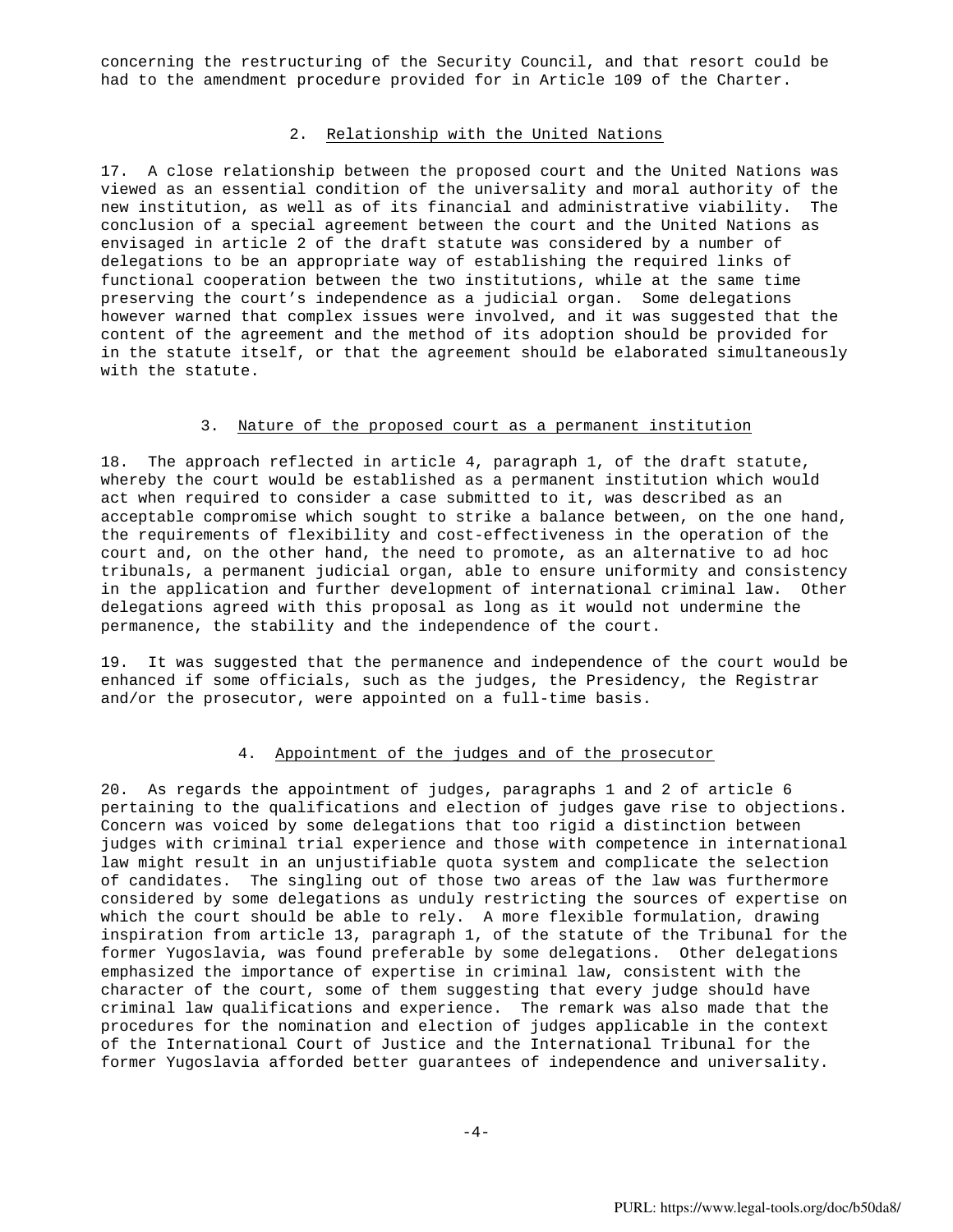21. It was accordingly suggested by some delegations that the pool from which candidates would be selected should go beyond the circle of States parties and that there should be an initial screening, for example through nomination by national groups. It was also suggested that the elections should be conducted by the General Assembly and the Security Council rather than by the States parties, in order to enhance the acceptability of the institution, that a filtering role might be envisaged for the Security Council and that a two-thirds majority should be required for election. It was observed that other delegations were not in favour of extending the role of the Security Council in this regard given that it could create limitations in the ultimate selection of judges for the court.

22. It was further suggested that paragraph 5 of article 6 should be amended to provide for equitable geographical representation as well as the representation of the principal legal systems of the world. The view was expressed that the principal legal systems of the world should be identified for the purposes of representation. Some delegations emphasized that small States should be adequately represented in the court. Other delegations questioned the relevance of those criteria.

23. Concerning the appointment of the prosecutor, expertise in the investigation and prosecution of criminal cases was considered to be an important requirement. It was suggested that impartiality would be better guaranteed if the prosecutor and deputy prosecutors were of different nationality and that a system of appointment by the court on the recommendation of States parties, or vice versa, would reinforce the authority and independence of the officials concerned.

24. The powers of the Presidency were considered by many delegations to be excessive and in need of further examination. The rotation system between the Trial Chambers and the Appeals Chamber was also criticized.

# 5. Role of the prosecutor

25. Suggestions were made to give the prosecutor the power to initiate investigations and prosecutions. The view was expressed that the prosecutor should have the consent of interested States before initiating investigations and prosecutions. Another suggestion was to include in the statute rules on disqualification.

#### 6. Adoption of the rules of the court

26. The substantive link between the statute and the rules of the court was widely recognized, as was also the special importance of the rules of evidence and of particular elements of substantive criminal law. Many delegations suggested that the rules of the court should be elaborated and adopted simultaneously with the statute, or incorporated in the statute itself. Some delegations however considered that internal rules could be elaborated and adopted by the judges themselves.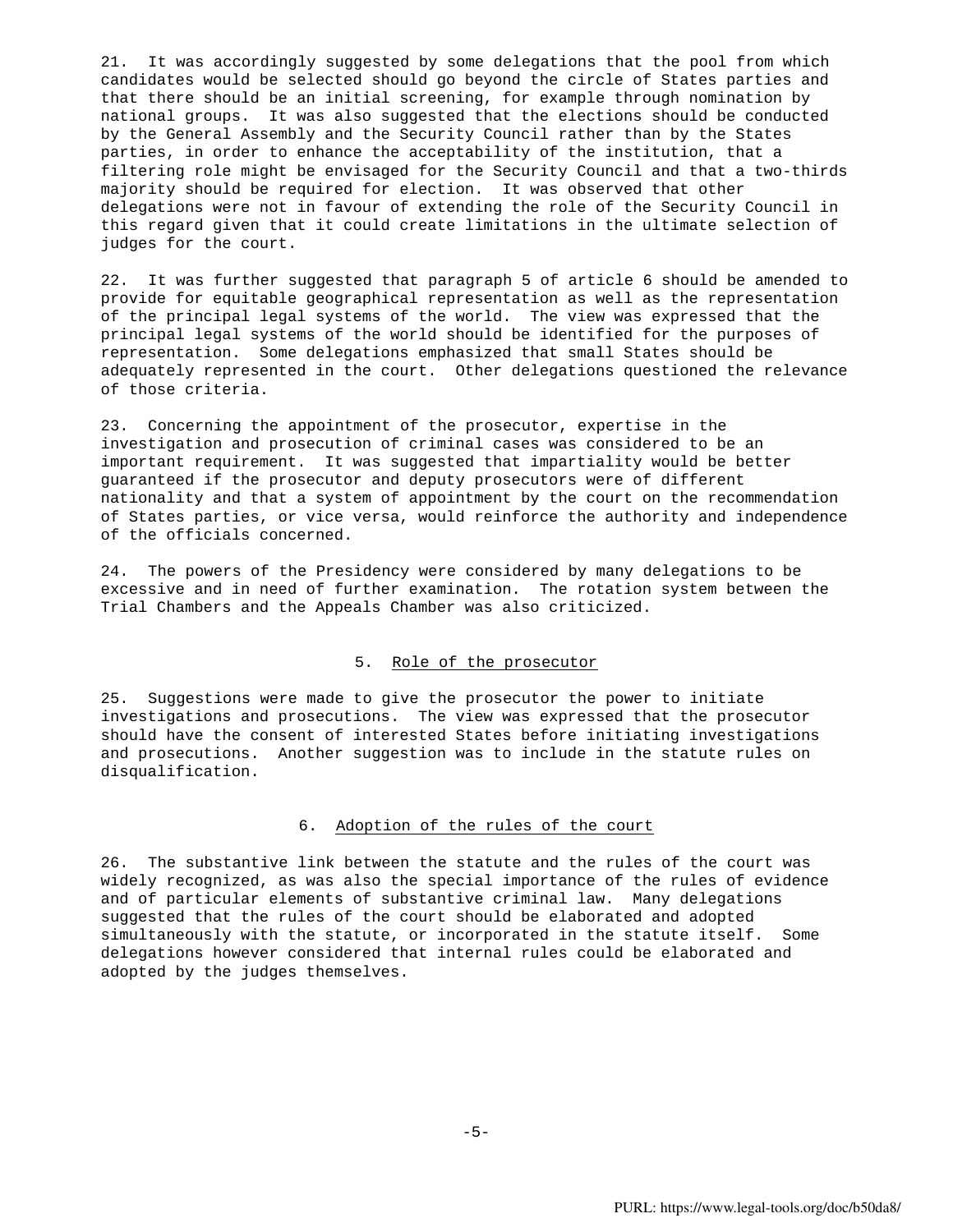#### 7. Other issues

27. Several delegations noted that the draft statute allowed rotation of the judges between the Trial and Appeals Chambers and expressed concern about the compatibility of such arrangements with the requirements of due process.

28. Some delegations favoured the inclusion of a provision on the non-retroactivity of the statute, bearing in mind article 28 of the 1969 Vienna Convention on the Law of Treaties.

#### B. The principle of complementarity

#### 1. Significance of the principle of complementarity

29. The third preambular paragraph of the draft statute provides that the establishment of an international criminal court "is intended to be complementary to national criminal justice systems in cases where such trial procedures may not be available or may be ineffective". The principle of complementarity  $4/$  thus deals with the relationship between the proposed international criminal court and national criminal and investigative procedures. Many delegations referred to the commentary to the preamble as clearly indicating that the International Law Commission did not intend the proposed court to replace national courts. The principle of complementarity was described as an essential element in the establishment of an international criminal court. It was, however, also viewed as calling for further elaboration so that its implications for the substantive provisions of the draft statute could be fully understood.

30. Several delegations felt that an abstract definition of the principle would serve no useful purpose and found it preferable to have a common understanding of the practical implications of the principle for the operation of the international criminal court. Some saw merit in regrouping certain provisions of the draft statute on which the principle of complementarity had a direct bearing such as those relating to admissibility and judicial assistance.

31. A number of delegations stressed that the principle of complementarity should create a strong presumption in favour of national jurisdiction. Such a presumption, they said, was justified by the advantages of national judicial systems, which could be summarized as follows: (a) all those involved would be working within the context of an established legal system, including existing bilateral and multilateral arrangements; (b) the applicable law would be more certain and more developed; (c) the prosecution would be less complicated, because it would be based on familiar precedents and rules; (d) both prosecution and defence were likely to be less expensive; (e) evidence and witnesses would normally be more readily available; (f) language problems would be minimized; (g) local courts would apply established means for obtaining evidence and testimony, including application of rules relating to perjury; and (h) penalties would be clearly defined and readily enforceable. It was also noted that States had a vital interest in remaining responsible and accountable for prosecuting violations of their laws - which also served the interest of the international community, inasmuch as national systems would be expected to maintain and enforce adherence to international standards of behaviour within their own jurisdiction.

32. Other delegations pointed out that the concept of complementarity should not create a presumption in favour of national courts. Indeed while such courts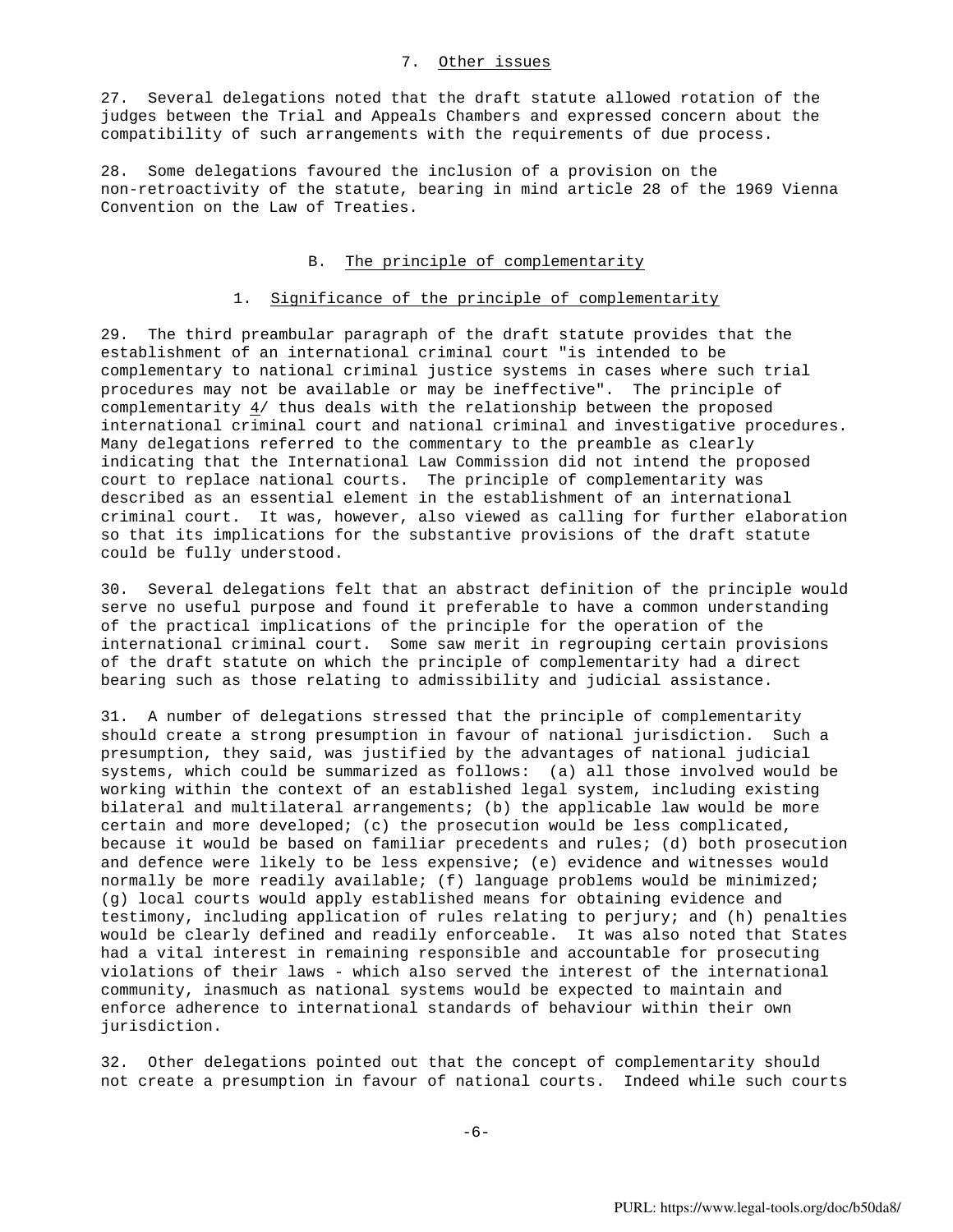should retain concurrent jurisdiction with the court, the latter should always have primacy of jurisdiction.

33. The view was also expressed that in dealing with the principle of complementarity a balanced approach was necessary. According to such view, it was important not only to safeguard the primacy of national jurisdictions, but also to avoid the jurisdiction of the court becoming merely residual to national jurisdiction.

34. The comment was made that the issue of complementarity and the relationship between the international criminal court and national courts would have to be examined in a number of other areas, e.g., international judicial cooperation and various issues involving surrender, extradition, detention, incarceration, recognition of decisions and applicable law.

35. On the question whether the principle of complementarity should be reflected in the preamble or embodied in an article of the draft statute, two views were expressed.

36. According to one view, a mere reference in the preamble was insufficient, considering the importance of the matter, and a definition or at least a mention of the principle should appear in an article of the statute, preferably in its opening part. Such a provision would, it was stated, remove any doubt as to the importance of the principle of complementarity in the application and interpretation of subsequent articles.

37. According to another view, the principle of complementarity could be elaborated in the preamble. Reference was made in this context to article 31 of the Vienna Convention on the Law of Treaties, according to which the preamble to a treaty was considered part of the context within which a treaty should be interpreted, and the remark was made that a statement on complementarity in the preamble to the statute would form part of the context in which the statute as a whole was to be interpreted and applied.

# 2. Implications of the principle of complementarity as regards the list of crimes which would fall under the jurisdiction of an international criminal court

38. According to a number of delegations, the principle of complementarity required that the draft statute provide for a single legal system for all crimes within the jurisdiction of the court. Such a legal system should be transparent and efficient and aimed at enhancing the credibility and, therefore, the acceptability of the court. It was argued that such a single legal system was conceivable only if the jurisdiction of the court was limited to a few "hardcore" crimes. Otherwise, a multiplicity of jurisdictional mechanisms would have to be established and there would be an increased risk of endless challenges to the jurisdiction of the court. It was also noted that limiting the jurisdiction of the court to a few crimes would simplify the problem of consent to the exercise of jurisdiction, whereas expanding the list of crimes would have the opposite effect.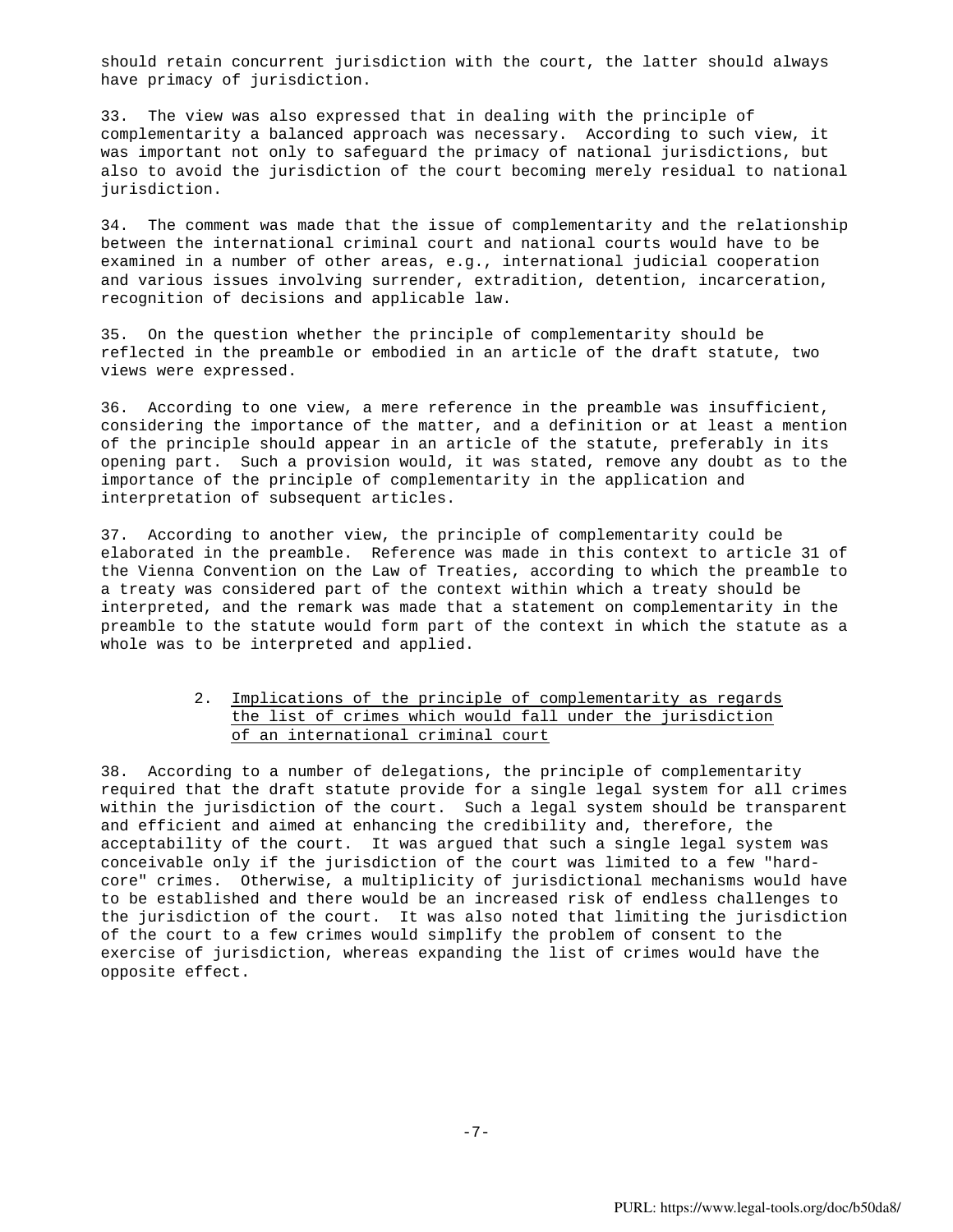#### 3. Role of national jurisdiction

39. A number of delegations observed that the meaning of the expression "national jurisdiction" needed to be clarified. "National jurisdiction", it was stated, was not limited to territorial jurisdiction but also included the exercise of jurisdiction by the States competent to exercise jurisdiction in accordance with established principles and arrangements: thus, with respect to the application of military justice, it was not so much the territorial State that was important, but the State whose military was involved. The status-offorces agreements and extradition agreements also had to be taken into consideration in determining which State had a strong interest in the issue and should consequently exercise jurisdiction.

40. As regards exceptions to the exercise of national jurisdiction, the following issues were raised: (a) nature of the exceptions to the exercise of national jurisdiction; (b) authority competent to decide on such exceptions; and (c) timing requirements.

#### (a) Nature of the exceptions to the exercise of national jurisdiction

41. As regards the nature of the exceptions, and with reference to the phrase, in the third preambular paragraph of the draft statute, "where such trial procedures [in national criminal justice systems] may not be available or may be ineffective", there was a wide measure of agreement that the words "available" and "ineffective" were unclear. Questions were raised as to the standards for determining whether a particular national judicial system was "ineffective". The principle of complementarity as reflected in the above-quoted phrase was furthermore viewed by some delegations as barring inherent jurisdiction as provided for in paragraph 1 (a) of article 21 of the draft statute, as well as "exclusive" jurisdiction.

42. In this context, the observation was made that the commentary to the preamble clearly envisaged a very high threshold for exceptions to national jurisdiction and that the International Law Commission only expected the international criminal court to operate in cases in which there was no prospect that alleged perpetrators of serious crimes would be duly tried in national courts. It was further stressed that the exercise of national jurisdiction encompassed decisions not to prosecute. In this context, it was suggested that the presumption in article 35 of the draft statute should be reversed so that decisions of acquittal or conviction by national courts or decisions by national prosecution authorities not to prosecute were respected except where they were not well-founded. Some delegations put forward the view that it would be preferable if the principles set out in article 35 in regard to admissibility and conferring a discretion upon the court to decide that a case before the court was inadmissible on the grounds set out in subparagraphs (a) to (c) were laid down as a condition rather than by way of conferring a discretionary power. Another remark was that article 25 of the draft should allow the international criminal court to pursue a complaint only when no State was investigating, or had already investigated, the case. A comparable provision could, it was suggested, be included in articles 26 and 27, as well as in articles 51 and 52, where it would set a limit on the obligation of States to assist the international criminal court. While such a provision was viewed by some delegations as giving adequate expression to the concept of complementarity, others felt that the duty of the international criminal court to respect the decisions of national courts extended only to manifestly well-founded decisions.

 $-8-$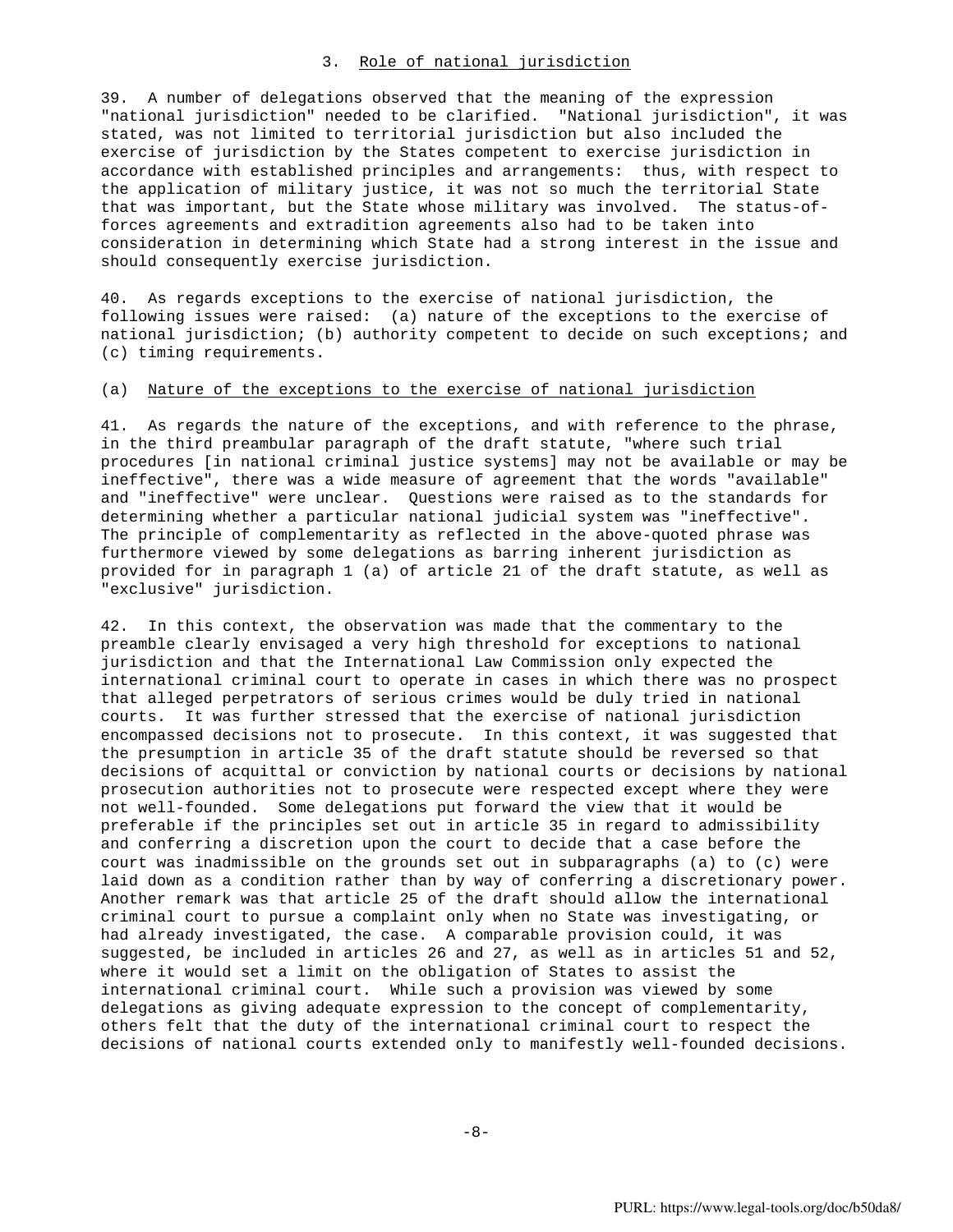43. It was stressed that the standards set by the Commission were not intended to establish a hierarchy between the international criminal court and national courts, or to allow the international criminal court to pass judgement on the operation of national courts in general. In this context, concern was expressed by some delegations that article 42 on non bis in idem conferred upon the international criminal court a kind of supervisory role vis-à-vis national courts, notwithstanding the fact that the jurisdiction of the international criminal court was concurrent with that of national courts. Also in relation to article 42, it was suggested to delete the distinction between ordinary crimes and crimes of international concern, since such a distinction was not common to all legal systems and could cause substantial legal problems.

44. A provision that was viewed by some delegations as departing from the concept of complementarity was paragraph 4 of article 53, which required a State party to give priority, as far as possible, to requests for arrest and transfer emanating from the court over extradition requests from other States.

45. According to several delegations, the decision on whether national jurisdiction should be set aside should be made on a case-by-case basis, taking into account, among other factors, the probability that national jurisdiction would be exercised in a particular instance. It was noted that, while the jurisdiction of an international criminal court was compelling where there was no functioning judicial system, the intervention of the court in situations where an operating national judicial system was being used as a shield required very careful consideration. The remark was also made that if national authorities failed, without a well-founded reason, to take action in respect of the commission of a crime under the draft statute, the international criminal court should exercise its jurisdiction.

46. Some delegations felt that the statute should address the issue of national amnesties and provide guidelines on the matter, indicating the circumstances in which the international criminal court might ignore, or intervene ahead of, a national amnesty.

47. It was also suggested that the draft statute should provide for the possibility that a State might voluntarily decide to relinquish its jurisdiction in favour of the international criminal court in respect of crimes expressly provided for under its statute. This suggestion gave rise to reservations on the ground that it was not consistent with some delegations' view of the principle of complementarity. In this respect, the remark was made that the international criminal court should in no way undermine the effectiveness of national justice systems and should only be resorted to in exceptional cases.

# (b) Authority competent to decide on exceptions to the exercise of national jurisdiction

48. Some delegations felt that the power to decide on the exceptions to national jurisdiction should be vested in the international criminal court. The latter court should, it was stated, have primacy over national courts, and article 9 of the statute of the International Tribunal for the former Yugoslavia was viewed as a good model to follow in this respect. Reference was also made to article 24 of the draft statute, which spelled out the duty of the international criminal court to satisfy itself that it had jurisdiction. Practical reasons were furthermore invoked in favour of leaving it to the international criminal court to decide whether it should exercise jurisdiction or yield to national jurisdiction.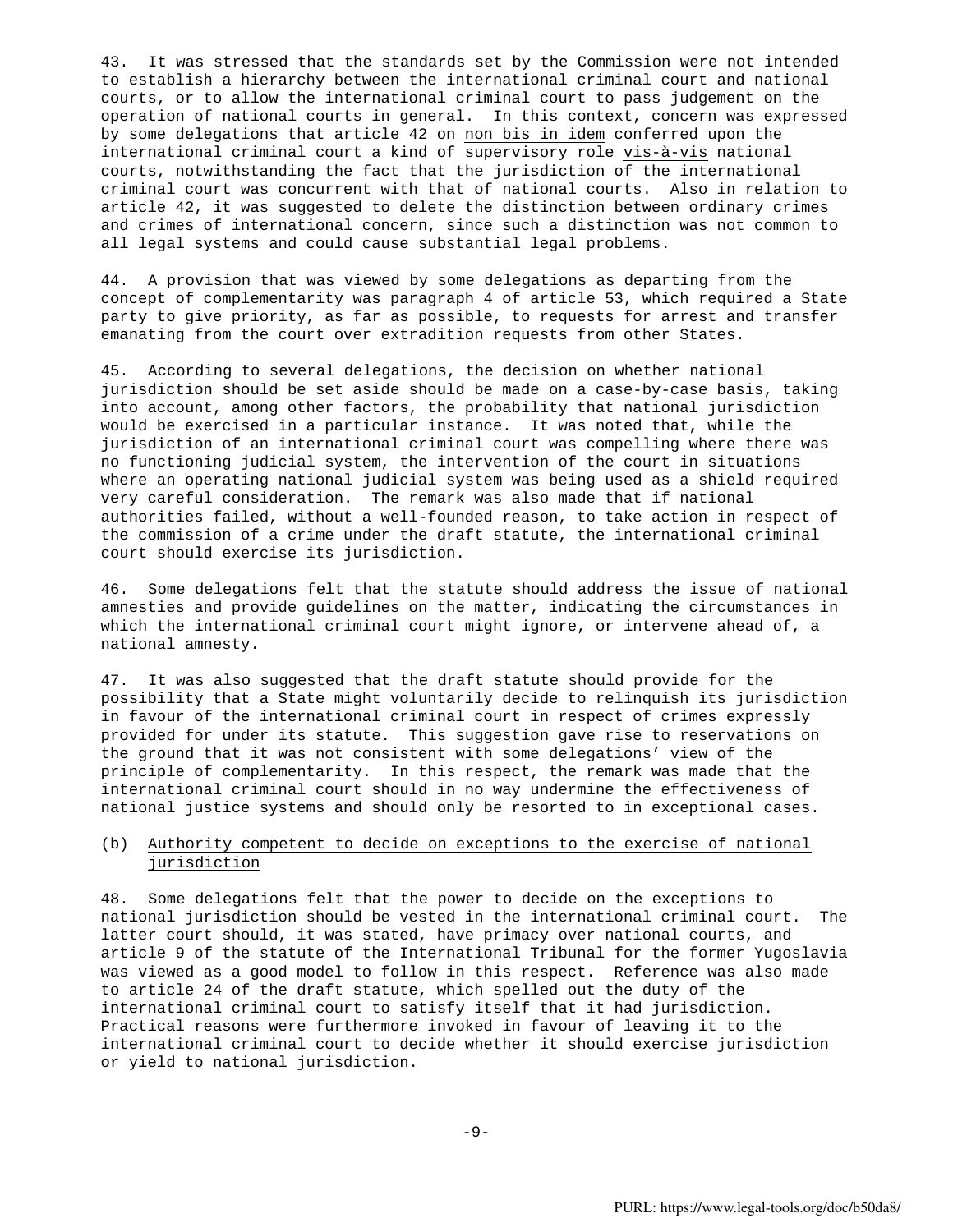49. Other delegations found the above arguments unconvincing. They did not view article 9 of the statute of the International Tribunal for the former Yugoslavia as an appropriate precedent inasmuch as the international community was aware, at the time of the establishment of the said Tribunal, of the special circumstances of the situation and had consequently made certain assumptions in creating the Tribunal; in the present instance, it was necessary to define criteria and establish standards to be applied in many diverse situations in the future. Similarly, the view was expressed that caution should be exercised in referring to past war crimes tribunals and the ad hoc Tribunal on Rwanda as relevant precedents for discussing the future international criminal court. The view was also expressed that the burden of proof as to the appropriateness of an exception to the exercise of national jurisdiction should be on the international criminal court.

50. According to some delegations, one could envisage an international criminal court with inherent jurisdiction over a few "hard-core" crimes which would be presumed to have a superior claim to exercise jurisdiction, on the understanding, however, that the presumption would be rebuttable on the basis of criteria to be defined in the statute. If, on the other hand, the jurisdiction of the international criminal court encompassed treaty-based crimes, then the regimes set out in those treaties should have primacy, and only if they proved ineffective should the international criminal court intervene.

#### (c) Timing requirements

51. The remark was made that exceptions to national jurisdiction should be considered at the very first stage, before the prosecutor of the international criminal court initiated an investigation, because even the initiation of an investigation might interfere with the exercise of national jurisdiction. It was also said that if a case was being investigated or was pending before a national court, the international criminal court should suspend the exercise of its jurisdiction, even though it might subsequently resume consideration of the case in accordance with article 42 of the draft statute.

#### C. Other issues pertaining to jurisdiction

#### 1. Applicable law and jurisdiction of the court

52. As regards article 33 of the draft statute, the view was expressed that, to satisfy the requirements of precision and certainty in criminal proceedings, the law to be applied by the court should be clearly determined by the statute rather than through reliance on national conflict-of-law rules. Applicable law, it was suggested, should be understood to cover not only the offences and penalties but also principles of individual criminal responsibility, defences and the procedural and evidentiary law to be addressed in the rules of the court under article 19. While some delegations felt that the statute itself should provide the applicable law by elaborating or incorporating the relevant conventional and customary law, other delegations emphasized the importance of accelerating the work on the draft Code of Crimes against the Peace and Security of Mankind to address such matters. Some delegations advocated a link between the draft Code and the statute.

53. Subparagraph (a) of article 33 was described as self-evident. The suggestion was made to include in subparagraph (b) a reference to the treaties listed in the annex and to bring the wording in line with Article 38 of the Statute of the International Court of Justice to avoid uncertainty or confusion,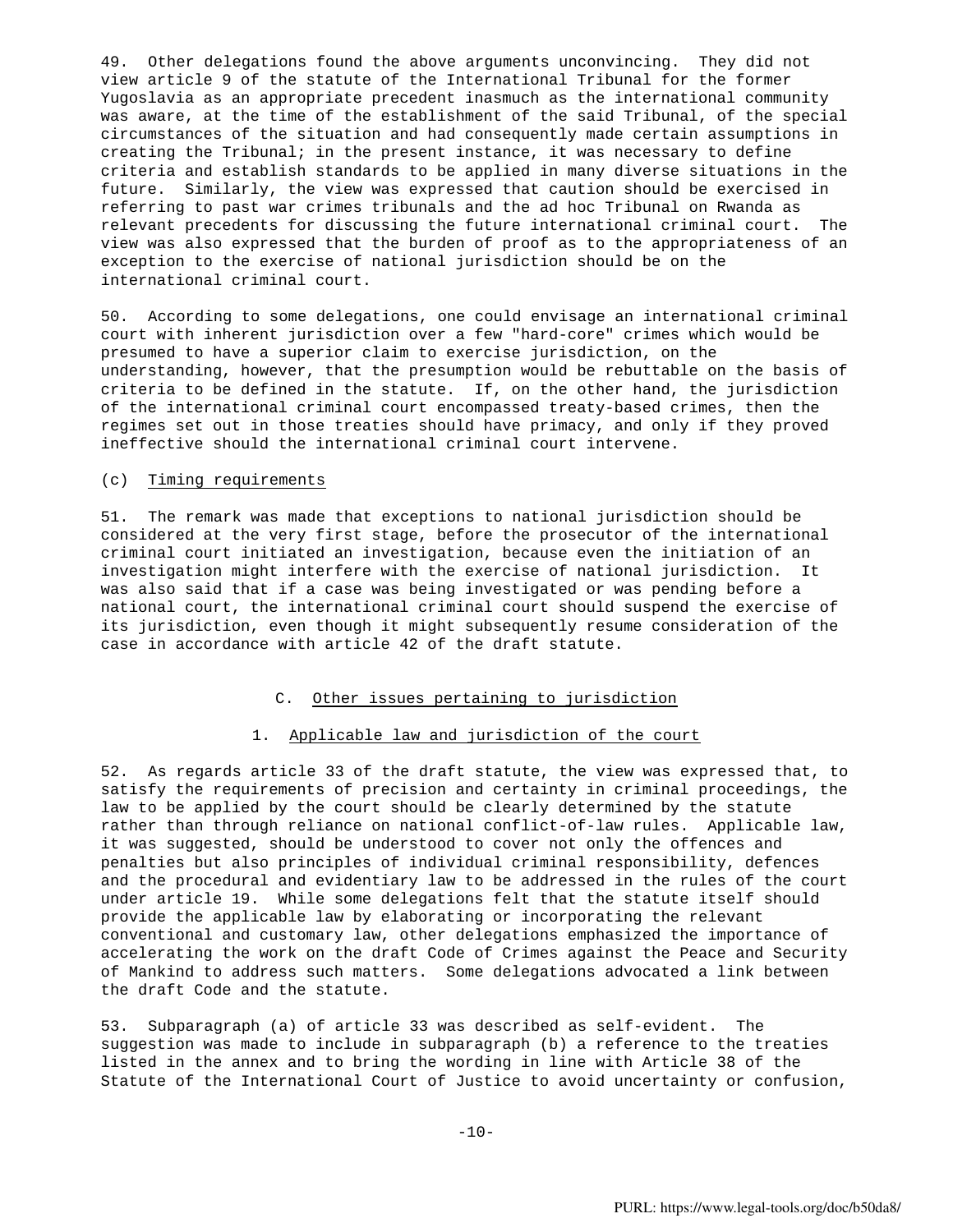although some delegations questioned the appropriateness of applying the principles and rules of international law. Subparagraph (c), it was stated, should be amended to make it clear that national law was a subsidiary means for determining general principles of law common to the major legal systems or, alternatively, should clearly indicate the relevant national law, the State whose law would apply and the circumstances in which such law would apply, particularly as national law was far from uniform. It was also suggested that a new provision should be added concerning customary law, bearing in mind Article 38 of the Statute of the International Court of Justice.

# (a) Question of the crimes to be covered by the statute and the specification of the crimes

#### (i) General observations

54. As to the scope of the subject-matter jurisdiction of the court, several delegations emphasized the importance of limiting it to the most serious crimes of concern to the international community as a whole, as indicated in the second preambular paragraph, for the following reasons: to promote broad acceptance of the court by States and thereby enhance its effectiveness; to enhance the credibility and moral authority of the court; to avoid overloading the court with cases that could be dealt with adequately by national courts; and to limit the financial burden imposed on the international community. It was suggested that the principle of limited jurisdiction should be reflected not only in the preamble but also in an operative provision, possibly in a new article 1 or in article 20, and should be further clarified through the identification of precise criteria.

55. With regard to the selection of crimes, a number of delegations suggested that the jurisdiction of the court should be limited to three or four of the crimes under general international law listed in subparagraphs (a) to (d) of article 20 because of the magnitude, the occurrence and the inevitable international consequences of these crimes, with different views being expressed concerning subparagraph (b). The view was expressed that the inclusion of the three crimes covered by subparagraphs (a), (c) and (d) would be sufficient to obviate the need for the creation of additional ad hoc tribunals given the scope of jurisdiction of the two existing tribunals. Further, some delegations were of the view that various treaty-based crimes referred to in subparagraph (e), among which individual delegations singled out terrorist and drug-related offences, torture and apartheid, were also serious crimes of international concern and should be included. In the view of some delegations, the list of crimes mentioned under this subparagraph was not exhaustive. There were also suggestions to add to the list of treaty-based crimes violations of the Convention on the Safety of United Nations and Associated Personnel as well as environmentally related offences. Various delegations suggested an approach to the selection of crimes consisting in initially limiting the court's jurisdiction to the first three or four crimes, while providing for some type of mechanism to enable the States parties to the statute to consider the addition of other crimes at a later stage. A suggestion was also made for an approach in which States could agree to refer to the court extraordinary cases which were not otherwise covered.

56. The remark was made that the selection of crimes would define the role to be played by the future court. Attention was also drawn to the implications that the selection of crimes would have on other issues relating to the court, including the principle of complementarity, the State consent requirements and the trigger mechanism for the exercise of jurisdiction, as well as the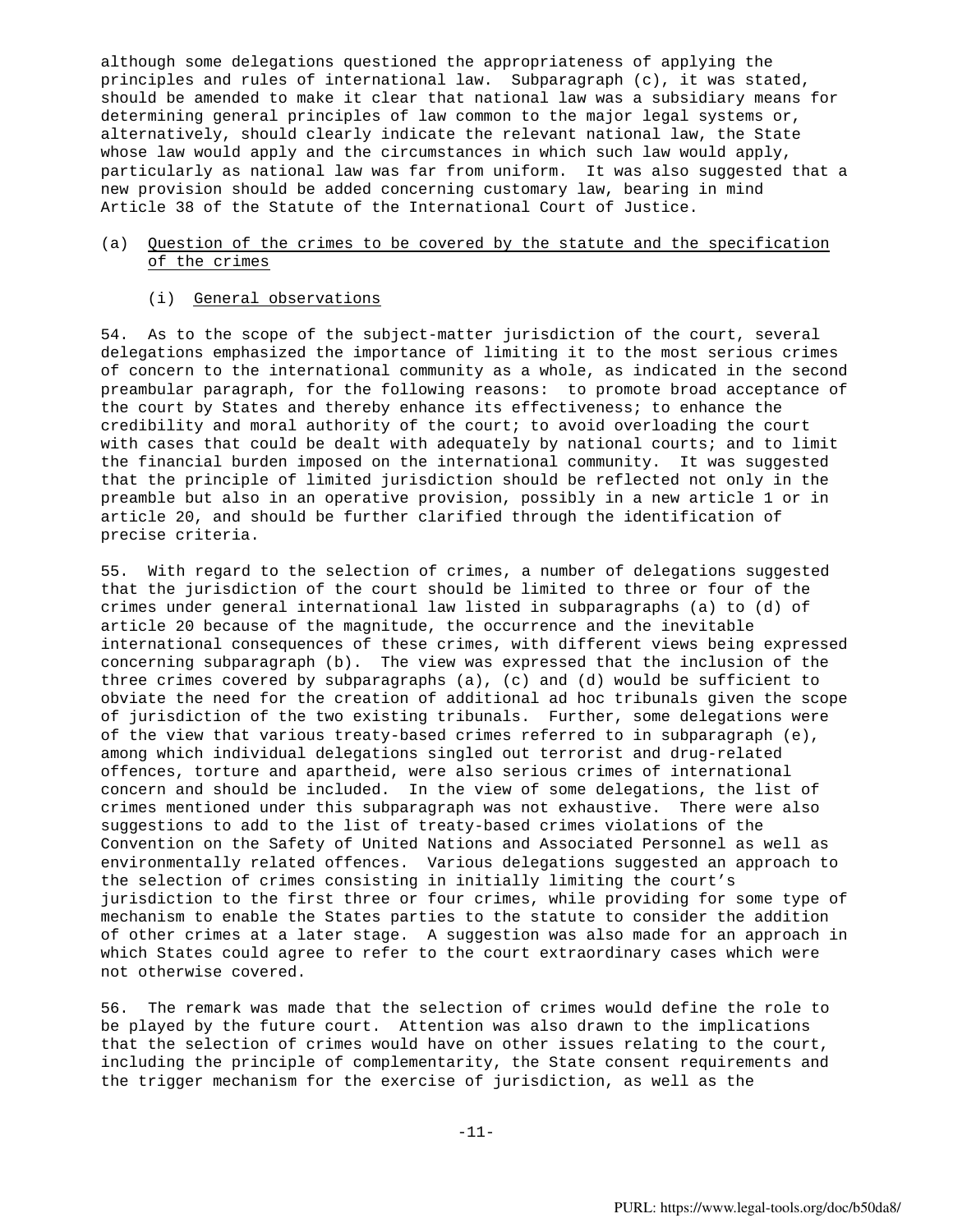obligations of States parties with respect to the cooperation and judicial assistance to be provided to the court. In particular, some delegations felt that limiting the jurisdiction of the court to a few "core crimes" under general international law would facilitate the consideration of other issues relating to the court and the adoption of a coherent, unified approach to the various requirements for the exercise of jurisdiction. However, it was also stated that broadening the court's jurisdiction might make it possible to use this institution as a further means for the peaceful settlement of disputes.

57. As regards the specification of crimes, the view was expressed that a procedural instrument enumerating rather than defining the crimes would not meet the requirements of the principle of legality (nullum crimen sine lege and nulla poena sine lege) and that the constituent elements of each crime should be specified to avoid any ambiguity and to ensure full respect for the rights of the accused. The following methods were suggested for defining the crimes listed in article 20: referring to, or incorporating, the provisions of relevant treaties; elaborating definitions by using the Nürnberg Charter and the statutes of the International Tribunals for the former Yugoslavia and for Rwanda as a starting-point; or finalizing the draft Code of Crimes against the Peace and Security of Mankind as a matter of priority to avoid delays in the establishment of the court. Some delegations expressed reservations about using the draft statutes for the ad hoc Tribunals or the draft Code of Crimes as a basis for defining the crimes.

58. Several delegations were of the view that it would be important to include in the statute the principle of the non-retroactivity of its provisions. The view was also expressed that the statute should include a provision that would prevent the court from imposing punishment on the basis of customary law without a clear definition of the crime being included in the statute.

#### (ii) Genocide

59. As regards subparagraph (a) of article 20, many delegations agreed that the crime of genocide met the criteria for inclusion in the jurisdiction of the court set forth in the preamble.

60. A number of delegations were of the view that the authoritative definition of the crime of genocide was to be found in the 1948 Convention on the Prevention and Punishment of the Crime of Genocide, 5/ which was widely accepted by States and had been characterized as reflecting customary law by the International Court of Justice. 6/ Some delegations favoured reproducing the relevant provisions in the statute of the court, as had been done in the statutes of the ad hoc Tribunals for the former Yugoslavia and for Rwanda.

61. There was a suggestion to expand the definition of the crime of genocide contained in the Convention to encompass social and political groups. This suggestion was supported by some delegations who felt that any gap in the definition should be filled. However, other delegations expressed opposition to amending the definition contained in the Convention, which was binding on all States as a matter of customary law and which had been incorporated in the implementing legislation of the numerous States parties to the Convention. The view was expressed that the amendment of existing conventions was beyond the scope of the present exercise. Concern was also expressed that providing for different definitions of the crime of genocide in the Convention and in the statute could result in the International Court of Justice and the international criminal court rendering conflicting decisions with respect to the same situation under the two respective instruments. It was suggested that acts such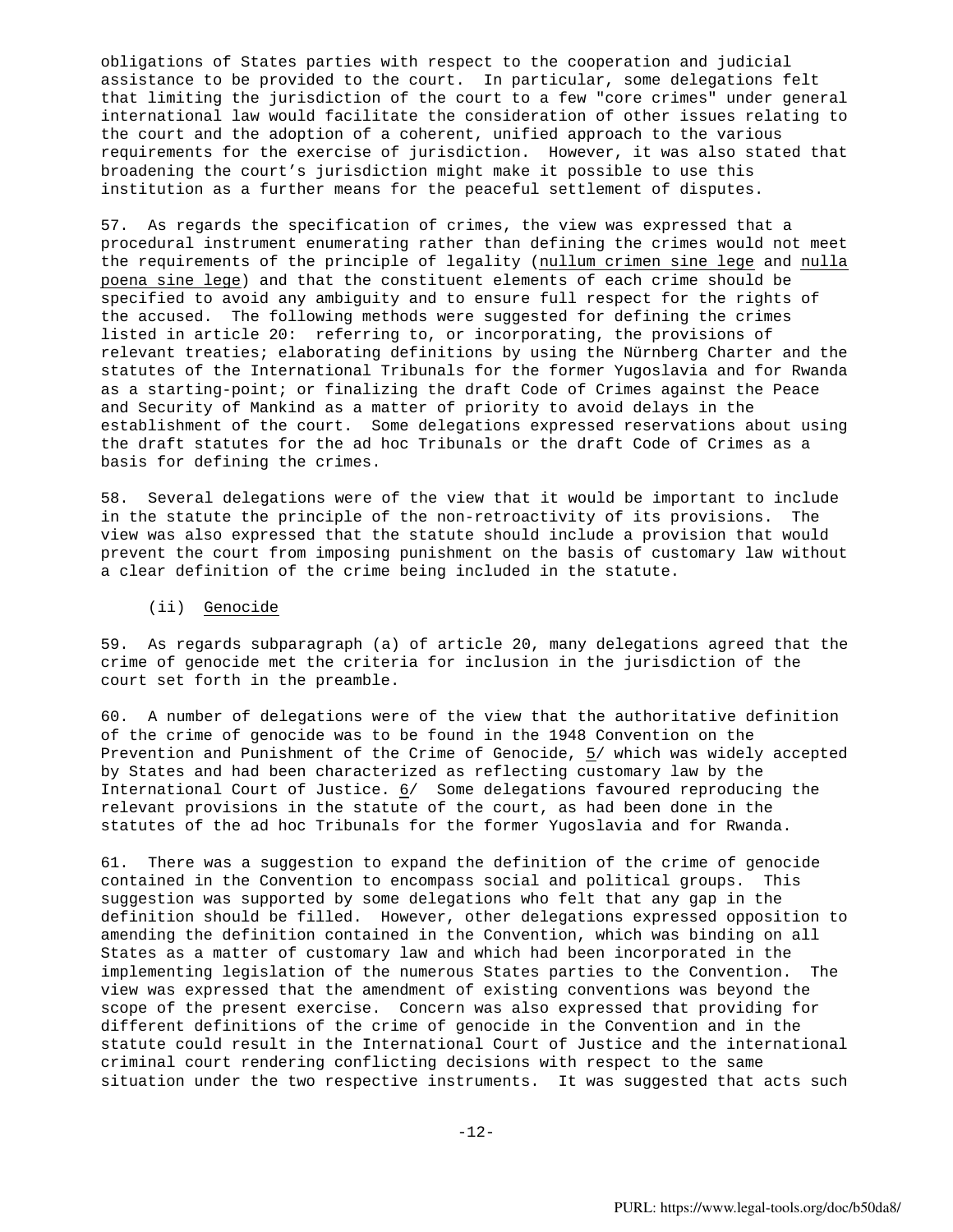as murder that could qualify as genocide when committed against one of the groups referred to in the Convention could also constitute crimes against humanity when committed against members of other groups, including social or political groups.

62. There was a further suggestion to clarify the intent requirement for the crime of genocide by distinguishing between a specific intent requirement for the responsible decision makers or planners and a general-intent or knowledge requirement for the actual perpetrators of genocidal acts. Some delegations felt that it might be useful to elaborate on various aspects of the intent requirement without amending the Convention, including the intent required for the various categories of responsible individuals, and to clarify the meaning of the phrase "intent to destroy", as well as the threshold to be set in terms of the scale of the offence or the number of victims. The view was expressed that the International Court of Justice might shed some light on these aspects of the definition of genocide in relation to the case that was currently before it. 7/ It was also suggested that the question of intent could be addressed in greater detail with respect to the various crimes within the jurisdiction of the court in connection with the applicable law.

#### (iii) Aggression

63. Some delegations supported the inclusion of aggression or the planning, preparation, initiation or waging of a war of aggression among the crimes falling within the jurisdiction of the court. In this respect, it was noted that the question of the inclusion of this crime in the draft statute and the issue of the powers of the Security Council under article 23 of the draft statute were closely related. While recognizing that defining aggression for the purpose of the statute would not be an easy task, those delegations drew attention to article 6 (a) of the Nürnberg Charter, which, it was stated, reflected the position of the 20 States participating in the London Agreement as regards the principle of individual criminal responsibility for aggression and was part of existing applicable law, as well as to the Definition of Aggression contained in General Assembly resolution 3314 (XXIX) of 14 December 1974, to the definition proposed in the context of the ongoing work of the International Law Commission on the draft Code of Crimes against the Peace and Security of Mankind and to the definition worked out by the Committee of Experts which had met in June 1995 under the auspices of the International Association of Penal Law, the International Institute of Higher Studies in Criminal Sciences and the Max Planck Institute for Foreign and International Criminal Law. In their opinion, the United Nations, whose Charter enshrined the principle of the non-use of force and which had been created to save future generations from the scourge of war, could not, 50 years after the Nürnberg trial, exclude aggression from the jurisdiction of the international criminal court, thereby taking a retrogressive step and ignoring the contrary line taken by the International Law Commission in the context of its work on the draft Code of Crimes against the Peace and Security of Mankind.

64. Other delegations opposed the inclusion of aggression. Many questioned the possibility of arriving at a definition of aggression for the purpose of the statute within a reasonable time-frame and expressed concern that such a time-consuming exercise would unduly delay the finalization of the statute. They pointed out that the ultimate goal - namely, to create an effective organ for the administration of justice - should not be sacrificed to political considerations. In their opinion, the Nürnberg Charter was unhelpful in the present context because it referred to a war of aggression that had already been waged and characterized as such; in contrast, a prospective definition would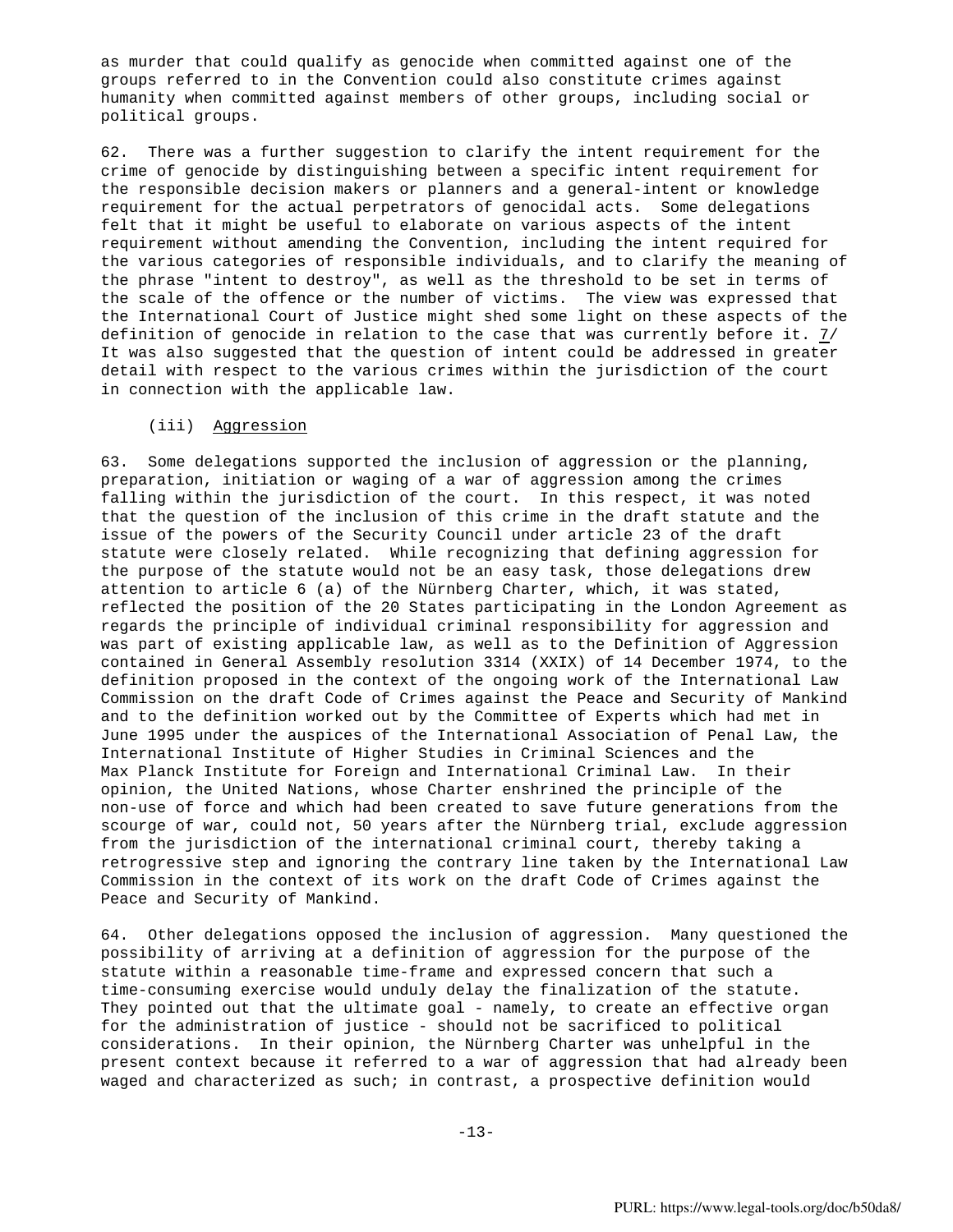have to tackle the difficult issue of possible justifications such as self-defence or humanitarian intervention. As for the 1974 Definition of Aggression, it was not intended for the establishment of individual criminal responsibility. The question was also raised whether the reference in both instruments to wars of aggression - as opposed to acts of aggression - still provided an acceptable test, and attention was drawn in this context to common article 2 of the Geneva Conventions of 1949. The Definition of Aggression was furthermore viewed as unhelpful for criminal law purposes inasmuch as (a) the list of acts of aggression contained in its article 3 was not exhaustive; and (b) it differentiated between wars of aggression, which were described as criminal, and acts of aggression, which amounted to international torts entailing State responsibility. The remark was made in this connection that for the International Law Commission to attach individual criminal responsibility to acts of aggression involved a substantive amount of progressive development of international law.

65. Some among the latter delegations also pointed out that aggression was not punishable under national penal codes. In response to this argument, the remark was made that the penal code currently under consideration in the Parliament of a Member State did provide for the punishment of aggression. Furthermore, the fact that most national legislations were silent on the matter was a mere consequence of the lack of a definition at the international level and of the corresponding implementation mechanism; it provided an additional reason to include aggression in the statute, bearing in mind the principle of complementarity and the concept of unavailability of criminal procedures reflected in the preamble to the draft prepared by the International Law Commission.

66. With reference to the practical difficulty of bringing political leaders to trial for aggression, some delegations observed that the problem also arose in relation to other crimes, such as genocide. Other delegations considered it ill-advised to extend the jurisdiction of the court to acts that could not, in fact, form the basis of actual prosecution, and thereby run the risk of discrediting the court and undermining its moral authority.

67. In the view of some delegations, the goal of those who favoured the inclusion of aggression among the crimes falling within the jurisdiction of the court could be achieved without getting embroiled in the considerable difficulties referred to above, bearing in mind that aggression often entailed violations of humanitarian law. This argument was found unconvincing inasmuch as a violation of jus ad bellum was quite conceivable without a violation of jus in bello.

68. As regards the justiciability of the conduct under consideration, some members pointed out that aggression was an act of State and that the qualification of a particular act as aggression was a political decision. Others observed that aggression was not a mere political act entailing no legal consequences but a breach of a fundamental norm of international law and that a finding of aggression, although part of a political process, was a legal decision taken in accordance with the Charter. It was also said that, while aggression undoubtedly involved political aspects, the same was true of other acts generally recognized as qualifying for inclusion within the jurisdiction of the court.

69. A number of delegations commented on the problem of reconciling, on the one hand, the primary responsibility of the Security Council in the maintenance of international peace and security and its role in making determinations of acts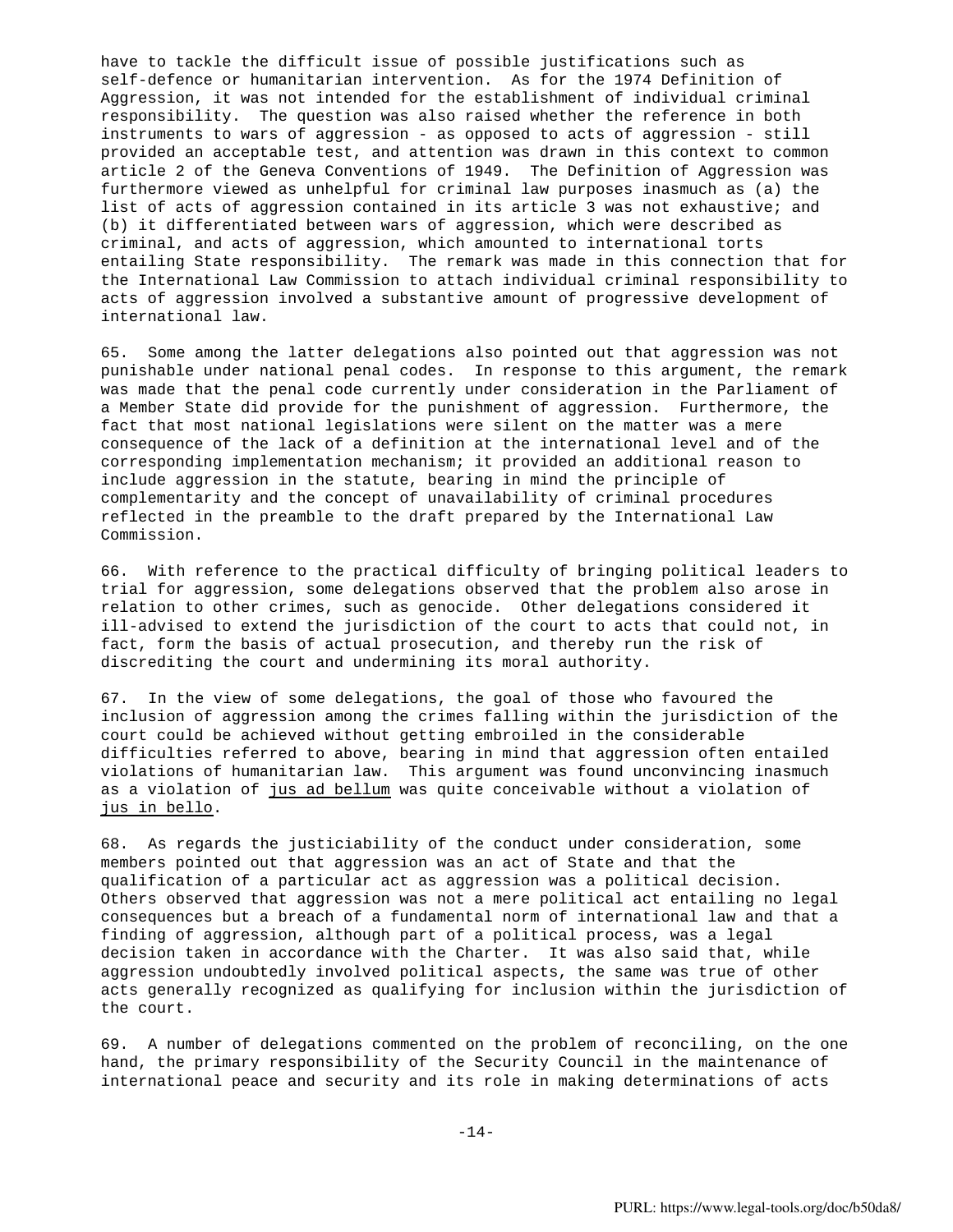of aggression and, on the other hand, the responsibility that would devolve on the court to establish individual criminal responsibility for the same act difficulties that article 23 of the Commission's draft vividly brought to light.

70. Some delegations objected to the idea of leaving it to the Security Council to determine the existence of an act of aggression and relying on the future court to ascribe criminal responsibility to specific individuals. Such a solution, it was stated, gave rise to problems of due process and would deprive the court of its independence: could the court find that a Head of State was not guilty of aggression notwithstanding a prior determination by the Security Council that the State concerned had committed an act of aggression? On the other hand, could the court be allowed to act independently in determining the existence of a situation of aggression notwithstanding the prerogatives of the Security Council? Caution was also urged on the ground that the question of the existence and/or consequences of an act of aggression might come up not only before the Security Council and the future court but also before the International Court of Justice and that legal coherence required that the three forums should not arrive at inconsistent or conflicting conclusions.

71. Other delegations considered it necessary and possible to find a proper balance between the requirement of the independence of the court and the need to respect the primary role of the Security Council in the maintenance of international peace and security. Concern was, however, expressed that such a balance was not achieved in article 23 of the Commission's draft. Most delegations commented on article 23 in the context of the discussion of the role of the Security Council in relation to the exercise of jurisdiction (see paras. 120-126 below). In the present context, however, the remark was made that the limitation contemplated in paragraph 2 had no counterpart in the Statute of the International Court of Justice and that the paragraph should be redrafted so as to provide that the court could consider a complaint of aggression if no decision had been taken by the Council on the matter. In the opinion of the delegations concerned, the responsibility of the Council in qualifying a particular conduct as aggression did not result in the court being deprived of a role in determining the criminal responsibility of individuals as regards the planning, preparation or launching of aggression.

# (iv) Serious violations of the laws and customs applicable in armed conflict

72. Regarding subparagraph (c) of article 20, many delegations agreed that serious violations of the laws and customs applicable in armed conflict met the criteria for inclusion in the jurisdiction of the court set forth in the preamble. The view was expressed that the concept of seriousness might require further clarification or possibly be accompanied by additional criteria to distinguish between violations of greater or lesser gravity, magnitude, scale or duration and to ensure that only the former would be included in the jurisdiction of the court. In this regard, the view was also expressed that not all violations of the relevant laws and customs amounted to crimes of such seriousness that they should be dealt with by an international court.

73. A number of delegations felt that, under general international law, this category of crimes should encompass not only serious violations of the laws and customs applicable in armed conflict in terms of the Hague Conventions and Regulations but also grave breaches of the 1949 Geneva Conventions that were currently covered by subparagraph (e), as well as comparably serious violations of other relevant conventions that had attained the status of customary law. While some delegations felt that subparagraph (c) should also include violations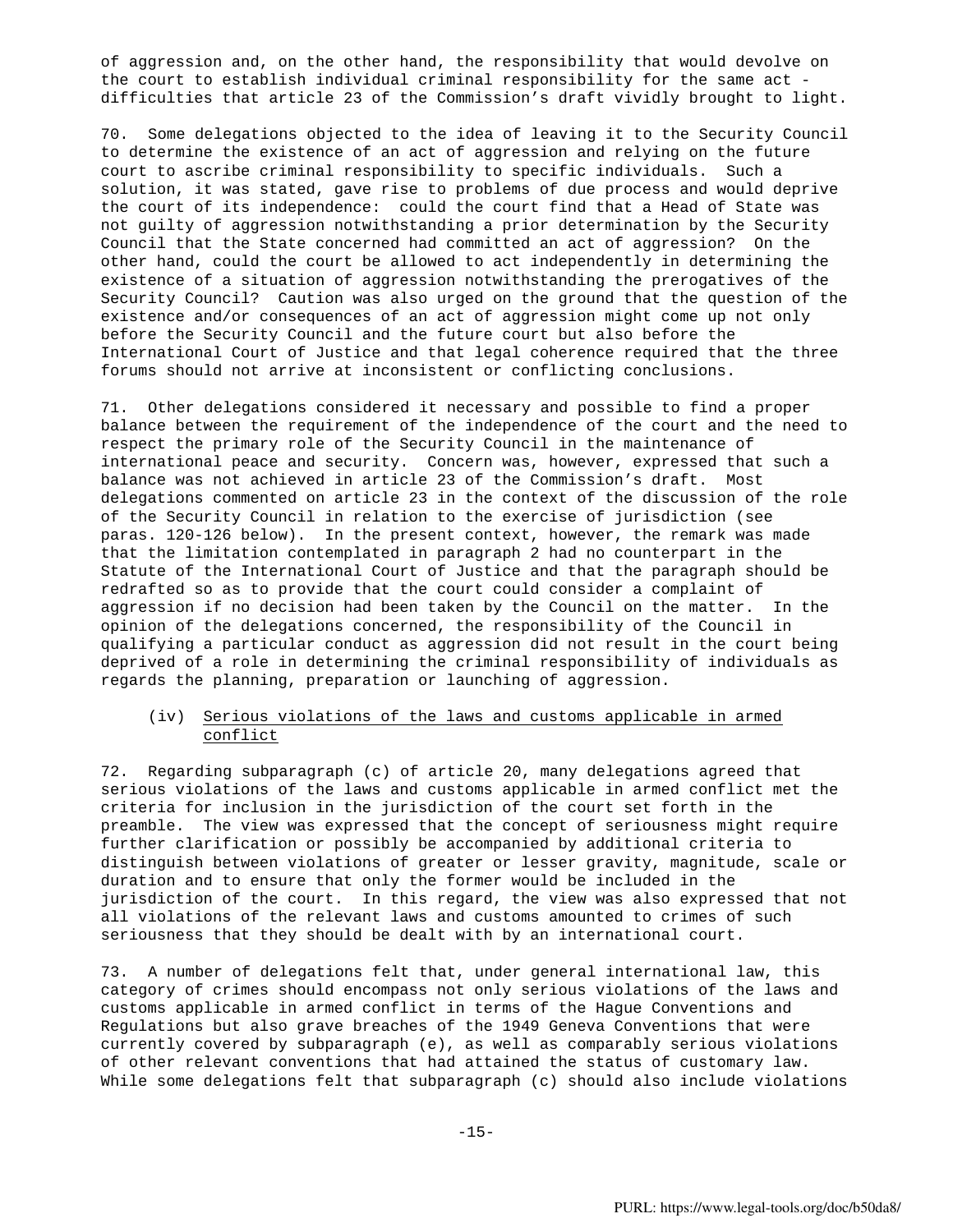of Additional Protocol I to the 1949 Geneva Conventions, a question was raised as to whether that instrument as a whole reflected customary law. A preference was also expressed for a more limited approach to this category of crimes based on the 1949 Geneva Conventions, which were widely accepted by States.

74. There were different views as to whether the laws and customs applicable in armed conflict, including treaty crimes, should include those governing non-international armed conflicts, notably common article 3 of the 1949 Geneva Conventions and Additional Protocol II thereto. Those who favoured the inclusion of such provisions drew attention to the current reality of armed conflicts, the statute of the ad hoc Tribunal for Rwanda and the recent decision of the ad hoc Tribunal for the former Yugoslavia recognizing the customary-law status of common article 3. However, other delegations expressed serious reservations concerning the possibility of covering non-international armed conflicts and questioned the consistency of such an approach with the principle of complementarity. As regards Additional Protocol II, the view was expressed that that instrument as a whole had not achieved the status of customary law and therefore was binding only on States parties thereto. The view was also expressed that non-international armed conflicts should not fall within the jurisdiction of the court either with respect to common article 3 or Additional Protocol II.

75. In considering the related offences committed in armed conflict that could be regrouped within a single category, attention was drawn to the inconsistency and possible confusion resulting from the use of the term "serious violations" in subparagraph (c), the term "exceptionally serious violations" in subparagraph (e) and the term "grave breaches" in the Geneva Conventions. It was suggested that this terminological problem could be solved by using the term "war crimes" to cover all of the relevant offences.

76. With regard to the specification of the crimes, some delegations felt that the reference to serious violations of the laws and customs applicable in armed conflict was not sufficiently precise for the purposes of the principle of legality. In this regard, particular emphasis was placed on the need to define the specific content or constituent elements of the violations in question with a view to indicating the onus on the prosecution, ensuring due process and respect for the rights of the accused and providing guidance to the court in its determination of the merits of the charges. Some delegations drew attention to the relevant provisions of the Nürnberg Charter and of the statutes of the ad hoc Tribunals for the former Yugoslavia and for Rwanda as possible startingpoints for the elaboration of the definitions of the crimes concerned, with a preference being expressed, however, for an exhaustive list of offences to ensure respect for the nullum crimen sine lege principle. In terms of the list of offences, the remark was made that rape and similar offences should be included. The view was furthermore expressed that the specification of the violations provided for in common article 3 of the 1949 Geneva Conventions assuming they were to be included - would need to take into account the absence of any explicit provision for international criminal responsibility in that article.

#### (v) Crimes against humanity

77. As regards subparagraph (d) of article 20, many delegations expressed the view that crimes against humanity met the criteria for inclusion in the jurisdiction of the court set forth in the preamble. It was suggested that the jurisdiction of the court with respect to this category of crimes should be subject to further qualification to ensure a balanced approach in comparison to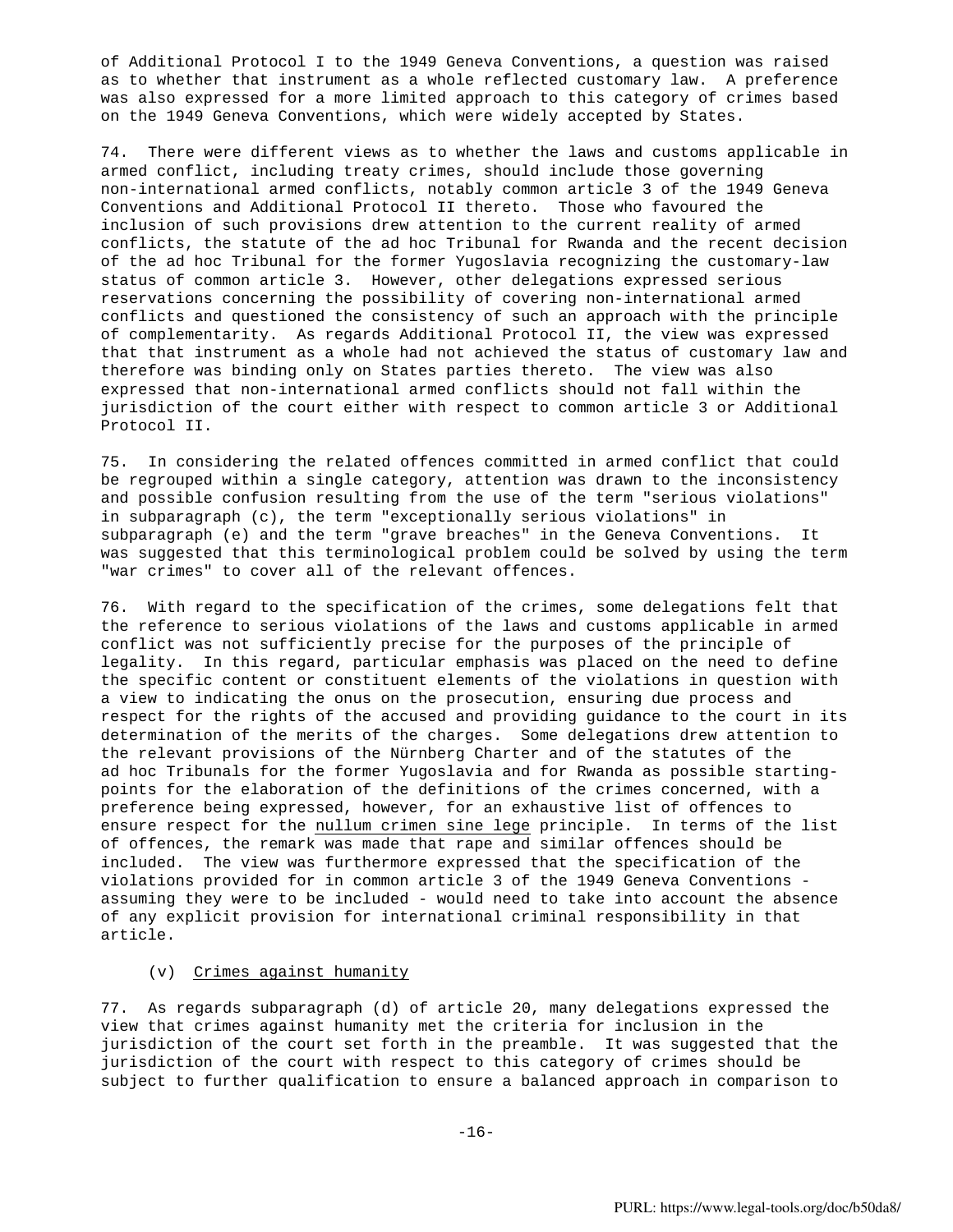the one reflected in subparagraph (c), which made room for the seriousness criterion. In this regard, attention was drawn to the reference to armed conflict in the statute of the ad hoc Tribunal for the former Yugoslavia and to the requirement in the statute of the ad hoc Tribunal for Rwanda that the offences provided for therein should be of a systematic or widespread nature.

78. With regard to the specification of the crimes, it was pointed out that there was no convention containing a generally recognized and sufficiently precise juridical definition of crimes against humanity. Several delegations were of the view that the definitions contained in the Nürnberg Charter, the Tokyo Tribunal Charter, Control Council Law Number 10 and the statutes of the ad hoc Tribunals for the former Yugoslavia and for Rwanda could provide guidance in the elaboration of such a definition; at the same time, they recognized the need to reconcile differences in those definitions and to further elaborate the specific content of such offences as extermination, deportation and enslavement. More specific remarks with respect to the elements that should be reflected in the definition of crimes against humanity included the following: the crimes could be committed against any civilian population in contrast to war crimes; the crimes usually involved a widespread or systematic attack against the civilian population rather than isolated offences; the additional persecution grounds contained in the statute of the ad hoc Tribunal for Rwanda were questionable and unnecessary in the present context; and the list of offences should include rape but not persecution, which was described as too vague a concept. While some delegations favoured an exhaustive list of offences, other delegations felt that it might be useful to retain a residual category of offences; it was, however, recognized that the term "other inhumane acts" required further clarification.

79. There were different views as to whether crimes against humanity could be committed in peacetime in the light of the Nürnberg precedent, as well as the statute of the ad hoc Tribunal for the former Yugoslavia. Some delegations singled out, among the developments since the Nürnberg precedent which militated in favour of the exclusion of any requirement of an armed conflict, the precedent of the statute of the ad hoc Tribunal, for Rwanda and the recent decision of the ad hoc Tribunal for the former Yugoslavia in the Tadić case. However, the view was also expressed that the crimes in question were usually committed during an armed conflict and only exceptionally in peacetime, that the existence of customary law on this issue was questionable in view of the conflicting definitions contained in the various instruments and that the matter called for further consideration.

80. With regard to the relationship between crimes against humanity and genocide, the view was expressed that any overlap between the two categories of crimes should be avoided and that the same standard of proof should be required for both, notwithstanding any differences in the intent requirements.

#### (vi) Treaty-based crimes

81. With regard to subparagraph (e) of article 20, (see para. 55 above), the view was expressed that the offences established in the treaties listed in the annex might be of lesser magnitude than the other offences provided for in article 20 and that their inclusion within the jurisdiction of the international criminal court entailed a risk of trivializing the role of the court, which should focus on the most serious crimes of concern to the international community as a whole. Also in favour of the exclusion of the crimes in question from the jurisdiction of the court, it was argued that the said crimes were more effectively dealt with by national courts or through international cooperation.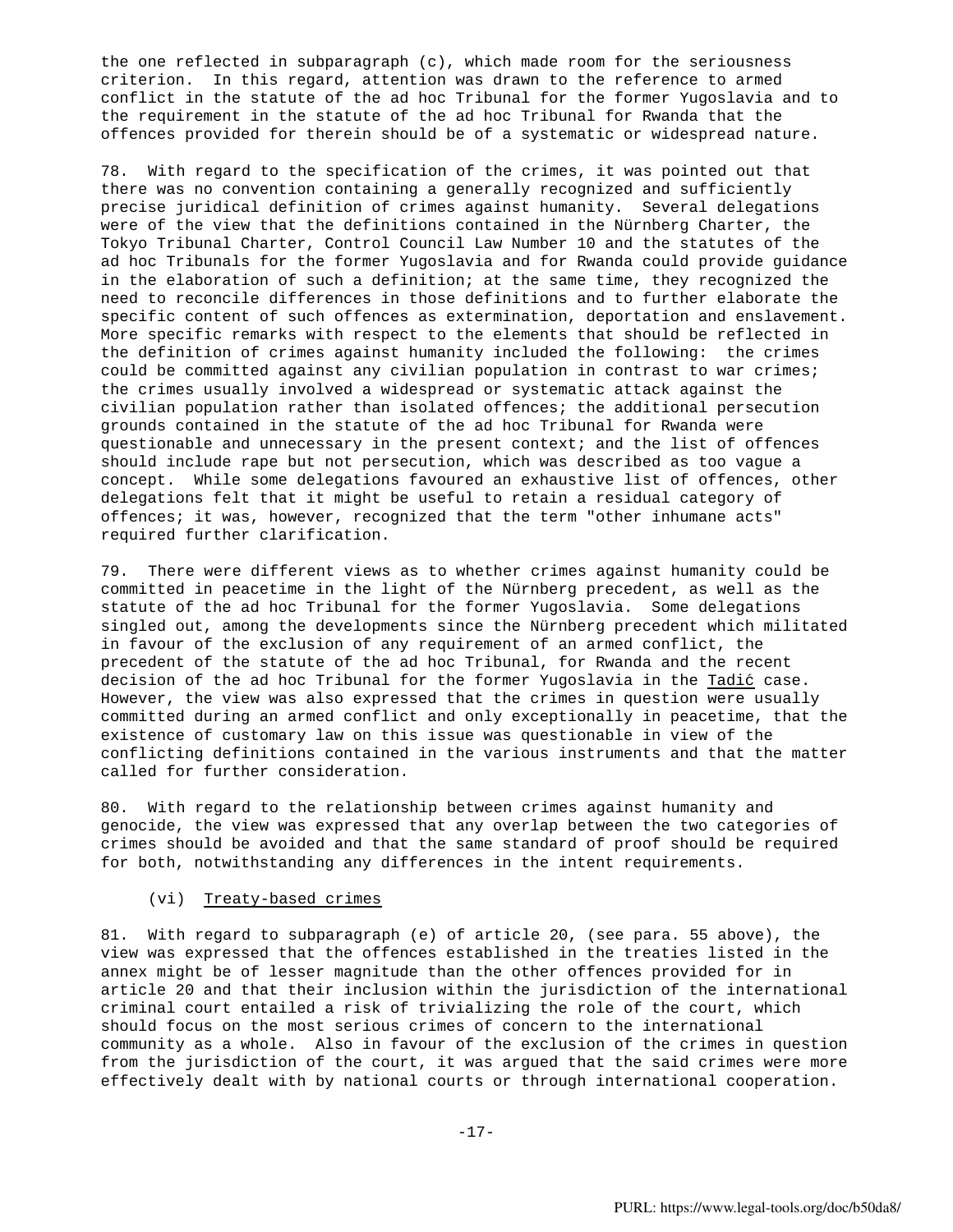With specific reference to terrorism and illegal drug trafficking, concern was expressed that extending the jurisdiction of the court to the corresponding crimes would result in an overburdening of the court.

82. Merit was, however, also found in retaining all or some of the crimes dealt with in the treaties listed in the annex. It was pointed out in this connection that the international criminal court was not meant to replace existing mechanisms for the prosecution of such treaty crimes as terrorism and drugrelated offences. Rather, it was intended to be an option available to States parties to the statute, which would determine whether a particular crime was better dealt with at the domestic or the international level. The fact that many countries did not have the resources to engage in large-scale intelligence gathering, which was often required for the prosecution of terrorist and drugrelated crimes, was also mentioned as militating in favour of the inclusion of treaty-based crimes within the jurisdiction of the court.

83. The view was expressed that it was necessary to include the conventions dealing with acts of terrorism in the list contained in the annex so as to bring the acts in question within the court's jurisdiction without prejudice to the principle of complementarity and national jurisdiction. Other delegations, however, expressed grave doubts as to the wisdom and feasibility of proceeding along those lines.

84. On the question whether other instruments should be added to the list contained in the annex, some delegations proposed the inclusion of the Convention on the Safety of United Nations and Associated Personnel inasmuch as it was likely to operate in situations where there would be no adequate domestic courts and where the international criminal court would therefore fill a gap. However, the view was expressed that that Convention, which was not yet in force, dealt with offences that did not have the same degree of seriousness as those categories of crimes provided for in the draft. Some delegations doubted the usefulness of the inclusion of the Convention within the court's jurisdiction.

85. It was suggested that a provision should be included in the statute to allow for periodic reviews of the list of crimes as a way of keeping it attuned to the requirements of the international community. A number of delegations expressed support for this suggestion.

#### (b) General rules of criminal law

86. The Committee considered various items listed in the guidelines for consideration of the question of general principles of criminal law, prepared by the Working Group (see para. 9 above), as set out in annex II to the present report.

87. As regards process issues, several delegations expressed support for a combined approach to the method of elaboration of the general rules of criminal law under which (a) the fundamental principles would be included in the statute or in an annex thereto; (b) other important issues would be addressed in the rules; and (c) questions of lesser importance could be determined by the court in a particular case, possibly by drawing upon the national law of a particular State or principles that were common to the major legal systems. This approach would enable the States parties to the statute to participate in the elaboration of the essential rules that would form part of the statute, as well as the elaboration of other important provisions to be included in the rules of the court. It would also give potential States parties a clear understanding of the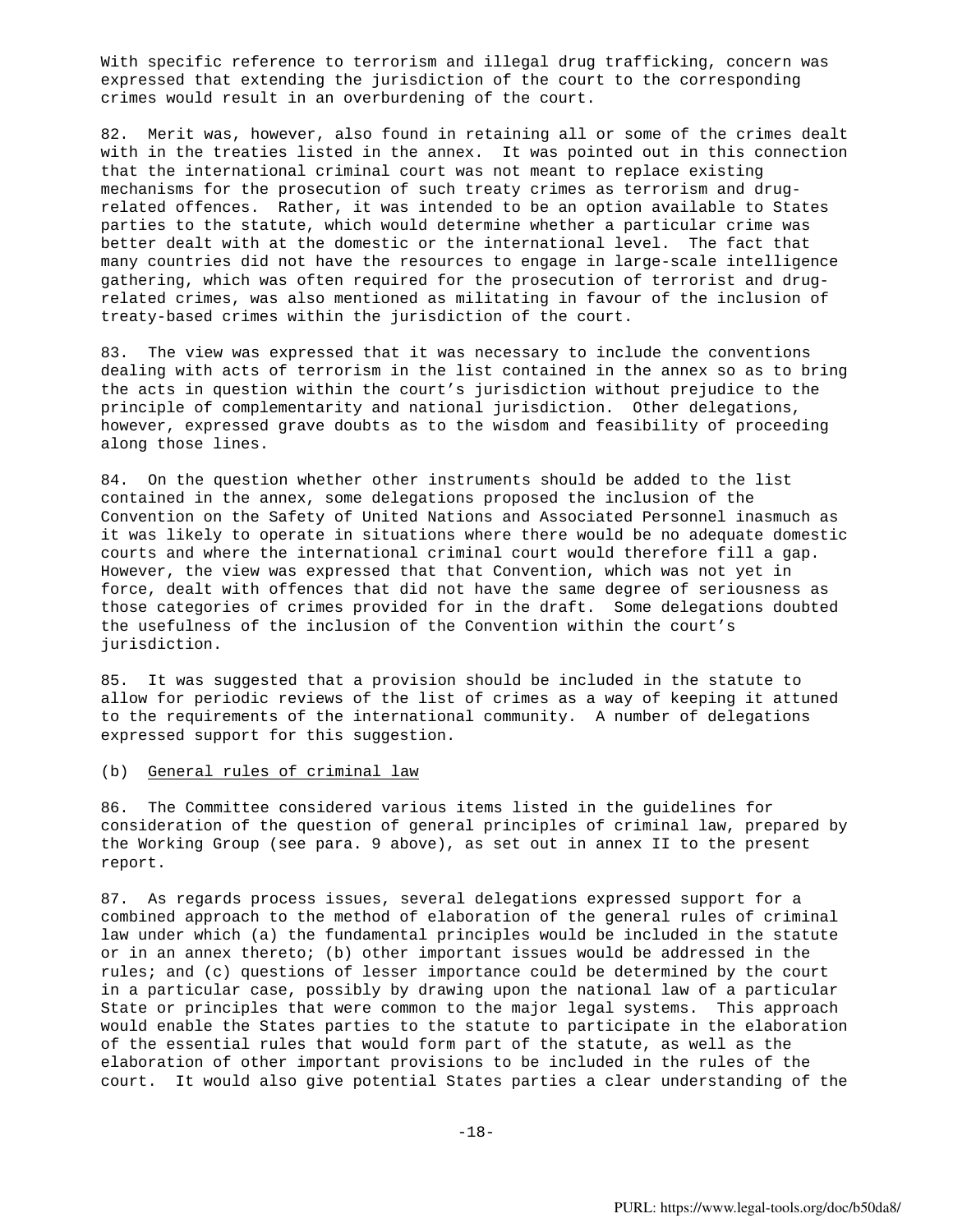general legal framework in which the court would operate. Furthermore, it would provide clear guidance to the court, secure the degree of predictability and certainty required for the rights of the accused and the ability of defence counsel to respond to the charges to be fully respected, and promote consistent jurisprudence on fundamental questions of general criminal law, such as mens rea, principles of individual criminal responsibility and possible defences. The view was expressed that the nature of the crimes within the jurisdiction of the court should be taken into account when addressing the issues of the statute or the rules or the application by the court of general principles of criminal law. The statute of the International Tribunal for the former Yugoslavia did not, it was stated, provide an appropriate model for the elaboration or determination of general rules of criminal law in relation to a permanent court to be established on a consensual basis by the States parties to its statute. Some delegations, on the other hand, drew attention to the principles of general criminal law addressed in article 7 of that statute. Other delegations indicated that they had not yet taken a final position on the question.

88. With respect to the relevance of national law, some delegations expressed concern regarding the direct applicability of national law envisaged in article 33, subparagraph (c), of the draft statute in view of the uncertainty as to which national law should be applied and bearing in mind the divergences in national criminal laws. The view was expressed that it might be preferable for the court to take into account general principles of criminal law that were common to the major legal systems rather than relying on the national law of a particular State to resolve issues in particular cases which were not addressed in the statute or the rules of the court. Attention was also drawn to the differences in the criminal law and procedures of common-law and civil-law countries. While a preference was expressed by some delegations for the investigation approach of the latter, the remark was also made that an attempt should be made to find a generally acceptable and balanced approach, taking into account both types of legal systems.

89. Regarding substantive issues, a number of delegations expressed the view that the various questions identified by the Working Group deserved further examination and that consideration should be given to the possibility of including relevant provisions in the statute or in an annex thereto, in particular on general principles such as the principle of non-retroactivity and principles of individual criminal responsibility; the necessary intent or mens rea; the question of mental capacity; the various types of criminal responsibility; possible defences to the crimes within the jurisdiction of the court; the aggravating or mitigating circumstances that might affect the determination of an appropriate sentence; the penalties that might be imposed by the court; the discrepancy in the maximum penalty that might be imposed by the court and by national courts; and the inclusion of fines and other financial sanctions as possible penalties. A question was also raised as to the applicability of State defences to individual liability.

# 2. Exercise of jurisdiction

90. Commenting in general on the issue of the exercise of jurisdiction, a number of delegations drew attention to the close links between the various elements relevant to the issue (complementarity, jurisdiction, consent, triggering mechanism, role of the Security Council, etc.). The remark was also made that the question of how the court exercised its jurisdiction was central to how Governments would react to the statute: the extent of participation in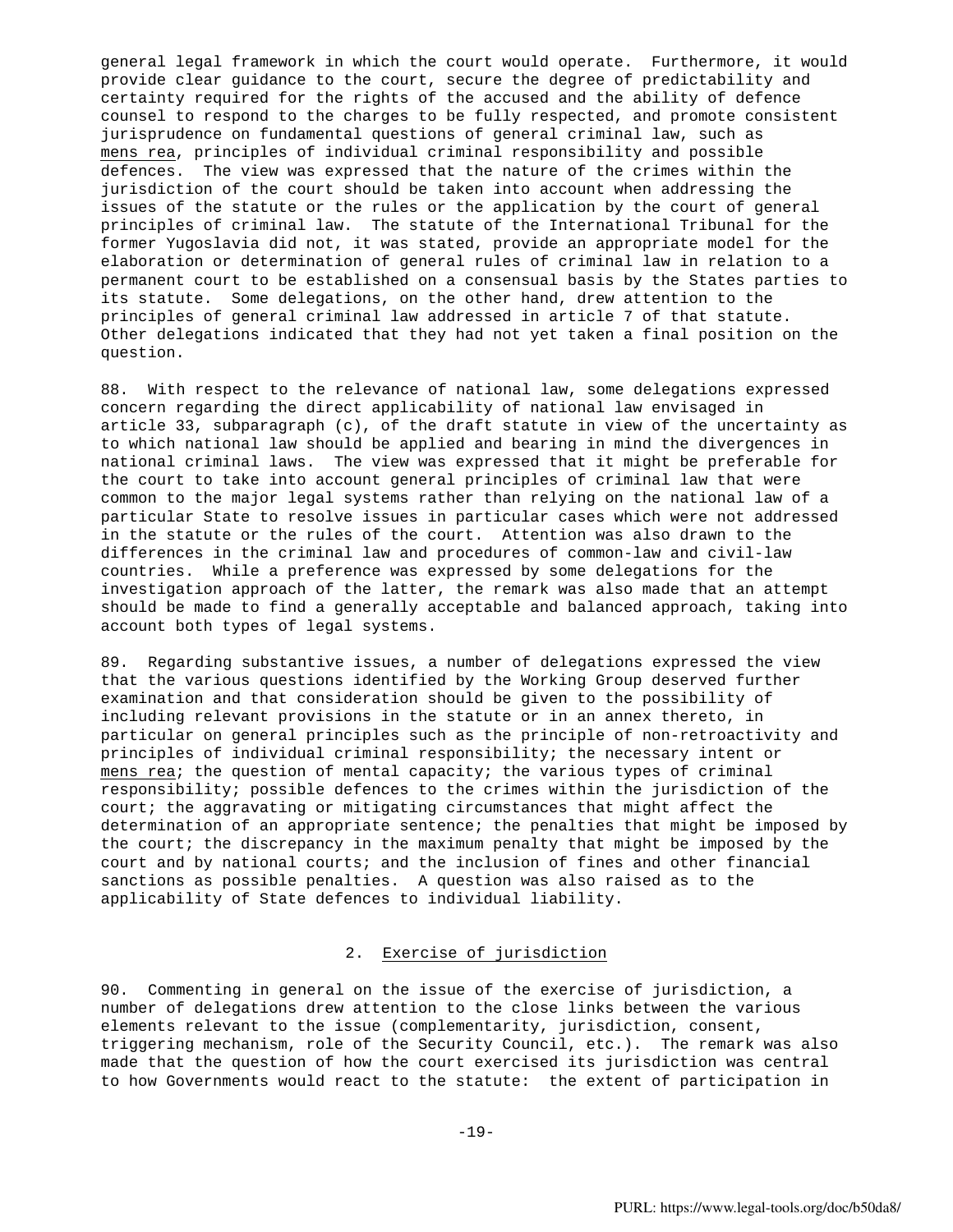the statute, the credibility and independence of the court, its day-to-day functioning and the importance of its work would in large measure be determined by the way in which cases came before it for adjudication.

#### (a) Inherent jurisdiction

91. A number of delegations elaborated on their understanding of the concept of inherent jurisdiction. It was pointed out in this connection that, if the court was given inherent jurisdiction over a crime, then any State that became party to the statute would ipso facto accept that the court had the power to try an accused for that crime without additional consent being required from any State party. The remark was also made that inherent jurisdiction did not mean exclusive jurisdiction and would not strip States parties of the power to exercise jurisdiction at the national level and that the question of priority of jurisdiction would have to be resolved by the international criminal court on the basis of the principle of complementarity.

92. Some delegations objected to the inclusion of the concept of inherent jurisdiction in the statute on a number of grounds. In their view, the concept was incompatible with the principle of State sovereignty as embodied in Article 2, paragraph 1, of the Charter of the United Nations. The phrase "inherent jurisdiction" was furthermore viewed as involving a contradiction in terms inasmuch as the court's authority to exercise jurisdiction could only stem - at a time when the international criminal court was not yet in existence and where jurisdiction for the prosecution of the crimes concerned was vested in national courts - from the States parties' consent, expressed through the treaty or on a case-by-case basis. The concept of inherent jurisdiction was also considered as inconsistent with the principle of complementarity, under which the court was only intended to have jurisdiction where trial procedures at the national level were unavailable or would not be effective. The point was made in this connection that instead of assuming a priori that certain categories of crimes were better suited for trial by an international criminal court, it would be preferable to determine the circumstances when trial by such a court was appropriate. The remark was made in this context that the principle of complementarity needed to be much more fully developed than it was in the draft prepared by the International Law Commission and that the concepts of admissibility under article 35 and non bis in idem under article 42, which were paramount and must be applied in every case by the court, should be further elaborated in order to implement the principle of complementarity. With reference to the risk of conflicts of jurisdiction, the point was made that it would not be fair to give the international criminal court the power to settle such conflicts, nor would it be wise to place before it dilemmas from which it might come out with its dignity impaired.

93. Other delegations emphasized that inherent jurisdiction could not be viewed as incompatible with State sovereignty since it would stem from an act of sovereignty, namely, acceptance of the statute. The remark was also made that the crimes under consideration were crimes of international concern, the prosecution of which would be of interest to a number of States, if not to the international community as a whole, and that, in case the custodial State was unable to prosecute, insistence on sovereignty would affect the legitimate interests of other States. It was furthermore pointed out that the alternative solution - subordinating the exercise of jurisdiction by the court to a declaration of acceptance - would leave the future fate of the court in the hands of States on whose discretion the ability of the court to operate would depend. Concern was expressed that such an approach, apart from enabling States to manipulate the functioning of the court, would set aside the interests of the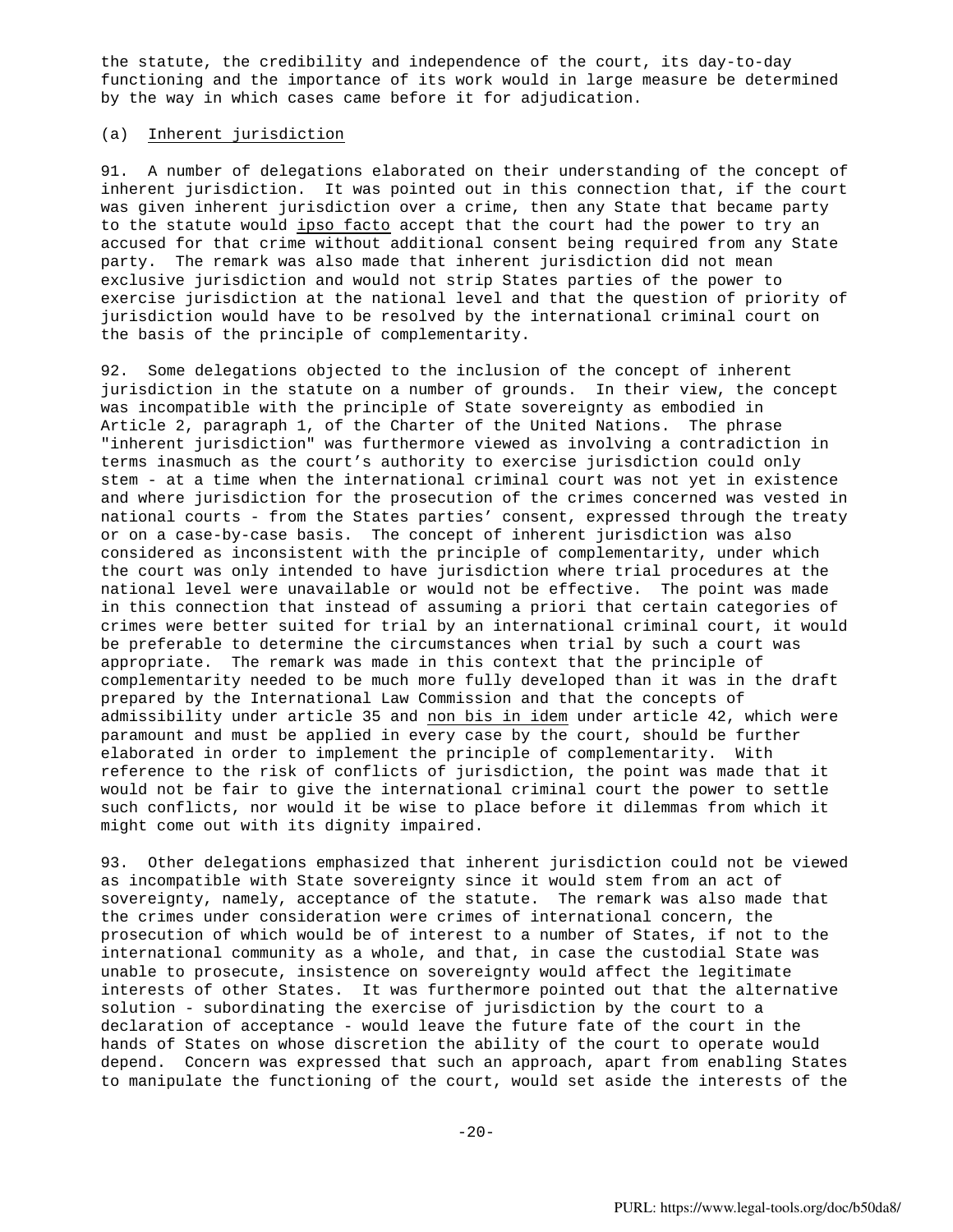international community - which could not be reduced to the sum total of the States forming part of it - and would prevent the court from playing its role as the guardian of international public order. With reference to the argument that inherent jurisdiction interfered with the principle of complementarity, the delegations in question stressed that inherent jurisdiction was not exclusive jurisdiction and that the court would have concurrent jurisdiction, i.e., would only intervene when it appeared to the court, on the basis of criteria to be clearly established in the statute, that national courts could not function adequately. The remark was made in this context that the effect of the principle of complementarity could only be, at most, to defer the intervention of the court, whereas rejection of the inherent jurisdiction concept would result in the court's complete inability ab initio to be seized of a case. As regards possible conflicts of jurisdiction, the remark was made that appropriate provisions could be included in the statute.

94. The approach of the International Law Commission to the issue of inherent jurisdiction, as reflected in article 21, 8/ was supported by several delegations. It was, however, viewed by some as inconsistent with the 1948 Convention on Genocide and by others as too restrictive.

95. Under the first set of criticisms, it was said that the 1948 Convention, to which most States were parties, did not envisage inherent jurisdiction and that the question arose whether the Committee had competence to engage in progressive development of the relevant substantive law. The Convention, it was further observed, envisaged the possible jurisdiction of an international criminal court over genocide only in the hypothesis of failure of national authorities to prosecute; a complaint from any State party to the Convention could not by itself trigger the jurisdiction of an international criminal court. It was accordingly suggested that the court should only be entitled to exercise jurisdiction over genocide if, within a given period from the commission of the crime, no State had initiated an investigatory process. The assumption underlying the approach of the International Law Commission that national courts would be less able or in a less favourable position to prosecute a crime of genocide was furthermore viewed as questionable.

96. In response to these views, the remark was made that the relevant Convention had not only confirmed, almost 50 years ago, the already accepted notion that genocide was a crime under general international law but had envisaged in its article 6 the creation of an international criminal tribunal competent to try that crime. The view was expressed in this context that the implementation of the letter and spirit of existing treaties that had come to embody general international law ought to have at least as much of a priority as the formulation of new norms and that it was difficult to see how the objectives of the 1948 Convention could be achieved if inherent jurisdiction was not conferred on the court.

97. Under the second set of criticisms, the Commission's approach was too restrictive and the sphere of inherent jurisdiction should encompass, in addition to genocide, other crimes under general international law. Such a broadening of the sphere of inherent jurisdiction would, it was observed, have less far-reaching consequences than might appear inasmuch as, for the court to have jurisdiction over the crimes concerned, the complainant State, the territorial State and the custodial State would all have to be parties to the statute. In favour of the suggested new approach, a number of delegations invoked the gravity of the so-called "core crimes" and the desirability of including them in the sphere of inherent jurisdiction if the new institution was to provide an adequate judicial answer to the concerns to which its creation was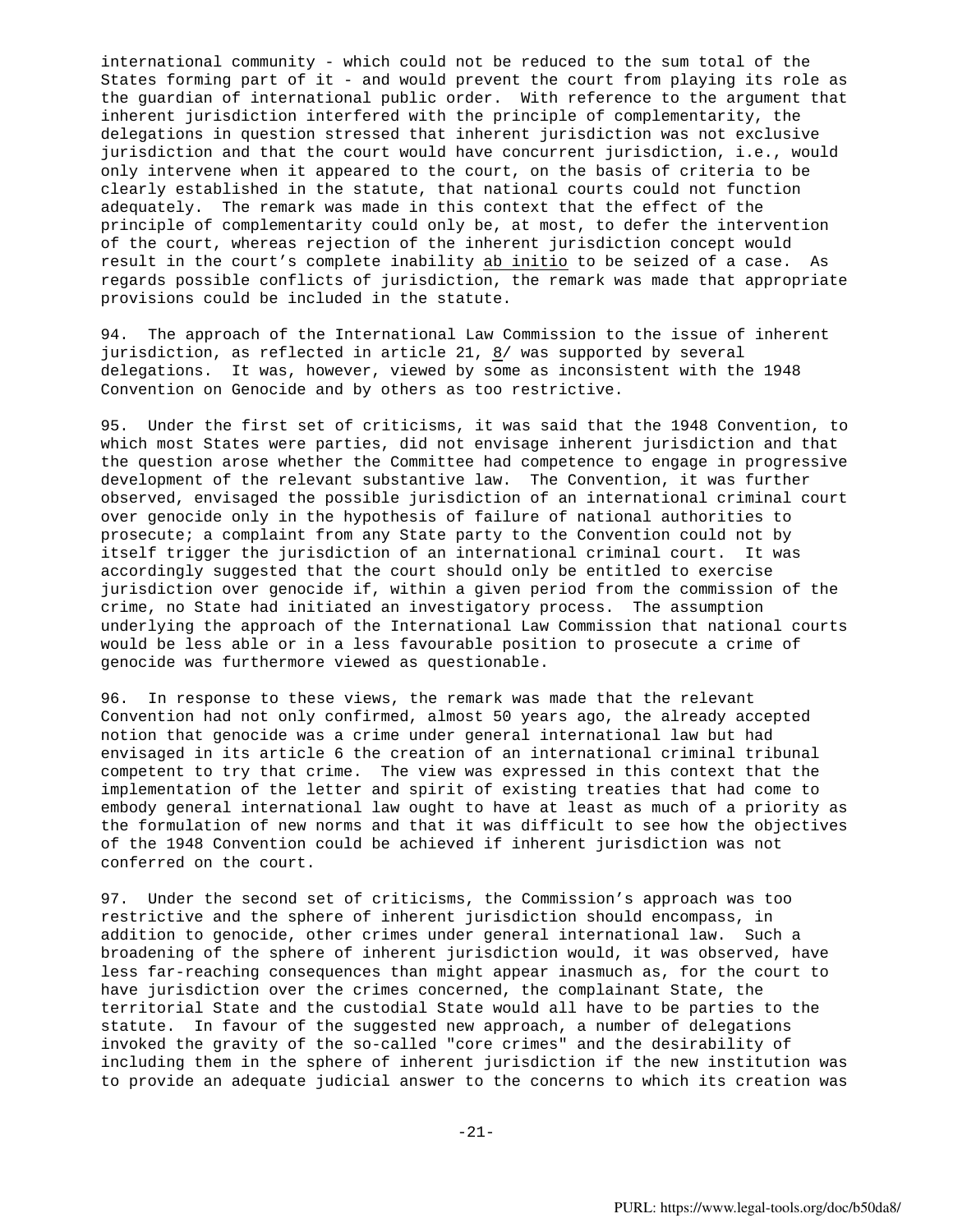intended to respond. It was pointed out in this connection that the Commission's approach lagged behind present-day requirements and led to legally untenable results since it made it possible to exclude from the jurisdiction of the court crimes that constituted violations of legal norms of the highest order, namely, rules of a jus cogens character, and, by way of consequence, to formulate a reservation to a jus cogens rule. It was also argued that extending the scope of inherent jurisdiction to crimes other than genocide would make it possible to simplify the rules on the exercise of jurisdiction and, for the crimes concerned, to do away with the requirements of a declaration of acceptance. The remark was made in this context that the requirement of State consent, as a building-stone for international jurisdiction, traditionally gave rise to a number of separate proceedings on the issue of jurisdiction alone and that inherent jurisdiction would limit the possibility of recurrent objections on the competence of the court - in particular with regard to the interpretation in each particular case of the provisions of article 22 - and thereby contribute to eliminating substantial delays in trial proceedings. Emphasis was also placed on the fact that more than 185 countries already had jurisdiction over serious crimes of international concern addressed by the 1948 Convention: universal jurisdiction had thus already been given away to every State in the world and the question was whether it should also be given to a just, fair and effective international court which States could agree to set up or not by signing its statute.

98. The delegations favouring the suggested new approach generally agreed that the sphere of inherent jurisdiction should extend to crimes against humanity and to war crimes, the latter category being intended to encompass, according to a number of delegations, not only serious violations of the laws and customs of war, but also crimes under the 1949 Geneva Conventions. Some delegations strongly argued in favour of adding aggression to the two above-mentioned categories of crimes. Others were of a different opinion. The views on this issue are reflected in more detail in paragraphs 63-71 above.

99. A number of delegations, while reserving their position on the matter, expressed readiness to envisage inherent jurisdiction for the "core crimes" subject to the inclusion in the statute of satisfactory provisions on complementarity.

100. Other delegations objected to extending the sphere of inherent jurisdiction to crimes other than genocide. It was noted in particular that, although the draft prepared by the International Law Commission was the basic proposal before the Committee, the discussion had brought to light an alternative model which ignored the contemporary realities at the international level. The presumption that States would agree by signing a treaty to defer to the court mandatory jurisdiction over the "core crimes" was viewed as highly questionable and concern was expressed that, when the matter of ratifying the statute was before national parliaments, very few Governments would agree to such mandatory jurisdiction. Reference was made in this context to the lessons to be drawn from the record of acceptance of the compulsory jurisdiction of the International Court of Justice. It was also said that the issues of sovereignty raised during the course of the debate could not be disposed of by providing for a single expression of consent at the time of acceptance of the statute and that, for the membership of the court to have the required broad geographical basis, the concerns of all regions should be duly taken into account.

101. The proponents of the extension of the sphere of inherent jurisdiction to the "core crimes" indicated that such extension could have as a corollary the exclusion from the subject-matter jurisdiction of the court of treaty-based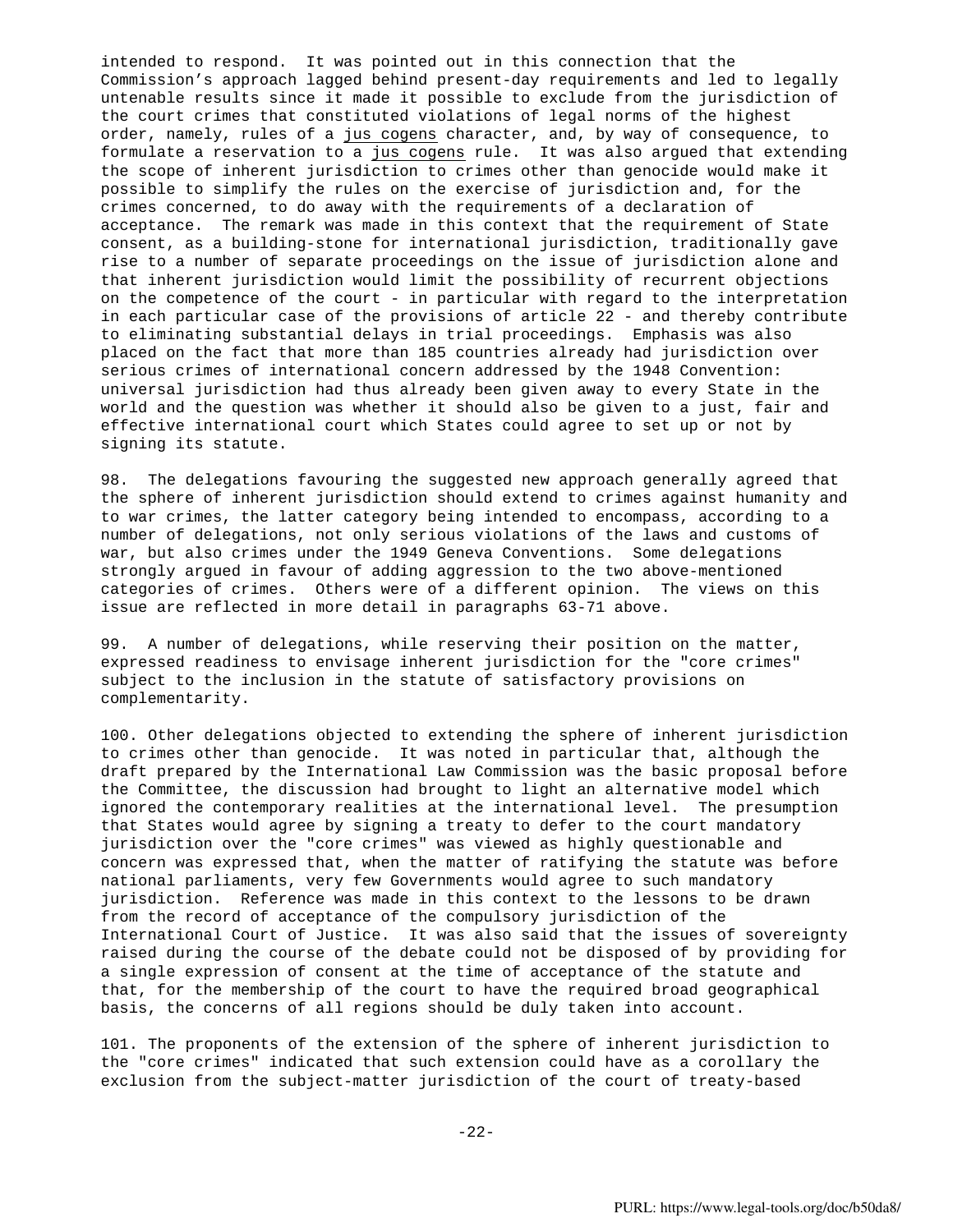crimes - an approach that would make it easier to achieve the goal of complementarity. They did not, however, exclude the possibility of retaining the latter crimes and bringing them under the jurisdiction of the court by way of a declaration of acceptance, on the basis of the opting-in or opting-out system.

# (b) Mechanism by which States accept the jurisdiction of the court

102. As regards the distinction made in article 22 between acceptance of the statute and acceptance of the jurisdiction of the court, reservations were expressed on the opt-in approach, which, it was stated, leaned too much on the side of conservatism to the detriment of the interests of the international community and might leave the court with a very narrow field of competence and thus run counter to the general aim of the statute. Some delegations, however, expressed preference for the opt-in approach, which would promote broader acceptance of the statute and make it easier to present national legislation organs with convincing arguments on a case-by-case basis. Several delegations favoured adopting an opt-out approach for the "core crimes" while retaining the opt-in approach for lesser crimes and crimes to be brought within the jurisdiction of the court at a later stage. Such a combination, it was argued, would give the court a jurisdiction of reasonable scope and make it more responsive to the current needs of the international community. It was also suggested that article 22 should make it clear whether ratification of the relevant treaty was a prerequisite to the acceptance of the corresponding jurisdiction of the court.

#### (c) State consent requirements and conditions for the exercise of jurisdiction

103. Paragraph 1 (b) of article 21 was viewed by some delegations as well balanced and consistent with the consensual basis of the court's jurisdiction. Other delegations felt that, to avoid subjecting the operation of the court to undue restrictions, the consent requirement should be limited to the territorial State, which had a particular interest in the prosecution of the case, or to the custodial State, whose consent was necessary for the court to obtain custody of the accused. Still other delegations took the view that the consent requirements should be extended to additional States which could have a significant interest in a case, including the State of nationality of the victim, the State of nationality of the accused and the target State of the crime. It was also suggested that consideration should be given to the interests of States in specific categories of cases and to the need to obtain the consent of the custodial State at the time of arrest. The view was expressed that the provision would need to be further examined in conjunction with article 20 and paragraph 1 (a) of article 21.

104. A number of delegations emphasized that, for practical reasons, only the consent of the State in whose territory the crime was committed or of the custodial State, as provided in article 21, was necessary. They were in favour of keeping to the minimum the number of States whose consent would be needed for the international criminal court to exercise jurisdiction. They pointed out that the international criminal court could not conduct an effective prosecution without the cooperation of the territorial State, nor could a prosecution be conducted unless the alleged offender was surrendered to the court by the custodial State. The point was further made that, under general international law, the custodial State was in a key position to determine who should prosecute a crime. It would be necessary to determine how much of this power the custodial State should cede to the international criminal court.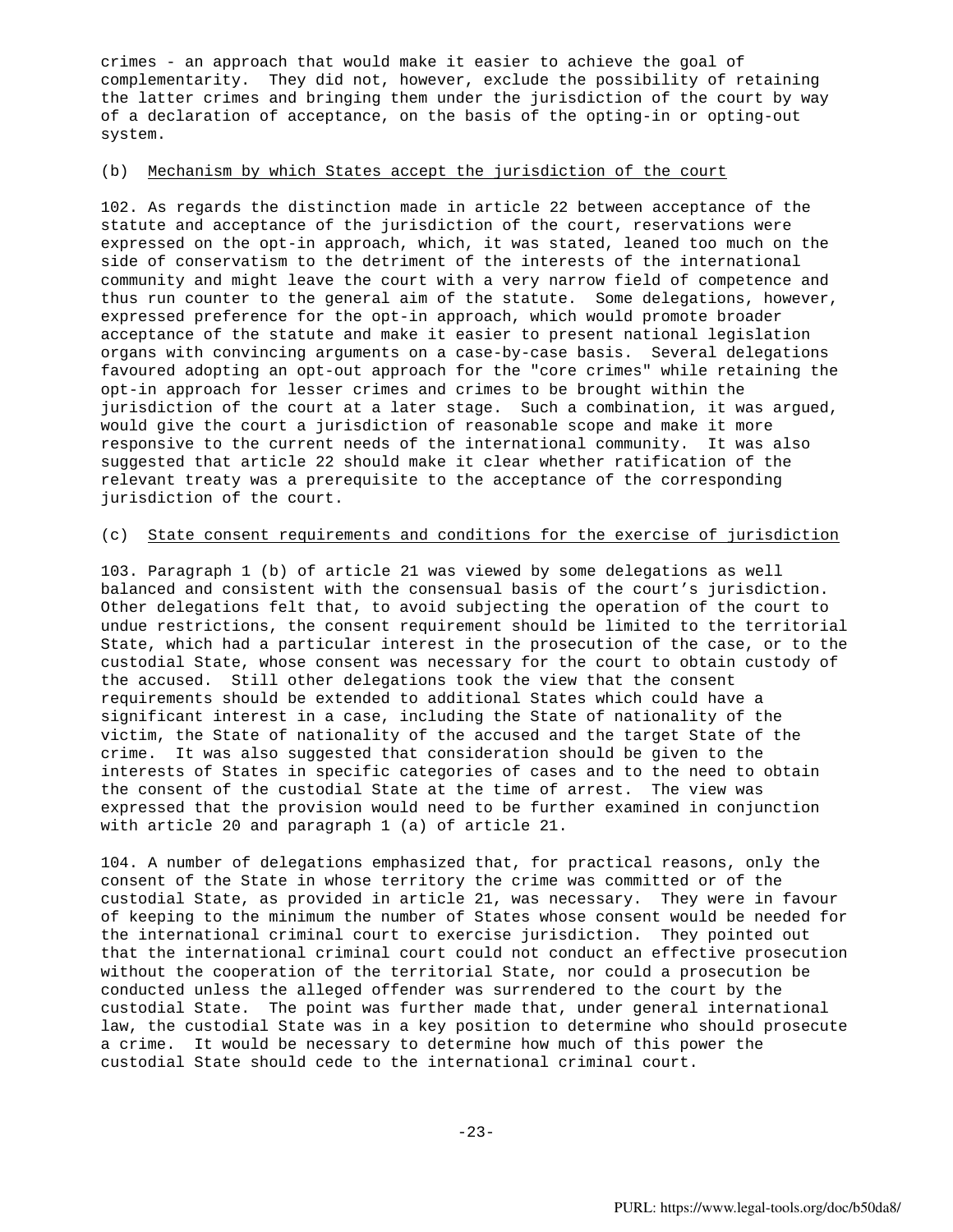105. The requirement for the consent of the State of nationality of the accused was considered by some delegations necessary not only because some States might be constitutionally barred from extraditing their own nationals, but also because of an anomaly that would result if a complaint could be brought before the court against a person based solely on the acceptance of the jurisdiction of the court by the custodial State and by the territorial State while the acceptance of the jurisdiction by the State of nationality to which the accused owed allegiance and which had jurisdiction over the accused would not be required. Other delegations felt that the requirement of consent of the State of nationality would complicate the exercise of jurisdiction by the international criminal court in cases of multiple offenders.

106. The view was also expressed that in cases of international conflict it was not acceptable to give all control to the territorial State, which might be only one party to the conflict. In the case of terrorism, moreover, the State against which the act was politically directed was concerned as well.

107. The comment was further made that the question of State consent should be examined from the perspective of a basic goal of the planned court: to allow and to encourage States to exercise jurisdiction over the perpetrators of a particular crime. Only when such States were unable to exercise jurisdiction should the international criminal court be called upon to intervene. This approach was found by some delegations to be consistent with the concept of complementarity.

108. As regards paragraph 2 of article 21, the view was expressed that a requesting State or a sending State entitled to assert jurisdiction under an extradition treaty or a status-of-forces agreement, respectively, should be able to prevent the court from exercising jurisdiction even if the custodial State denied the request to surrender a suspect. However, the view was also expressed that the legal basis for requiring such consent was questionable; that attention should be paid to situations in which an extradition request was denied without legal justification or was a pretext for requiring the requesting State's consent; and that the complexities of status-of-forces agreements called for further consideration. Care should be taken not to create irreconcilable obligations for States.

109. The view was expressed that the provisions of article 35 should be viewed as preconditions for the exercise of jurisdiction by the court in all cases, rather than in terms of a discretionary power to be exercised by the court in certain situations. It was suggested that the principle of complementarity should be reflected more clearly in the form of a precondition to ensure that the court would not interfere with the legitimate investigative activities of national authorities or exercise jurisdiction when a State was willing and able to do so, including under bilateral extradition treaties or status-of-forces agreements. Also in relation to the complementary role of the court, it was suggested that national courts should have priority as regards violations of international humanitarian law and alleged crimes of their armed forces involved in United Nations operations. Other comments included: (a) that subparagraph (a) should be redrafted to provide that a case would be inadmissible if it had been duly investigated by a State and there was no reason to believe that the decision of that State not to prosecute was not well founded; (b) that subparagraph (c) of article 35 should be revised to be consonant with the second paragraph of the preamble; (c) that grounds deriving from the principle non bis in idem (art. 42, para. 2) and from the rule of speciality (art. 55) should also be included among grounds for inadmissibility; and (d) that a vexatious complaint constituting an abuse of legal process, or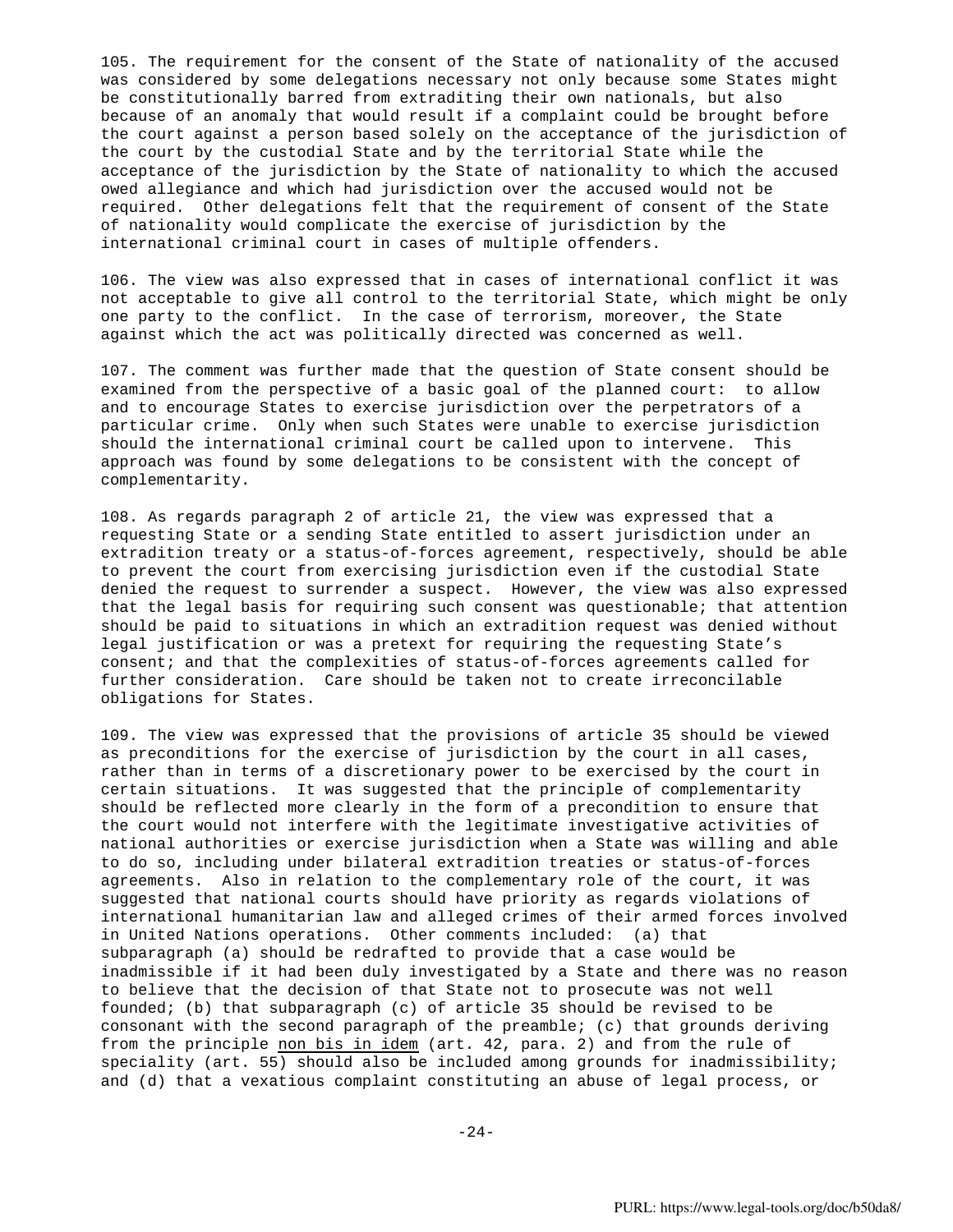unjust prosecution, taking into account the circumstances of the accused such as age or ill-health, should also be considered inadmissible.

110. It was pointed out that the draft statute provided for two forms of consent: a State could consent to the jurisdiction of the international criminal court by a declaration of general consent as provided for in article 22, paragraph 1, or by an ad hoc declaration, as stipulated in article 22, paragraph 2. It was noted that the draft statute did not treat a third form of consent: consent with respect to particular crimes. A related issue, not yet considered, it was observed, was whether State consent was a precondition for prosecution by the international criminal court of a particular crime, and whether such consent was among the factors and elements to be considered by the court in determining whether it should exercise jurisdiction or yield to national jurisdiction. In this context, the comment was made that the draft statute should distinguish between consent to prosecution and consent to jurisdiction, inasmuch as consent to jurisdiction might not always be consent to prosecution in a particular case.

111. It was further noted that, in so far as consent implied cooperation, various situations had to be envisaged. The consent of the territorial State might not be crucial in certain circumstances, e.g., peace-keeping operations or belligerent occupation. There were also situations, e.g., belligerency between two States where the same State was at once the custodial State, the territorial State and the State of nationality.

#### (d) Trigger mechanism

112. As regards the complaint envisaged as a trigger mechanism under articles 21 and 25, some delegations expressed the view that any State party to the statute should be entitled to lodge a complaint with the prosecutor with respect to the serious crimes under general international law that were of concern to the international community as a whole, referred to in article 20, subparagraphs (a) to (d). It was further suggested that complaints with respect to the crime of genocide as a crime under general international law should not be limited to States parties to the relevant convention. However, the view was also expressed that only the States concerned that had a direct interest in the case, such as the territorial State, the custodial State or the State of nationality of the victim or suspect, and were able to provide relevant documents or other evidence should be entitled to lodge complaints to avoid the substantial costs involved in a lengthy investigation in response to frivolous, politically motivated or unsubstantiated complaints. It was also suggested that the consent of a group of States whose size would be proportional to the number of States having accepted the jurisdiction of the court should be obtained before the prosecutor initiated an investigation, or as soon as the relevant States were identified, to avoid wasting efforts on the investigation of cases over which the court would not be able to exercise jurisdiction. There were further suggestions that the complainant should be a State party to the relevant convention and should pay some portion of the costs of the proceedings. A number of delegations opposed the latter suggestion. It was further suggested that the complaint should not automatically trigger the jurisdiction of the court without notice being given to the States concerned and a determination having been made as to whether any State was willing and able to effectively investigate and prosecute the case.

113. Some delegations felt that the role of the prosecutor should be more fully elaborated and expanded to include the initiation of investigation or prosecution in the case of serious crimes under general international law that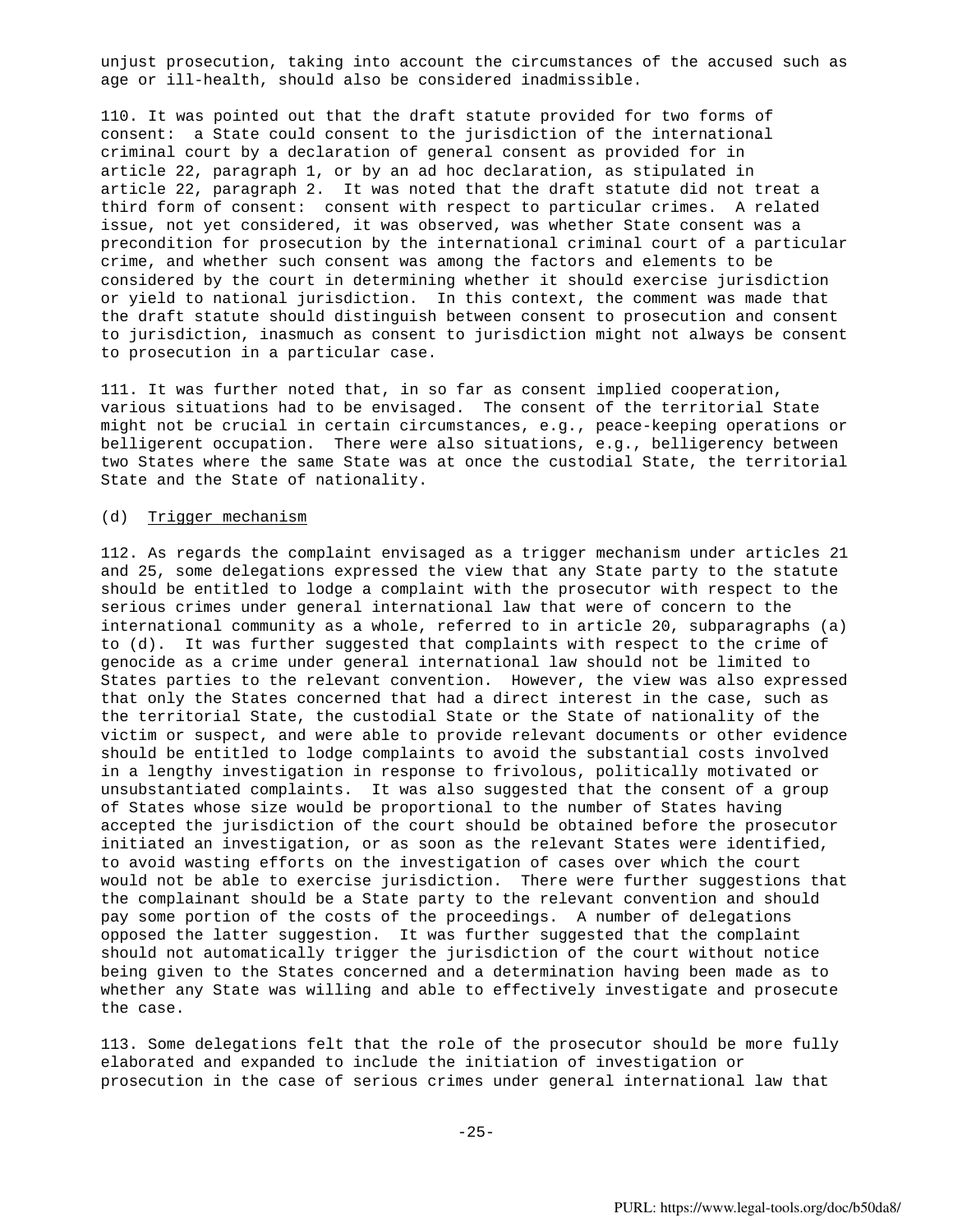were of concern to the international community as a whole in the absence of a complaint. These delegations were of the view that this expanded role would enhance the independence and autonomy of the prosecutor, who would be in a position to work on behalf of the international community rather than a particular complainant State or the Security Council. In this regard, attention was drawn to the limited role played by state complaints in the context of certain human rights conventions. Reference was also made to the more prominent role assigned to the prosecutor of the ad hoc Tribunals, who was authorized to initiate an investigation ex officio or on the basis of information obtained from any source, including States, international organizations and non-governmental organizations.

114. There were different views as to whether the proposed expanded role of the prosecutor would be consistent with the functions of the procuracy as envisaged in article 12 of the draft statute, which was similar to the corresponding provisions of the statutes of the ad hoc tribunals. It was suggested that consideration be given to the implications of such a role on other provisions of the draft statute, including those relating to the question of determining the admissibility of a case under article 35. Opinions also differed as to whether, in the absence of a State complaint, it would be appropriate for the prosecutor to initiate an investigation: according to one view, the absence of such a complaint was an indication that the crime was not of sufficient gravity or concern to the international community; according to another view, it might mean that the States concerned were unable or unwilling to pursue the matter.

115. Regarding paragraph 3, the view was expressed that the threshold for initiating an investigation was too low since a State could file a complaint without conducting any investigation or providing any proof and that the prosecutor was not given sufficient discretion to determine whether a complaint warranted initiating an investigation by the court without exonerating the suspect for purposes of national prosecution. With regard to article 26, the view was also expressed that a higher threshold should be required for the initiation of an investigation following a complaint or, alternatively, that the prosecutor should be given broader discretion to determine whether to initiate an investigation.

116. As regards article 27, the remark was made that the authority of the prosecutor to file indictments under the article required further consideration with respect to the principle of complementarity.

117. There was a further suggestion that the victims of crimes or their relatives be authorized to trigger the jurisdiction of the court if three criteria were met, namely, (a) the crimes were within the jurisdiction of the court; (b) the territorial State was a party to the statute and had accepted the jurisdiction of the court with respect to the crime; and (c) the court was entitled to initiate an investigation or prosecution in conformity with the principle of complementarity. In this regard, it was also suggested that a special commission should be established within the court to review complaints filed by individuals and to determine before the initiation of any further action whether the necessary criteria were met so as to avoid overloading the court.

118. The view was expressed that it might be appropriate to consider different trigger mechanisms for different categories of crimes. The view was also expressed that the paragraph should be further considered in the light of the appropriateness of the so-called "inherent jurisdiction" concept.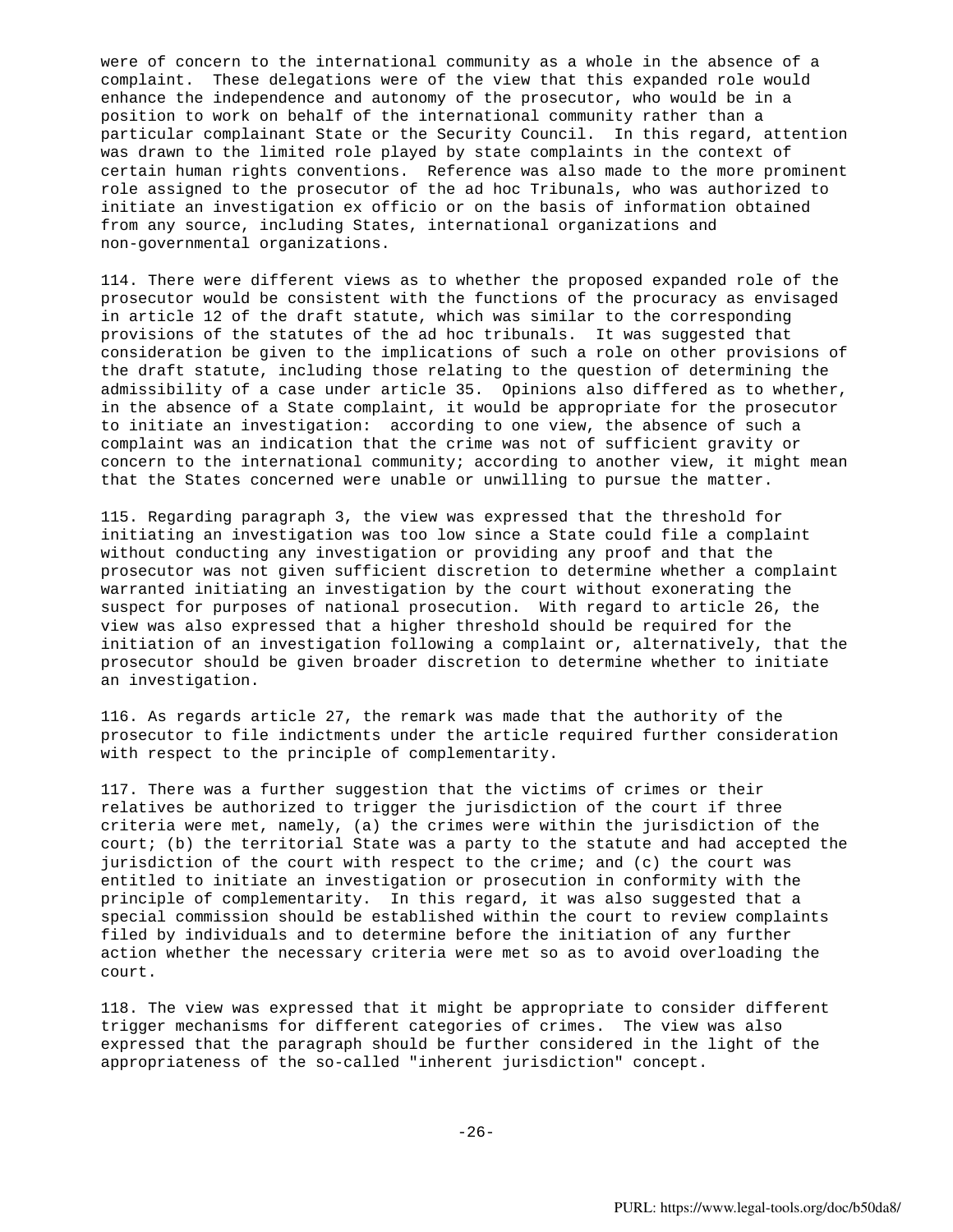119. Several delegations emphasized the relationship between the question of the trigger mechanism for the exercise of jurisdiction and other issues such as the position of State consent requirements and that of the mechanism by which States would indicate their consent.

#### (e) Role of the Security Council

120. As regards article 23, paragraph 1, of the draft statute, several delegations were of the view that the Security Council should be authorized to refer matters to the court to obviate the need for the creation of additional ad hoc tribunals and to enhance the effectiveness of the court as a consequence of referrals made under Chapter VII of the Charter of the United Nations. The role envisaged for the Security Council was described as consistent with its primary responsibility for the maintenance of international peace and security and its existing powers under the Charter as reflected in recent practice. The Council, it was observed, would merely refer a general matter or situation to the court, as opposed to bringing a case against a specific individual - which would preserve the independence and autonomy of the court in the exercise of its investigative, prosecutorial and judicial functions. In this regard, reference was made to the modus operandi of the two ad hoc Tribunals established by the Security Council. The view was expressed that the intervention of the Security Council in triggering the jurisdiction of the court under the paragraph under consideration would be particularly relevant if the jurisdiction of the court were limited to the most serious crimes that might threaten international peace and security. It was observed that the provisions of this paragraph might help to solve the issue of extending the jurisdiction of the court to several treatybased crimes, in particular, terrorist acts. It was also suggested that the elimination of the Council's role as envisaged in that paragraph would necessitate a more complex State consent regime, which would have the further drawback of resting on the political agenda of individual States rather than on the collective decision of the Security Council. There were different views as to whether a Security Council referral should obviate the need for State consent, as envisaged by the phrase "notwithstanding article 21" as well as the commentary to the article. A question was also raised concerning the effects of a Security Council referral in terms of the possible primacy of the court's jurisdiction and the concurrent jurisdiction of national courts under the principle of complementarity, with attention being drawn to the statutes of the ad hoc tribunals in this respect.

121. Several other delegations expressed serious reservations or opposition to the role envisaged for the Security Council, which, in their view, would reduce the credibility and moral authority of the court; excessively limit its role; undermine its independence, impartiality and autonomy; introduce an inappropriate political influence over the functioning of the institution; confer additional powers on the Security Council that were not provided for in the Charter; and enable the permanent members of the Security Council to exercise a veto with respect to the work of the court. The necessity of envisaging a role for the Security Council in relation to a permanent court was also questioned on the ground that States parties to the statute could trigger the jurisdiction of the court by means of filing a complaint, with the prosecutor acting as a filter or screening mechanism with respect to frivolous complaints. The remark was also made that a distinction should be drawn between the ad hoc Tribunals instituted by the Security Council under Chapter VII and the future permanent court to be established on a consensual basis by the States parties to its statute.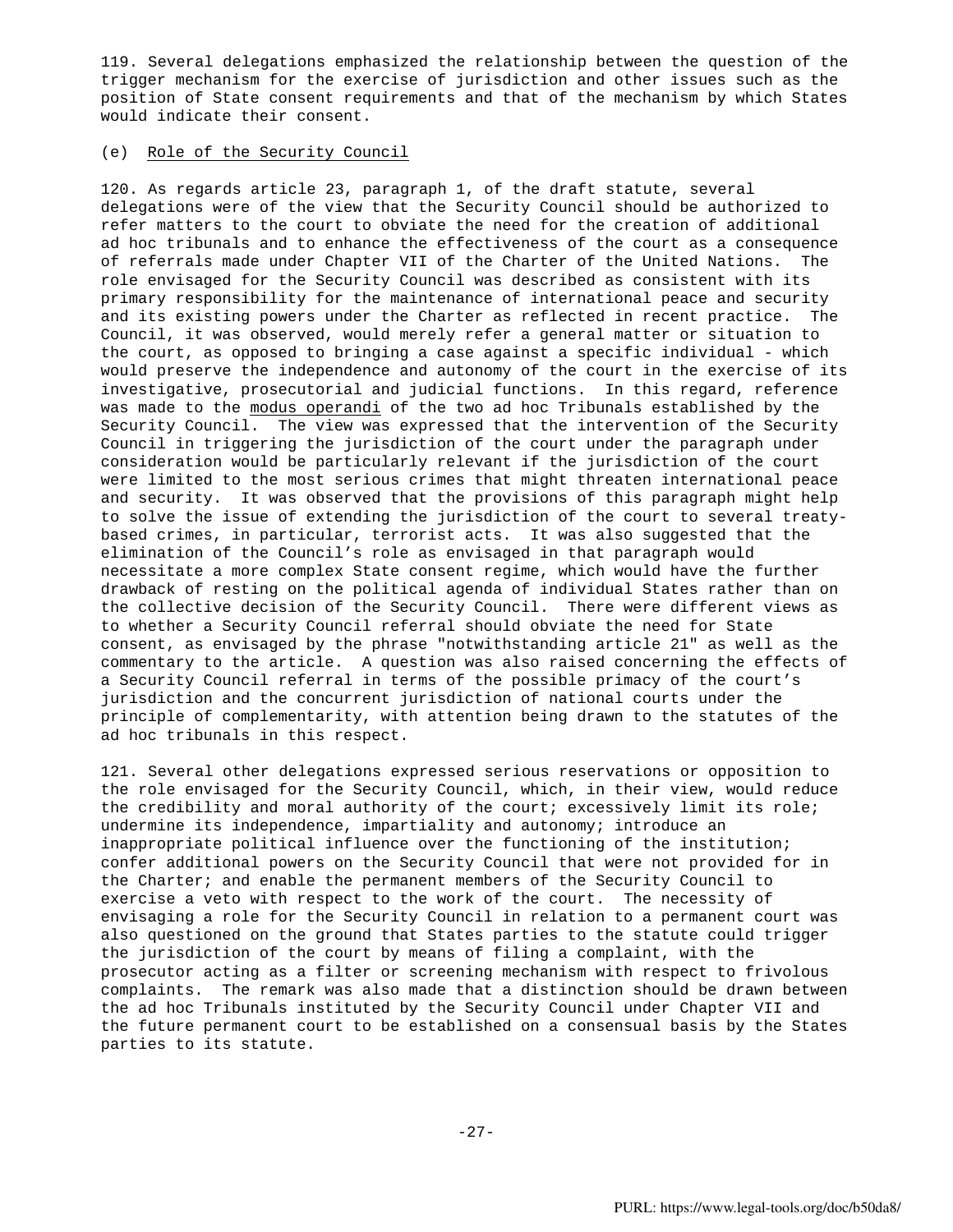122. With reference to paragraph 2 of article 23, some delegations were of the view that the role envisaged for the Security Council was appropriate and necessary in view of Article 39 of the Charter. Emphasis was placed on the need to draw a clear distinction between a finding of aggression by the Council with respect to a State and a determination of individual criminal responsibility by the court and to keep in mind the differences between the mandates to be performed independently by the two bodies. In this regard, it was suggested that the court should not be able to question or contradict a finding of the Security Council. There were different views on the extent to which the court should be permitted to consider a plea of self-defence raised by the accused since a Security Council finding under Article 39 would have clear implications with respect to Article 51 of the Charter.

123. Other delegations expressed serious concern regarding paragraph 2. It was argued in particular that the judicial functions of the court would be unduly curtailed with respect to the determination of the existence of the crime of aggression as well as the defences that could be considered in relation to the question of individual criminal responsibility; the independence and impartiality of the court would be undermined by its dependence on the finding of a political body; the court could be precluded from performing its functions with respect to the crime of aggression as a result of the exercise of the veto by a permanent member of the Security Council; the work of the court in terms of the investigation and prosecution of the crime of aggression could also be impeded or delayed as a result of the failure of the Security Council to make an express finding of aggression. It was also mentioned that paragraph 2 of article 23 would be superfluous in any case if the crime of aggression were not covered under article 20. The point was further made that no provision similar to paragraph 2 was to be found, in relation to the International Court of Justice, in the Charter of the United Nations or the Statute of the Court. Some delegations felt that paragraph 2 should be deleted, possibly together with article 20, paragraph  $(b)$ .  $9/$ 

124. Paragraph 3 was viewed by some delegations as necessary to prevent the risk of interference in the Security Council's fulfilment of its primary responsibility for the maintenance of international peace and security under Article 24 of the Charter, with attention being drawn to the priority given to the Council in this regard under Article 12 of the Charter. The remark was made that the role of the Security Council with respect to the maintenance of international peace and security could eclipse the judicial functions of the International Court of Justice in some situations.

125. Other delegations expressed serious reservations concerning paragraph 3 in relation to the prerogative conferred on the Security Council by article 23 of the draft statute as regards the activation of the court, bearing in mind the political character of the organ in question. It was observed in particular that the judicial functions of the court should not be subordinated to the action of a political body. Concern was also voiced that the court could be prevented from performing its functions through the mere placing of an item on the Council's agenda and could remain paralysed for lengthy periods while the Security Council was actively dealing with a particular situation or retained the item on its agenda for possible future consideration. The necessity of the provision was also questioned on the ground that no similar priority was given to the Security Council under Article 12 of the Charter with respect to judicial decisions on legal questions to be rendered by the International Court of Justice.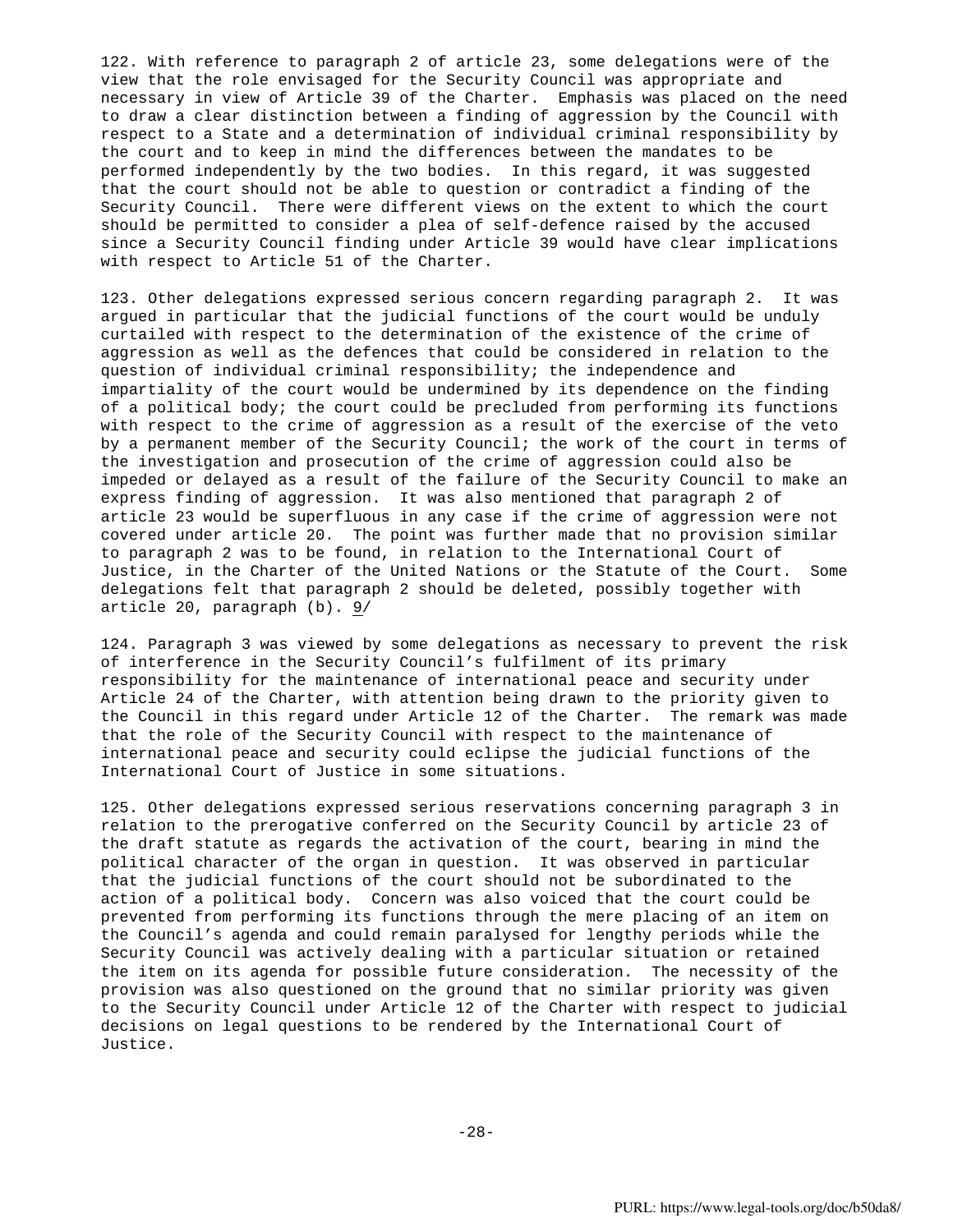126. Still other delegations expressed the view that the current text was too vague and should be reformulated so as to expressly limit the application of the paragraph to situations in which the Council was taking action with respect to a particular situation, as indicated in the commentary to the article. Other issues that were viewed as calling for further consideration included: the criteria or method for determining when the Security Council should be considered as actively seized of, or performing its responsibilities with respect to, a particular situation for the purposes of paragraph 3; the question of whether the paragraph should apply to situations in which the Security Council was performing its responsibilities under so-called "Chapter VI and a half" as well as Chapter VII; the relationship between the said paragraph and paragraph 1; and the implications of the Security Council assuming its responsibilities with respect to a particular situation after the court had commenced investigations or judicial proceedings relating to the same situation.

#### (f) Statute of limitations

127. Some delegations felt that the question of the statute of limitations for the crimes within the jurisdiction of the court should be addressed in the statute in the light of divergences between national laws and bearing in mind the importance of the legal principle involved, which reflected the decreasing social importance of bringing criminals to justice and the increasing difficulties in ensuring a fair trial as time elapsed. However, other delegations questioned the applicability of the statute of limitations to the types of serious crimes under consideration and drew attention to the 1968 Convention on the Non-applicability of Statutory Limitations to War Crimes and Crimes against Humanity.

#### D. Methods of proceedings: due process

128. The present summary endeavours to list the main issues raised with regard to Parts 4 (Investigation and prosecution), 5 (The trial) and 6 (Appeal and review) of the draft statute during the Ad Hoc Committee's debate on 6 April 1995. It reflects only the views expressed and the proposals made in that debate, and is presented without prejudice to the written comments on the draft statute as contained in document A/AC.244/1 and Add.1-4 as well as to the comments reflected in document A/CN.4/464/Add.1, or to any other views or proposals that delegations may wish to put forward.

#### 1. General observations

129. The question of the methods of proceedings was viewed as going beyond technical concerns and touching upon fundamental aspects of the proposed institution. It was felt essential to bear in mind, first, that the court, in view of the considerable powers it would enjoy in relation to individuals, should be bound to apply the highest standards of justice, integrity and due process; secondly, that the demand for due process was of special cogency in relation to defendants involved in proceedings conducted away from their home country and away from where the evidence and witnesses were readily available; and thirdly, that precedents would be scarce or unavailable. Emphasis was placed on the need to have the rules of the court prepared by States rather than by the judges and to have them eventually adopted by States parties to the statute.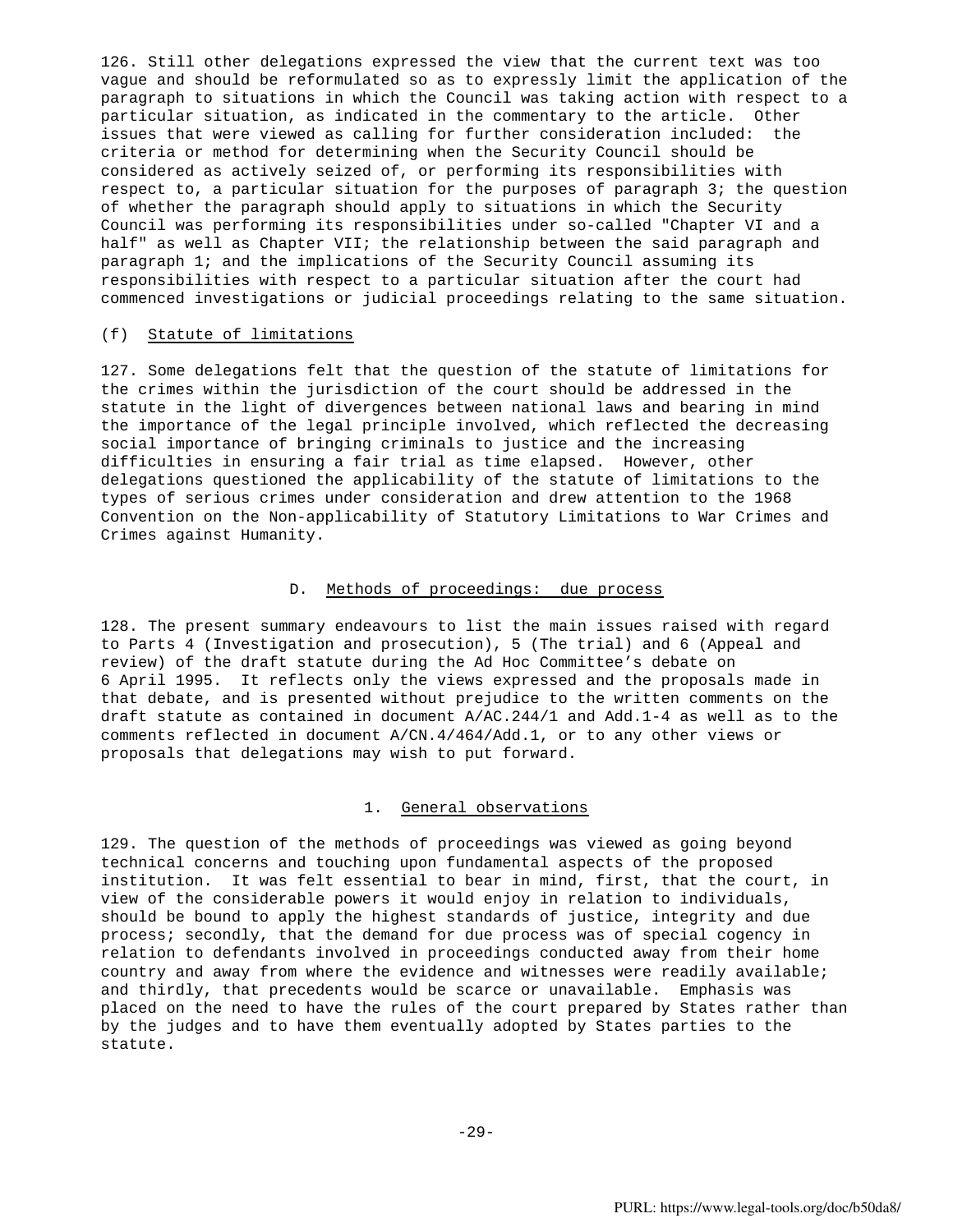130. The remark was made that in drafting the statute the International Law Commission had drawn inspiration from common-law practice. Bearing in mind that both the civil-law and common-law systems would be represented on the court, it was felt necessary to give appropriate reflection to both systems in the statute as well as in the rules of the court.

131. There seemed to be a general agreement that the articles on due process as formulated by the ILC served as a useful point of departure for the further deliberations. However, as was evidenced by the debate, there was a need for further elaboration of those articles as well as further work on the rules of evidence and procedure, and for determining whether such rules should be elaborated in conjunction with the statute itself. Referring to the intention expressed in the third paragraph of the preamble to the statute that the court was to "be complementary to national criminal justice systems", several delegations highlighted the difficulties involved in establishing an adequate relationship between the court and national authorities for the purpose of implementing the provisions of the statute on due process.

132. It was generally recognized that Part 4 (Investigation and prosecution) should be carefully reviewed to ensure, inter alia, a proper balance between two concerns, namely effectiveness of the prosecution and respect for the rights of the suspect or the accused. Emphasis was placed on the need to formulate the provisions on due process in such a way as to allow for the application of standards contained in relevant human rights instruments. Some concern was voiced, particularly in relation to articles 28, 30 and 46, that the statute drew extensively on the common-law system, even though the civil-law system might afford greater protection to the suspect or the accused at the early stage of investigation or prosecution.

133. It was pointed out that some issues, such as that of the powers of the Presidency, were not confined to one article and needed to be examined comprehensively. The remark was also made that the role of the Security Council under Part 4, for example in relation to article 25, paragraph 4, and article 26, paragraph 5, would depend upon the nature and extent of the court's jurisdiction, to be defined in Part 3 of the draft statute. Attention was also drawn to the complex interplay between, and division of, responsibilities of the court and those of the national authorities which required a further analysis in the context of several articles, including articles 28, 29, 35, 38 and 42.

### 2. Specific issues

#### Article 25

134. The general point was made that the precise formulation of this article would have to be determined in the light of the outcome of the discussion on the jurisdiction of the court under Part 3.

135. A proposal was made that there should be a certain minimum number of States before a complaint could be lodged under the article, as opposed to individual States.

136. Paragraph 3 was viewed by several delegations as calling for further scrutiny to prevent the submission of frivolous cases or cases for purely political reasons. In this connection, it was suggested that the phrase "as far as possible" should be deleted.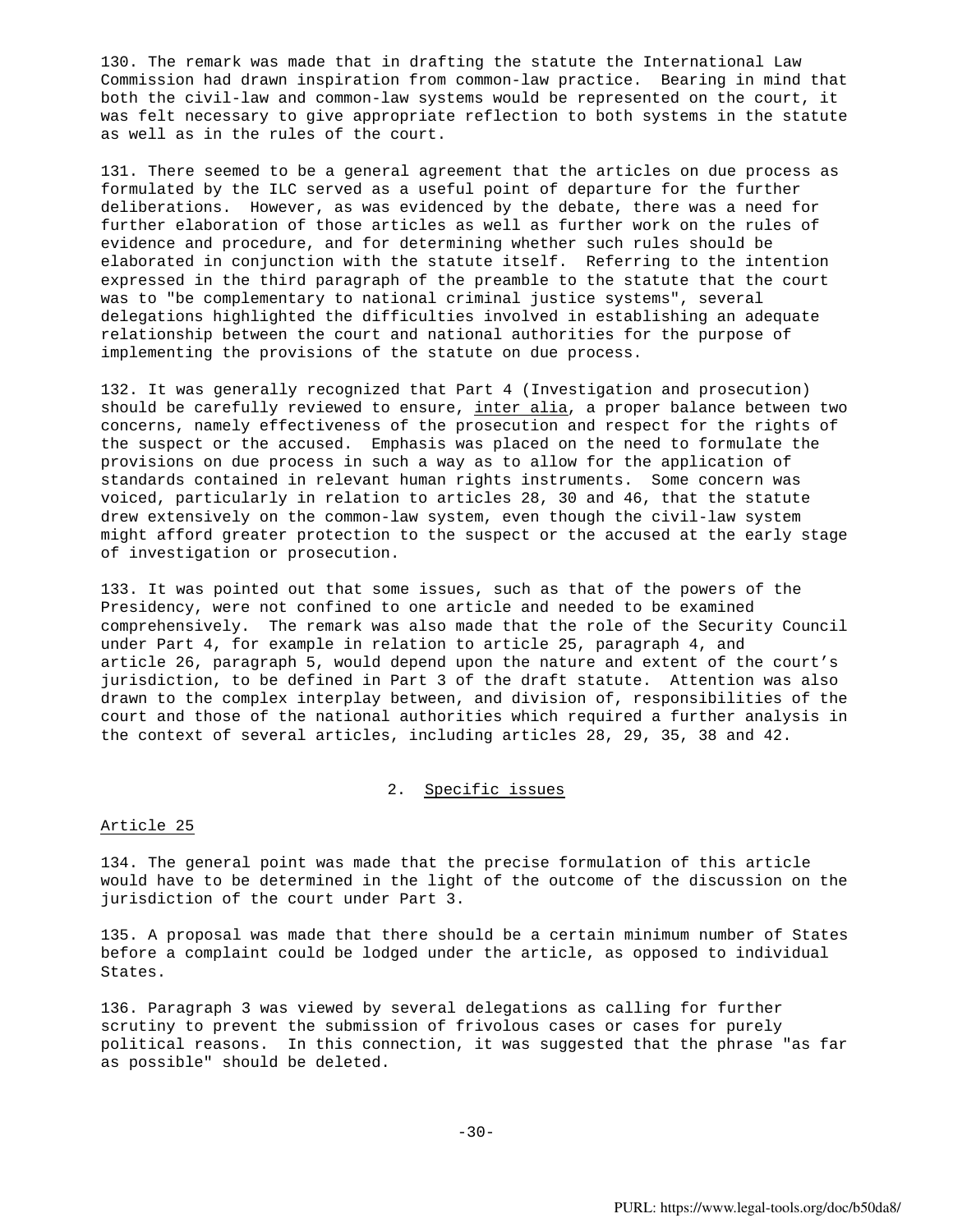137. The remark was made that the relationship between investigations conducted under national procedures and those carried out in relation to the same conduct under the present article called for a careful review. Attention was drawn to the relevance, in this context, of issues addressed in article 35.

138. The view was expressed that the prosecutor, in investigating alleged crimes under paragraph 2, should act in conformity with established practice in matters of international judicial assistance. The provision enabling the prosecutor to conduct on-site investigations gave rise to special concern; it was argued that the provisions should be brought in line with the established practice of cooperation and judicial assistance, as well as with constitutional requirements of certain States.

139. Paragraphs 3 and 5 were considered by some delegations as further examples of overly broad powers of the Presidency and as requiring further examination to ensure that they were fully consistent with the principle of "complementarity". The question was asked whether safeguards for the rights of witnesses should not be provided.

140. As regards paragraph 4, it was suggested that the limits of the prosecutor's discretion to decide not to prosecute should be clarified, taking into account, in particular, issues on inadmissibility addressed in connection with article 35. It was generally felt that similar concerns arose in relation to the provisions of article 27, paragraphs 1 and 4, relating to the filing, confirmation or amendment of an indictment.

141. With respect to paragraph 5, the point was made by some delegations that States parties to the statute having accepted the jurisdiction of the court should have the possibility to participate in the review of the prosecutor's decision.

142. Doubts were expressed about paragraph 6. It was asked, in particular, whether subparagraph (a) (i) was not going beyond what was strictly necessary, whether the suspect should not be entitled to be informed of the charge against him or her, and whether subparagraph (b) was appropriate. The remark was made that these issues were also relevant to article 43.

#### Article 27

143. A substantial number of delegations expressed concern over the broad powers of the Presidency with respect to indictments. There was a view that these powers undermined the independence of the prosecutor.

144. Emphasis was placed on the need to clarify the prosecutor's discretion to file and possibly amend the indictment. It was suggested that the suspect should be entitled to be heard, in order to ensure that the amendment of indictment did not infringe upon his or her rights.

145. With respect to paragraph 5, the remark was made that attention should be paid to the disclosure of sensitive information because of possible adverse consequences. It was pointed out that the same issue arose in the context of article 38, paragraph 4, and article 41, paragraph 2.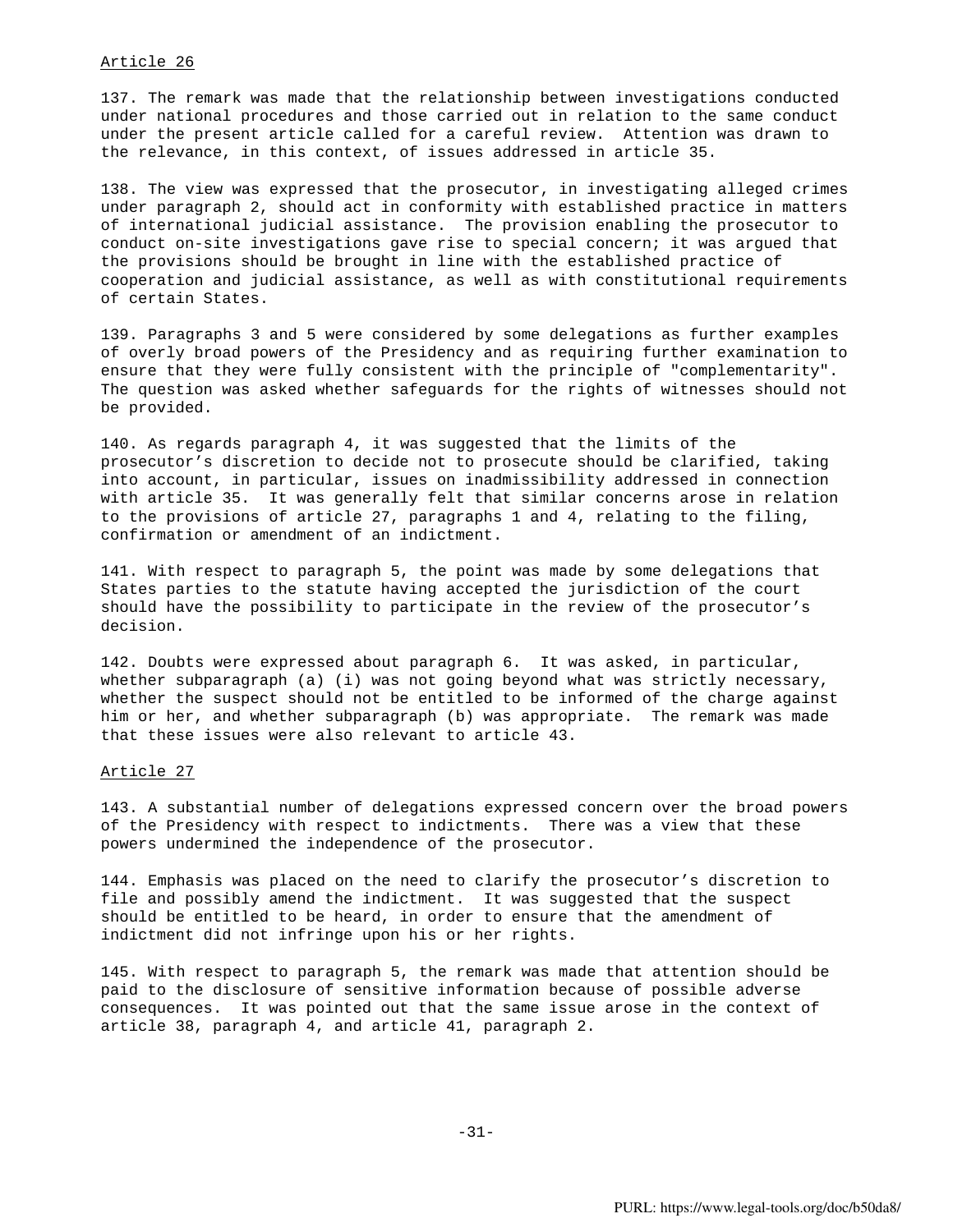146. There was extensive discussion on the issue of provisional arrest which brought forward the difficult problem of the division of responsibilities between the court and national judicial systems. It was noted that the problem arose in the context of article 30 as well. Concern was expressed over the permissible length of detention and the consequences of its expiry, the powers of the Presidency, the adequacy of criteria for arrest and the consequences of release from arrest. The legal basis for the provisional arrest of a suspect was also queried.

#### Article 29

147. With respect to the pre-trial stage, the nature of the proceedings before the national judicial officer and the extent of the rights of the suspect were viewed as calling for clarification. The question was asked whether the article should lay down specific standards for the protection of the rights of the suspect. In this connection the question was asked whether the article should not reflect or represent a more balanced division of responsibilities between the international criminal court and national authorities. Attention was also drawn to the constitutional problems which some States would face, and to the practical difficulties which many States would encounter with the article as currently drafted, in achieving such a balanced division.

148. Practical and constitutional concerns were expressed, in particular with respect to paragraph 2.

149. Concern was expressed about the need to clarify the meaning of provisional arrest and its relationship to other forms of arrest throughout the statute. Attention was drawn to the need to keep to a minimum the duration of detention following arrest, as well as to provide procedures for dealing with applications for release.

150. As regards paragraph 3, the point was made that the issue of compensation also arose in relation to provisional arrest (art. 28) and in case of exoneration (arts. 45 and 50).

151. Questions were furthermore raised as to the eligibility for, and mechanics of, compensation as well as the need to identify the authorities which would be liable for payment.

152. The article was also viewed as insufficiently detailed with respect to procedures at the pre-trial stage and it was stated that more detailed provisions were required, including those on arrest, detention and appearance before, and so also the role of, the judicial authorities.

#### Article 30

153. The duty imposed on the prosecutor in paragraph 1 raised once again the difficulties involved in reconciling the respective responsibilities of the international criminal court and those of national authorities. Particular difficulty arose over the uncertainty as to which jurisdiction, the national one or that of the court, should govern provisional arrest. Furthermore, it was reiterated that the suspect should be served with the indictment prior to its confirmation.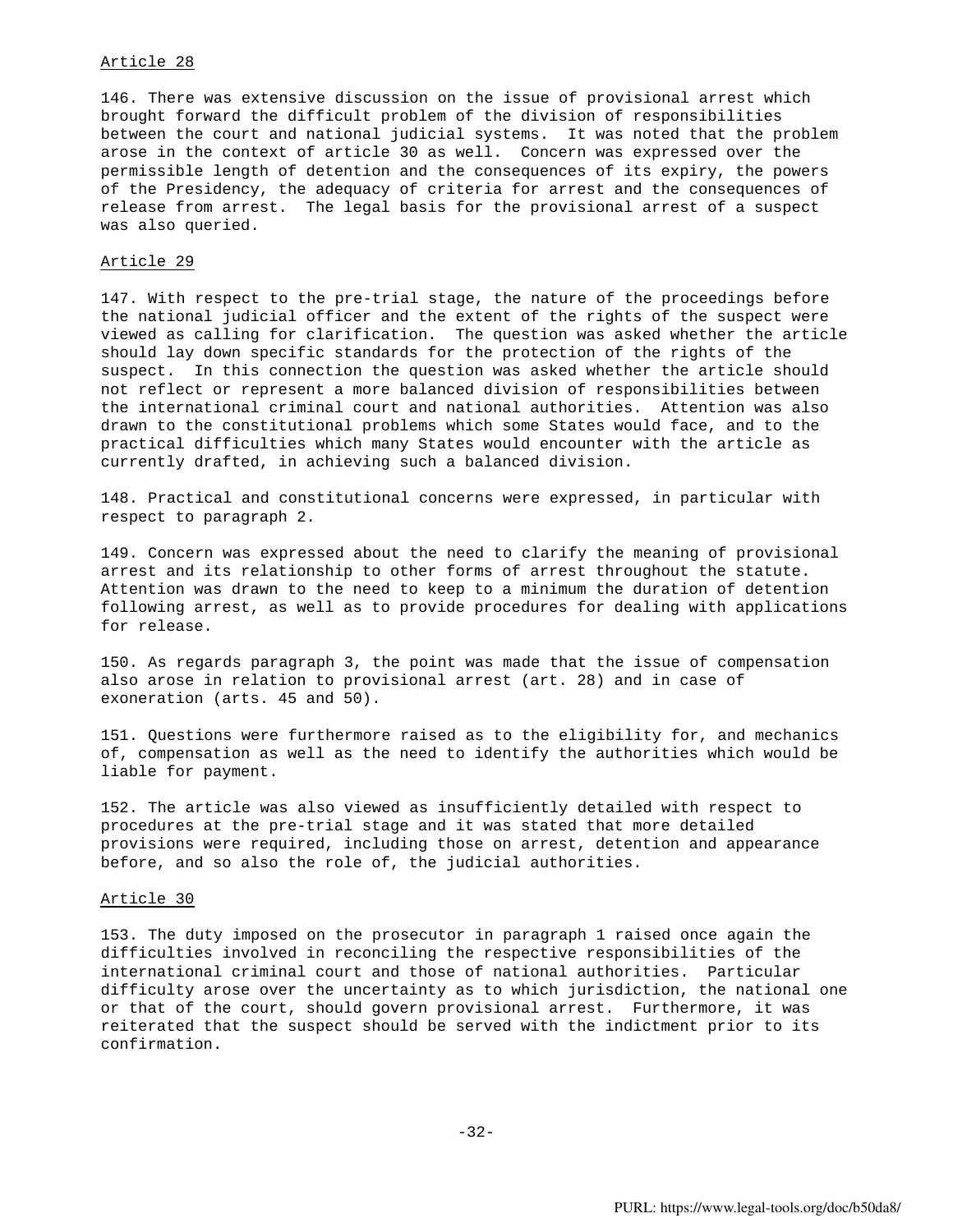154. A question was raised as to the extent to which persons made available to the prosecutor to assist in a prosecution would have the power to act; this was seen as connected with the problem of the overall powers of the prosecutor, as already referred to in paragraph 138 above in connection with article 26.

#### Article 33

155. This provision was mostly discussed in connection with issues pertaining to jurisdiction and has therefore been left out of the purview of the present summary.

#### Article 34

156. The reference to "interested State" was viewed as calling for clarification. The timing of challenges, in particular after the commencement of the hearing, and the locus standi to make challenges in that phase of the trial gave rise to divergent opinions.

#### Article 35

157. This provision was considered as one which should give clear expression to the principle of "complementarity".

158. It was suggested that the various grounds of inadmissibility, including those covered by articles 42 and 55, should be grouped in a separate part of the statute.

159. With reference to the word "may" in the introductory phrase of this article, the view was widely held that there should be no discretion for the court to declare a case admissible if the grounds for inadmissibility had been duly made out.

160. The previous calls for a clarification of the term "interested State" were reiterated in the present context.

161. It was also remarked that the wording of the article needed to be reviewed in the light of article 27.

162. Whereas subparagraph 9 (a) was viewed by some delegations as redundant in the light of article 26, paragraph 1, others proposed the insertion of additional grounds of inadmissibility such as acquittal after a properly brought case. Subparagraph (b) was considered as problematic in so far as its wording gave rise to divergent interpretations. As for subparagraph (c), the question of the entitlement of the accused to invoke insufficient gravity was raised. There was also a view that the subparagraph should be deleted.

#### Article 36

163. Some delegations raised the question whether further parties should have the right to be heard, in particular in the exercise of the right of diplomatic protection by the State of which the accused was a national.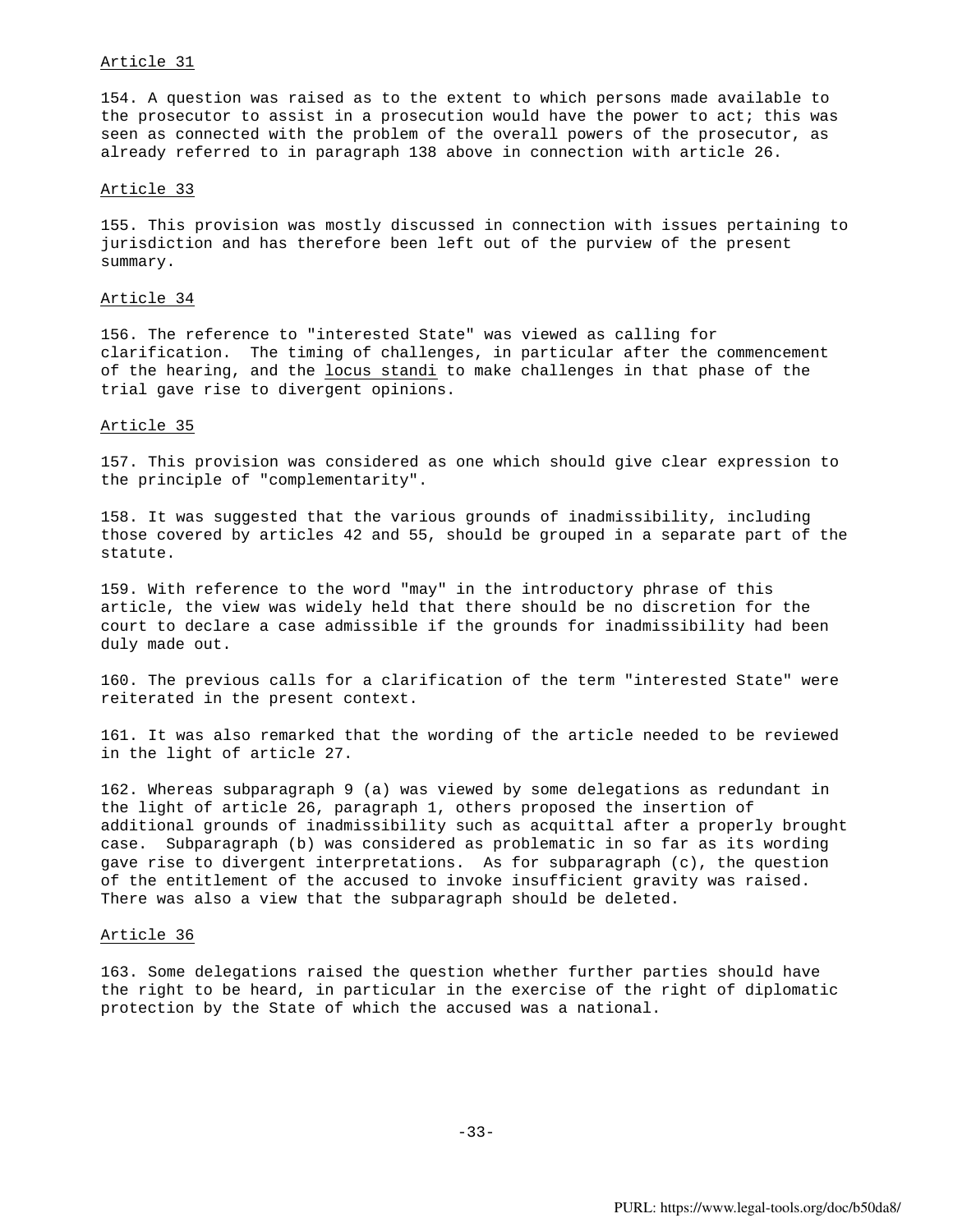164. The rule that the accused should be present during the trial was widely endorsed. Some delegations, which invoked, inter alia, constitutional reasons, argued that the rule should not be accompanied by any exceptions. For others, exceptions should only be permitted in clearly specified circumstances.

165. Paragraph 2 as a whole was viewed by some delegations as too broad or imprecise, but was considered by others as striking an adequate balance between the rule and the exceptions.

166. With reference to subparagraph (a), reservations were expressed on the appropriateness of the ground of "ill-health" and it was queried whether, at least in some cases, this ground would not already amount to incapacity to stand trial. 10/ Whether reasons of security had a place in this context was also questioned.

167. With reference to paragraph 4, the need for an Indictment Chamber was queried and it was suggested either to delete the paragraph or to establish a permanent indictment chamber which would take over the powers of the Presidency such as those under article 27.

168. It was furthermore proposed to limit the function of an Indictment Chamber in in absentia proceedings to the preservation of evidence. In this context, concern was expressed about the subsequent use of evidence and attention was drawn to the desirability of providing safeguards to protect the rights of the accused. To some delegations, this article also raised the question of the entitlement of the accused to legal representation before the Indictment Chamber.

#### Article 38

169. A number of delegations reiterated in the context of this provision their view that the draft was not explicit enough on procedures and that more details should be provided, possibly through the rules of the court.

170. With reference to paragraph 1 (d), the notion of "plea of guilty or not guilty" gave rise to criticisms. The view was expressed by some delegations that the effect of a guilty plea would need to be spelled out in view of the differences between civil-law and common-law systems. The remark was made that, in view of the gravity of the crimes within the jurisdiction of the court, it would be inappropriate to permit plea bargaining.

#### Article 39

171. Attention was drawn to the need to define more precisely the concept of treaty applicability so as not to infringe upon the principle of nullum crimen sine lege. It was generally asked, in relation to the treaty crimes referred to in article 20 (e), whether ratification or accession by a certain State was necessary for a treaty to be applicable for the purpose of the statute. The question was also raised whether, once a person had been handed over to the court, the relevant treaty remained applicable in the sense of subparagraph (b), despite the fact that the court was not a party to the relevant treaty.

172. Subparagraph (a) raised the problem of the non-retroactive applicability of penal provisions and was viewed as calling for further examination once the final shape of article 20 had been determined and for certain redrafting. A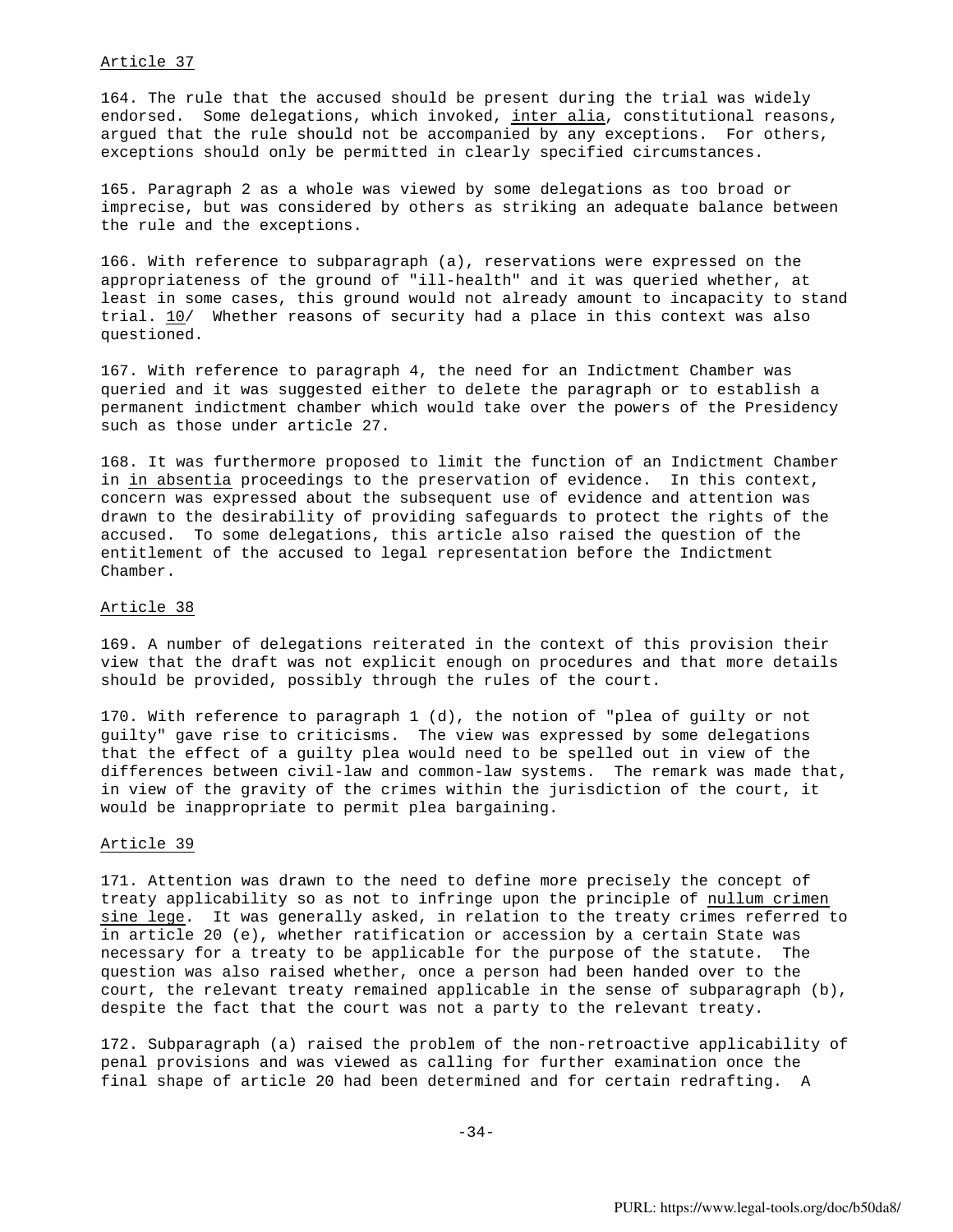view was expressed that the qualification of a crime under international law seemed redundant in view of the reference to article 20 (a) to (d).

#### Article 41

173. A substantial number of delegations stressed the need to guarantee minimum rights for the accused in conformity with article 14 of the International Covenant on Civil and Political Rights.

174. Consequently, it was argued that a special regime should be provided for juveniles in accordance with that article.

175. The issue of mandatory legal assistance was viewed as particularly important in view of the seriousness of the crimes within the jurisdiction of the court. Emphasis was placed in this context on the need to establish rules on the qualifications, powers and remuneration of defence attorneys and on the procedure governing the appointment of court-assigned attorneys.

176. The views expressed in the context of article 27 on the limits to be placed on the disclosure of sensitive information were reiterated in the context of paragraph 2.

#### Article 42

177. The crucial importance of the non bis in idem principle in the interplay between national jurisdiction and the jurisdiction of the court was widely recognized. In this context one view was however expressed that article 42 in its current form came close to undermining the principle of "complementarity". The appropriateness of empowering the court to pass judgement on the impartiality or independence of national courts was seriously questioned.

178. Certain countries raised constitutional difficulties with regard to this provision.

179. With reference to subparagraph (a) of paragraph 2, some delegations expressed serious reservations about a criterion based on the concept of "ordinary crime". It was proposed to delete the subparagraph.

180. Subparagraph (b) was considered by some delegations as too vaguely formulated and as involving subjective assessments.

#### Article 43

181. This provision was viewed by a few delegations as calling for further elaboration, particularly with regard to the protection of victims and witnesses. Also noted was the need to consider the rights of the accused in this context.

#### Article 44

182. There was a general feeling that this article required further scrutiny in the framework of the statute and/or in the context of the rules of the court.

183. As regards paragraph 2, it was widely held that cases of perjury should be prosecuted by the international criminal court rather than by national courts.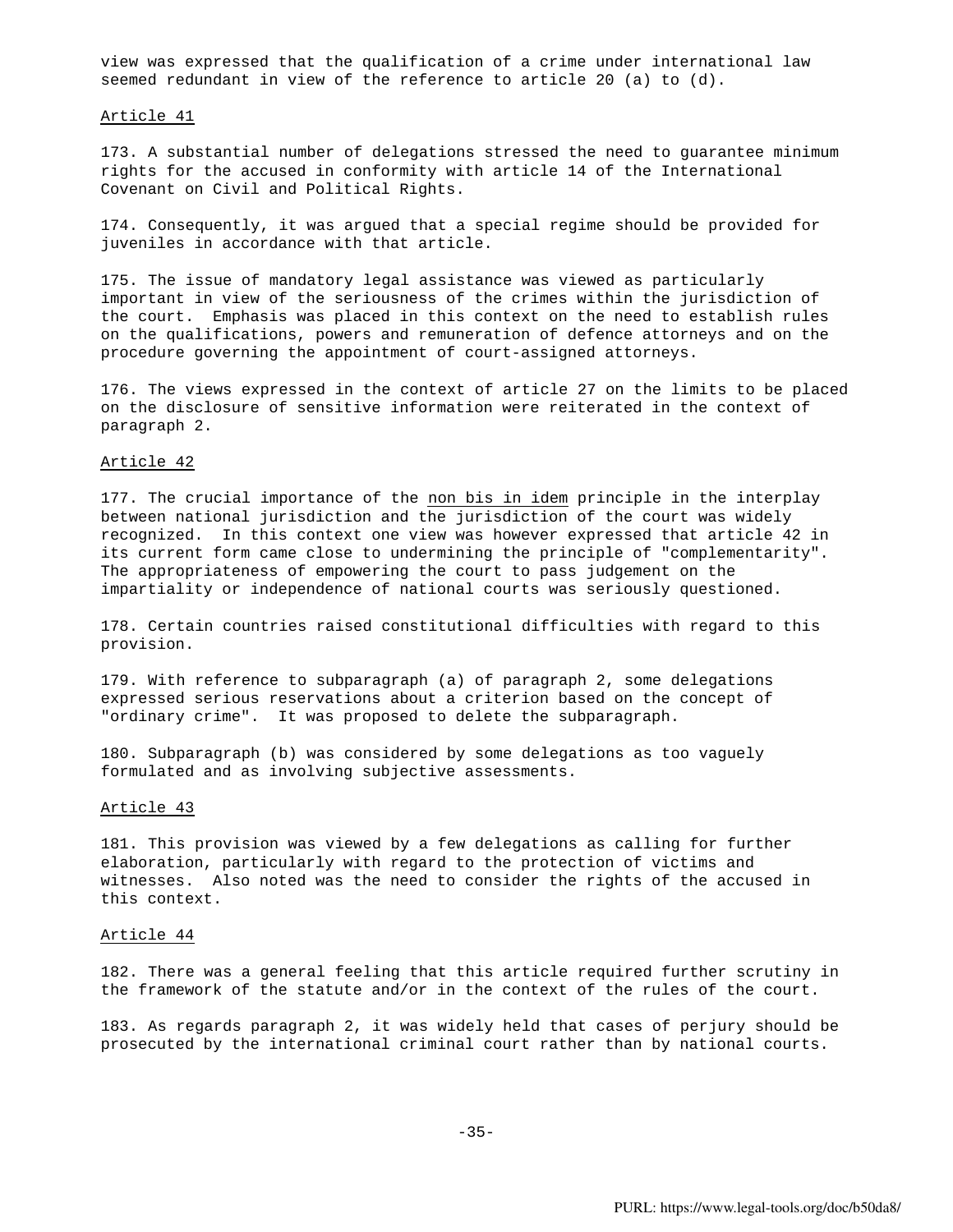184. Several delegations supported the principle set forth in paragraph 5. The view was however expressed that careful attention should be paid to the way in which the provision would operate in practice and it was suggested that the grounds for inadmissibility of evidence should be more narrowly circumscribed.

#### Article 45

185. As regards paragraph 1, several delegations felt that the presence of all members of the Trial Chamber should be required throughout the proceedings. With reference to paragraphs 2 and 5, the question was raised whether judges should be entitled to deliver separate or dissenting opinions. Divergent views were expressed in this connection. It was noted that the issues of the quorum and dissenting opinions would also arise in connection with article 49.

186. As to paragraph 3, questions were raised concerning the meaning of the expression "sufficient time" and as to what should be the consequence of the failure of the Trial Chamber to agree on a decision.

#### Article 47

187. In the view of many delegations, this article gave rise to a serious problem with regard to its conformity with the principle nulla poena sine lege. It was generally held that there was a need for maximum penalties applicable to various types of crimes to be spelled out. The view was also expressed that minimum penalties should also be made explicit in view of the seriousness of the crimes. It was also proposed to introduce criteria as to the choice of appropriate penalty.

188. With regard to paragraph 1, the exclusion of the death penalty was supported by many delegations. Some delegations suggested provision for such exclusion, while one delegation proposed that the death penalty be included in the list of possible penalties. It was suggested that suspension of penalties should be addressed. A number of delegations wondered whether a fine would be commensurate with the seriousness of the crimes under the jurisdiction of the court. Some delegations further questioned the enforceability of fines and asked whether failure to pay could lead to the imposition of a term of imprisonment. Proposals were also made that the statute should provide for confiscation, restitution of property and compensation for victims.

189. Paragraph 2 gave rise to serious concern on the part of many delegations owing to the lack of certainty regarding the law to be applied. There was a proposal to apply only the law of the State where the crime had been committed; another proposal was to apply exclusively the law of the State of the nationality of the accused.

190. Several delegations suggested the need for further consideration of paragraph 3. Concern was expressed, in particular, as to the appropriateness of subparagraphs (a) and (b).

#### Article 48

191. A number of delegations questioned the adequacy of, or necessity for, the grounds for appeal as laid down in this article.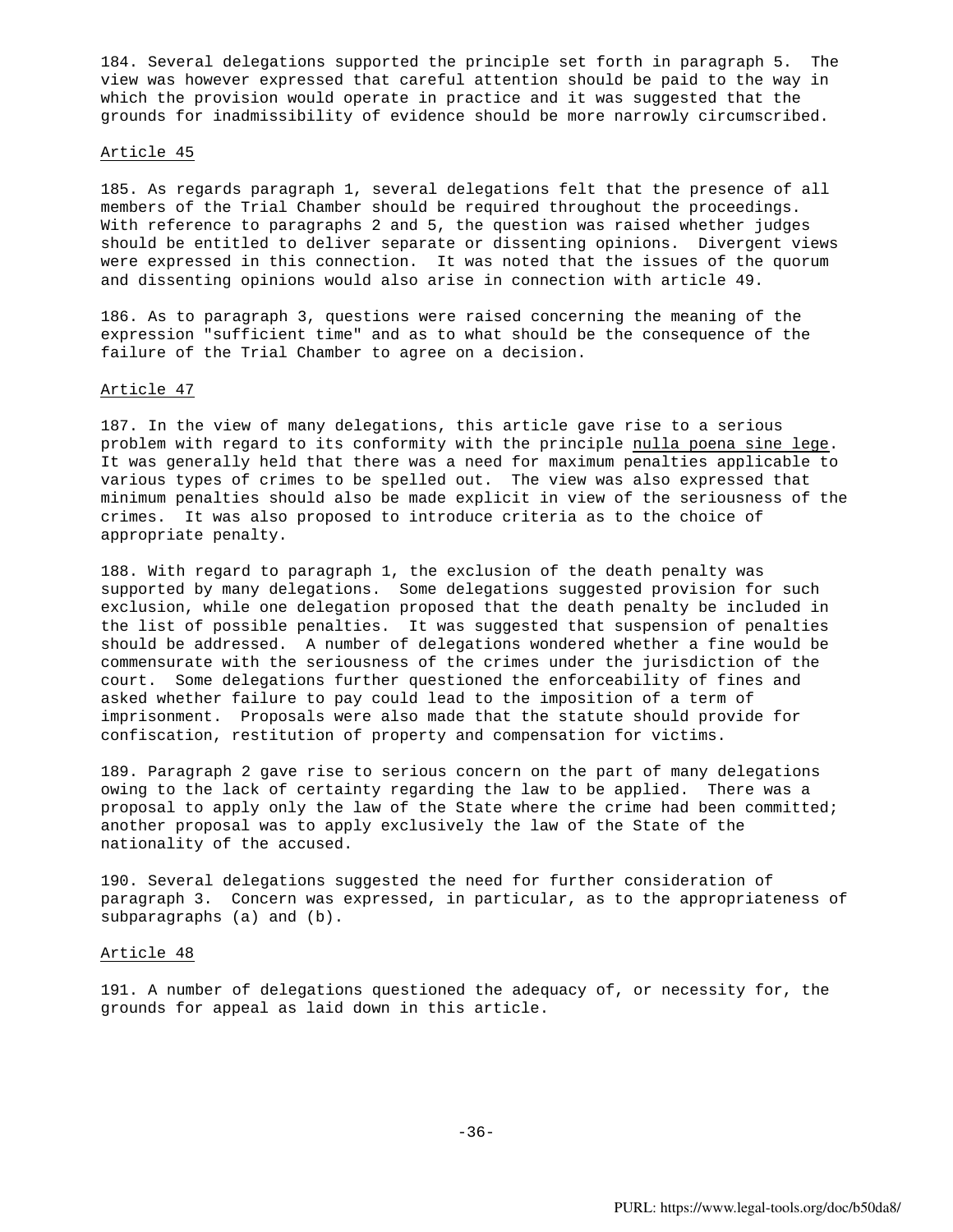192. A number of delegations thought it necessary to introduce a time-limit for the lodging of an appeal.

#### Article 50

193. The question was raised whether the grounds for revision listed in article 50 were broad enough to accommodate developments in relevant national law. Concern was also expressed that the article did not contain any provisions regarding compensation for the wrongly convicted person, bearing in mind the provisions of article 14, paragraph 6, of the International Covenant on Civil and Political Rights.

# 3. Additional remarks

194. Some delegations thought it necessary to provide for sanctions and other consequences, including compensation, in case of misconduct of the prosecutors, judges or other officers of the court.

### E. Relationship between States parties, non-States parties and the international criminal court

195. Discussion of topics under this subheading was based on the guidelines prepared by the Working Group (see para. 9 above), as set out in annex I to the present report.

#### 1. General issues

196. It was widely recognized that the question of cooperation between States and the court was intrinsically linked with that of the relationship between the provisions of the statute and their implementation under national law, and the nature and extent of obligations of States to guarantee such cooperation. Given the importance and complexity of that relationship, it was suggested that the basic elements of the required cooperation be laid down explicitly in the statute itself.

197. It was emphasized that the effectiveness of the international criminal court would depend largely on the cooperation of national jurisdiction through the organs of which requests of the court for assistance would primarily have to be put into effect. It was suggested that only in limited circumstances, where national jurisdiction failed to provide such assistance, would the question of the court's direct exercise of its investigative powers in the territory of the State, either on its own or through agents of the State acting on its behalf, arise.

198. Strict adherence to the principle of complementarity was considered particularly important in defining the relationship and cooperation between the court and national authorities. It was further stated that the role to be played by the principle of complementarity in this connection was ultimately connected with other issues such as the overall scope and nature of the jurisdiction of the court, the regime of States' consent, or the trigger mechanism, to be provided under the statute.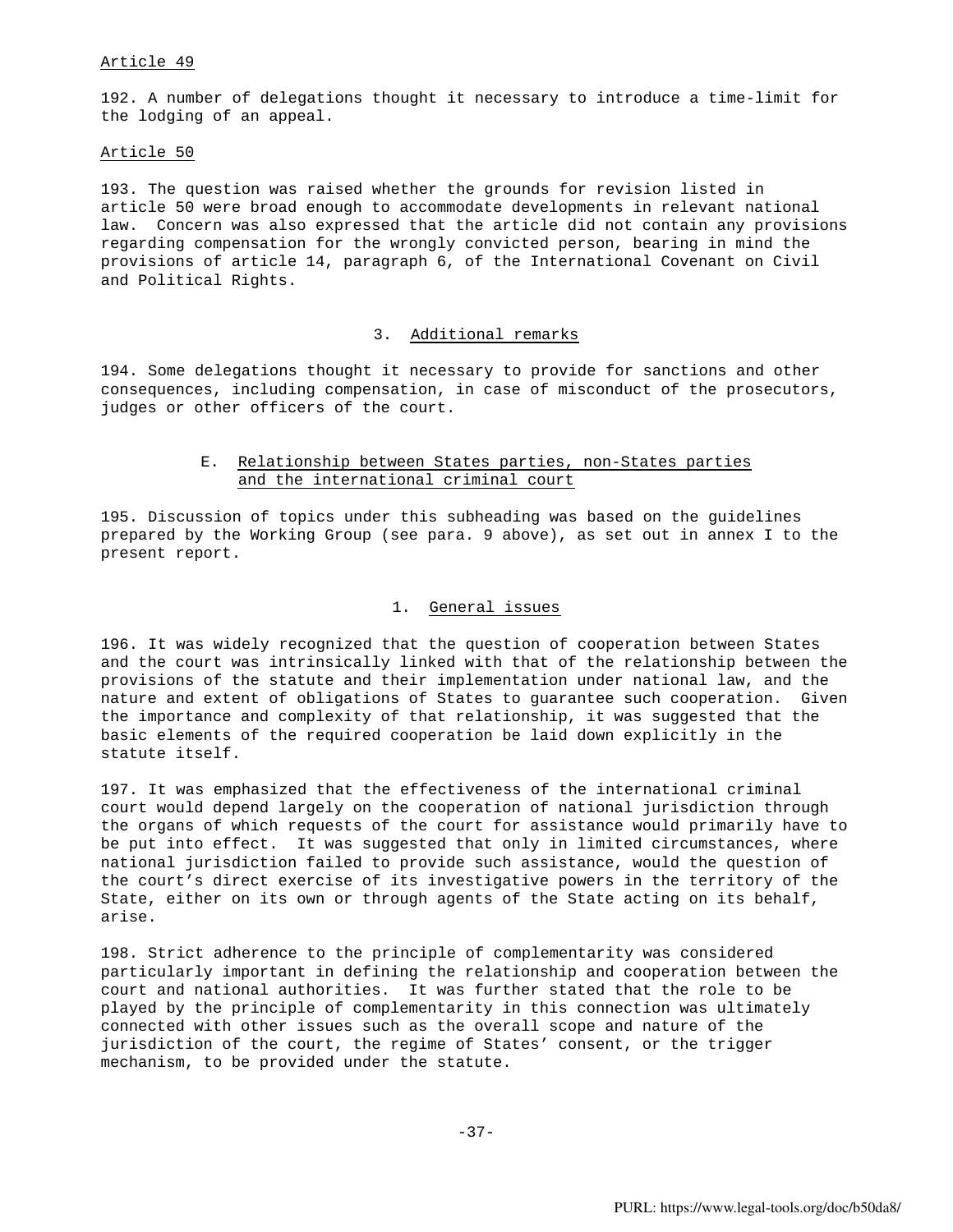199. The view was expressed that the choice of cooperation to be afforded to the international criminal court and the nature and extent of obligations of States to assist would have a significant bearing not only on issues of sovereignty and constitutional laws of many States, but also on the effective functioning of the court itself. It was noted that neither complete reliance on national laws and practices nor direct implementation and enforcement of the statute by the court itself would be a reasonable option. The appropriate option, it was suggested, was to establish a mechanism for effective cooperation, built on existing regimes of cooperation and judicial assistance, with full regard to the requirements of national laws and procedure, adjusting them, as required, to the special character of cooperation between the court and States. Mention was also made of the possibility of providing for an entirely new regime which would not draw upon existing extradition and judicial assistance conventions.

200. It was further recognized that the divergence of national laws and procedures would call for a flexible scheme, providing viable options and sub-schemes to allow for variations in national requirements, as opposed to a rigid and monolithic scheme. The question was however raised as to the need for guaranteeing a homogeneous system for all or some forms of cooperation between the court and national authorities in the relationship between the national law and the law of the statute. The view was also expressed that any impediments arising from the application of existing regimes of cooperation or considerations of national constitutional requirements should be clearly identified for the purpose of devising appropriate schemes for cooperation.

201. As regards the extent of obligations of States parties to assist, the view was widely shared that such obligations could not be absolute since, under the principle of complementarity, States would have the discretionary power of deciding whether or not to comply with the court's request for assistance. In this connection, concern was expressed regarding the presumption made in the draft statute of the primacy of the requests of the international criminal court in full for the apprehension and surrender of persons over requests from another State. The view was also expressed, however, that the primacy of the jurisdiction of the court should prevail in all cases of most serious crimes, as defined in article 20, subparagraphs (a) to (d).

202. It was noted, however, that the grounds for refusing compliance with such requests from the court should be limited to a minimum, taking into account the special character of the jurisdiction of the court and the seriousness of the crimes to be covered under the statute, and that the results should be explicitly laid down in the statute itself. Many traditional exceptions to extradition were considered inappropriate in the light of the type of crimes to be dealt with by the court.

203. The issue of competing treaty obligations was recognized as a particularly difficult one. It was pointed out that the issue would not only relate to States' obligations under existing extradition treaties but also to the obligations under the status-of-forces agreements. The point was also made that different regimes of cooperation would have to apply to situations where both or only one of the States parties to the statute were parties to the treaty in question. It was further suggested that the issue would have to be dealt with in the context of the question of applicable law and the respective roles of the court and the custodial State. In this connection, note was taken of the fact that article 21, paragraph 2, of the draft statute adopted one approach to addressing this issue.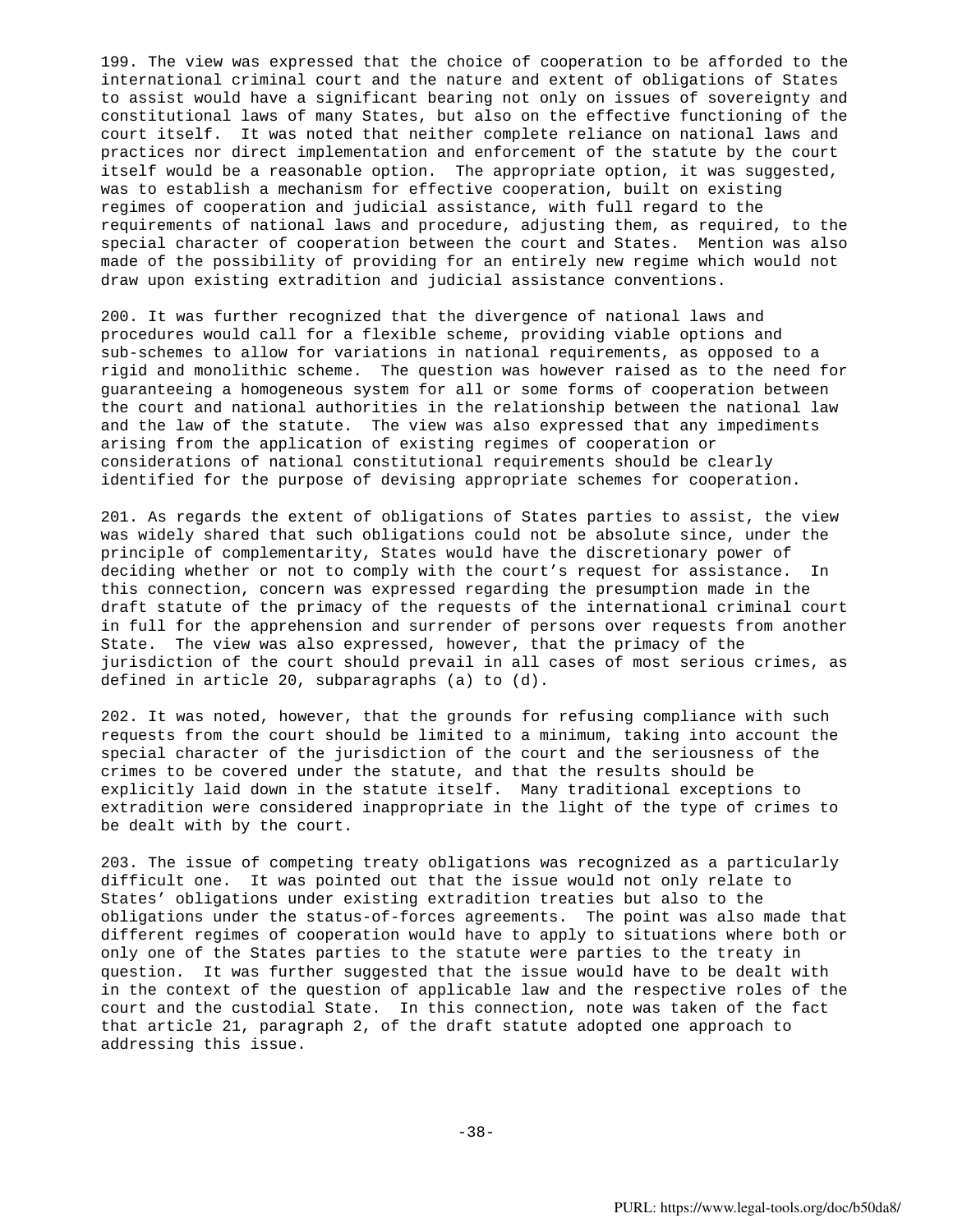204. The importance of the role of national laws and courts in guaranteeing the fundamental rights of individuals was emphasized. It was pointed out that, in many States, such safeguards were part of constitutional requirements. It was also noted that, in some cases, national safeguards for the protection of the rights of accused persons might be greater than those existing in international law and the appropriateness of the direct application of standards established by the court, as envisaged in article 29, paragraphs 2 and 3, of the draft statute with regard to release, bail and a determination of the lawfulness of arrest, was questioned. It was emphasized, however, that care should be taken that adherence to national safeguards did not become an unjustifiable impediment to cooperation with the court.

#### 2. Apprehension and surrender

205. The view was expressed that the system of apprehension and surrender under article 53 of the draft statute was a departure from the traditional regime of cooperation between States established under the existing extradition treaties. It was noted, in particular, that the article embodied a strict transfer scheme which did not seem to contemplate any significant role of the national courts and other authorities on this matter, and that it established a presumption of preference of the requests for transfer of accused persons to the court over requests by States. It was suggested that, while a case could be made for creating a new scheme of cooperation tailored to the special needs of the court, national constitutional requirements, particularly those for guaranteeing the protection of the fundamental rights of individuals, as well as the principles and established practices of the existing extradition treaties, should be fully taken into account if a truly effective system of cooperation was to be developed.

206. But there was also the view that, as long as the competence of the court was restricted to all or some of the most serious crimes as defined in article 20, subparagraphs (a) to (d), the primacy of the jurisdiction of the court in all cases of requests for transfer should indeed prevail. Otherwise, it was further noted, a homogeneous system of cooperation between the court and national authorities could not be guaranteed in relation to the application of national law and procedures and the provisions of the statute. According to this view, for those crimes referred to above, the jurisdiction of the court would be in respect of all persons arrested in a State that had accepted the jurisdiction of the court.

207. The point was made that these two different approaches to the question of surrender of the accused to the court militated in favour of the creation of two different schemes of cooperation within the statute: one being a transfer scheme similar to that proposed in the draft statute for those States that were able and willing to provide expedited transfers, and another based on the traditional notion of extradition for those States that were not able constitutionally to provide expedited transfers of the accused.

208. It was further remarked that the choice of concepts such as extradition, surrender and transfer was a matter that could have very different and farreaching consequences in various States. It was therefore considered important that, whatever concept might be chosen or the number of schemes adopted, a list should be established, preferably in article 53, specifically indicating certain traditional limitations or exceptions that could not be invoked in connection with the court's requests for transfer of the accused.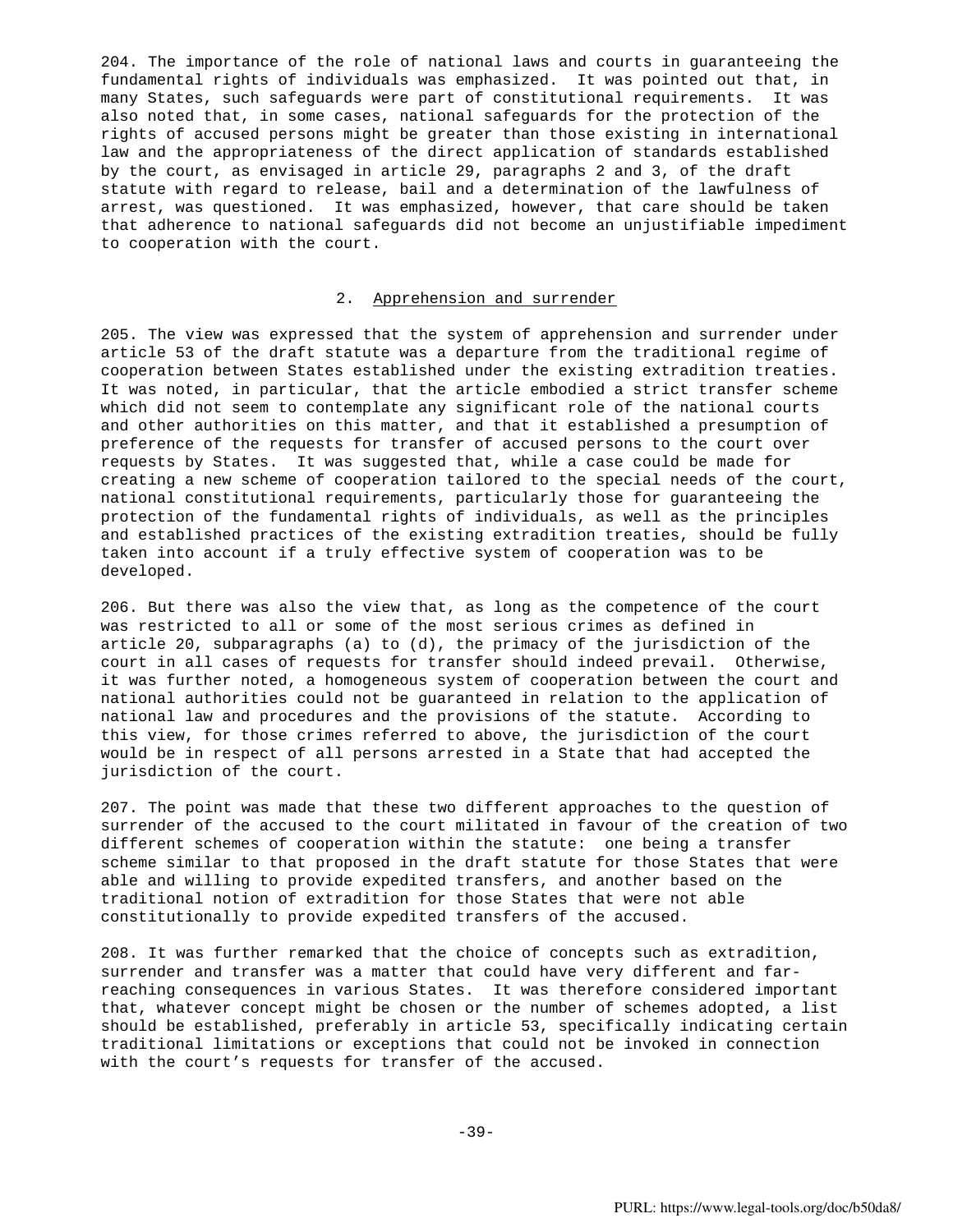209. With regard to the issues relating to apprehension, it was emphasized that domestic constitutional requirements should be taken into account when considering the roles of the court and national authorities in the arrest of an accused person. As to the question of the arrest warrant issued by the court, it was noted that the use of the term "provisional arrest" in two very distinct contexts - the pre-indictment arrest warrant, which was provisional for the court's own purposes, and the provisional arrest request, pending a formal request for surrender of the accused to the court - was confusing and needed to be clarified. With respect to provisional measures under article 52, it was suggested that inclusion of the notion of "emergency" might be appropriate.

210. As to the form and content of the court's requests for the arrest of the accused, some greater specificity about the content of those requests was suggested. The point was made that this issue could be particularly important for the court and for the requested States, where there might be the need for a review of the matters pertaining to the underlying case, as a matter of judicial confirmation of a request for surrender by national authorities.

211. The unusually long period of the pre-indictment detention provided for in article 28, paragraph 2, was noted with special concern as not being consistent with the national laws of many States. In this connection, the question was raised as to whether there was really a need in most instances for the Presidency to determine those issues as a matter of protecting the rights of the accused when, for most States, those same rights must be respected in national courts as well. Attention was drawn to the fact that the national court in which the accused was actually present with counsel and with the familiarity of the laws might afford a greater degree of protection and understanding of the rights of the accused.

212. With respect to the issues relating to surrender, it was noted that the question of the applicability of national judicial procedures to the surrender decision raised the difficult issue of the national inquiry into substantive matters pertaining to the accusation by the court. In this regard, the view was expressed that national authorities should not have the right to examine the warrant in relation to substantive law, while certain formal requirements might be made. The issue of different national requirements regarding sufficiency of evidence was also noted as a particularly difficult problem. It was suggested that this should be an issue only where it was an absolute requirement and care should be taken not to burden those national proceedings with issues that were not truly necessary under national law. As to the question of the relevance of dual criminality and statutes of limitations, doubts were expressed as to the appropriateness of such rules in relation to cases of surrender of the accused to the court, in view of the most serious character of the crimes under its jurisdiction.

213. The suggestion was also made that the system of apprehension and surrender under the statute should be extended to cover convicted persons, since there was the possibility that the arrest and surrender of a convicted person who had escaped custody might be sought.

214. As regards exceptions to the obligation to surrender, the view was reiterated that they should be kept to the absolute minimum and that they should be specifically articulated in the statute. In this connection, the appropriateness of such traditional limitations or exceptions as the nationality of the accused, the level of social integration and excuses and justifications under national law, or the political exception, was questioned. It was also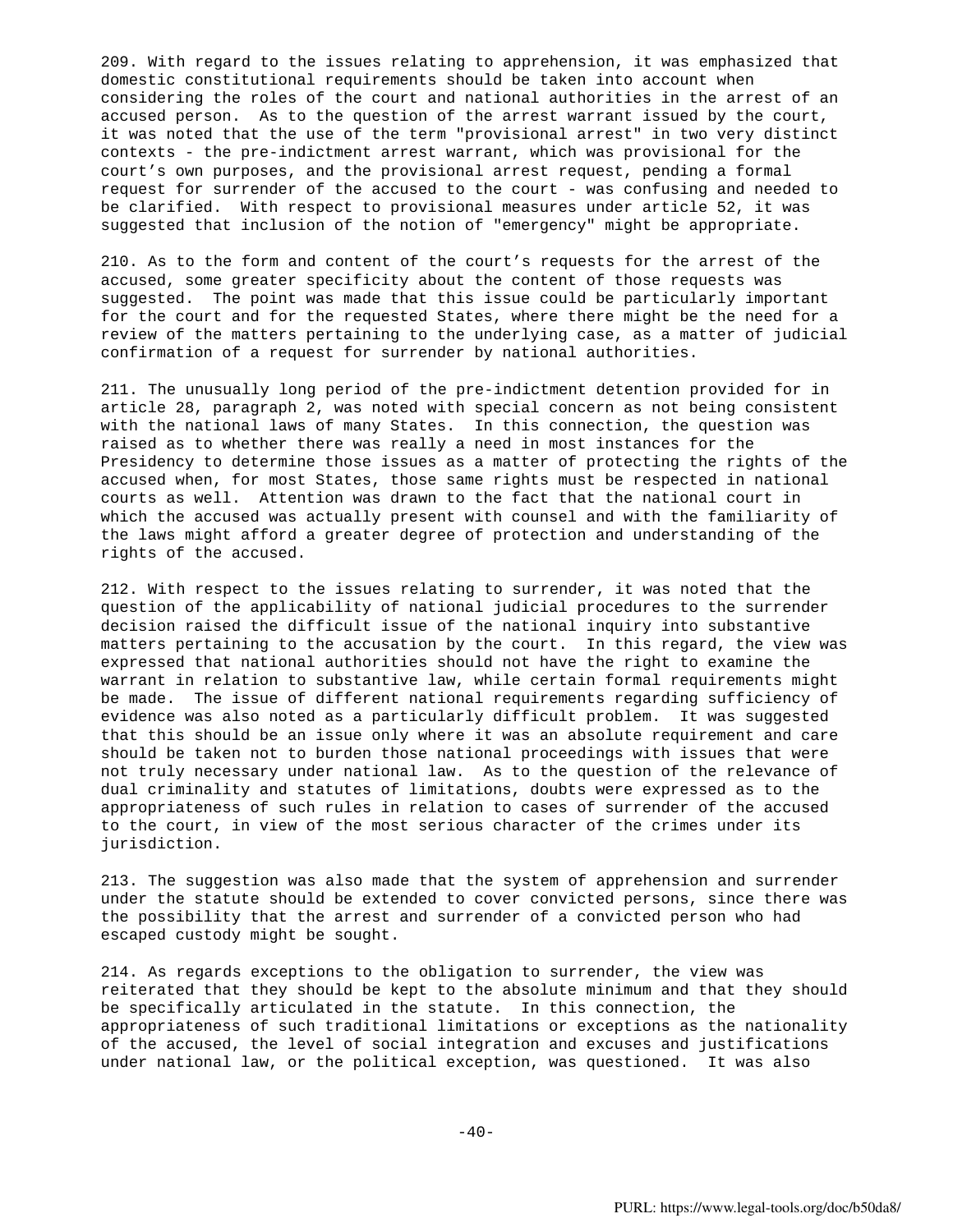suggested that the lapse of time as well as the age and health of the suspected person should not be grounds for refusing surrender.

215. On the question of the applicability of some of the traditional delays, it was noted that domestic proceedings could involve a more serious offence than those before the court and therefore the notion of deferral of surrender or a scheme of temporary surrender should be considered, ensuring that both the domestic and the court prosecution could proceed on the basis of a temporary surrender of the accused to the court. It was also suggested that the State concerned could enforce both the domestic and the court sentences. Pendency of national proceedings relating to the same crime was also considered relevant, being consistent with the principle of complementarity.

216. With regard to the issue of the transfer of the accused to the court or to the detaining State, the view was expressed that such a transfer could be an appropriate cut-off point for shifting the primary responsibility over the accused from the national authorities to the international criminal court. It was suggested that the same consideration could equally apply to the pre-trial detention of the accused. It was further noted that this might be an appropriate solution for those States in which the initial proceedings regarding surrender would require some degree of national court involvement.

217. With regard to the issue of transit through third States in the course of transfer of the accused to the court or to the detaining State, there was recognition of the need to include in the statute a special provision concerning the duties of those transit States and the differences that should be made in this regard depending on whether the State concerned was a party to the statute or not. The possibility of ad hoc arrangements between the court and States not parties to the statute was mentioned.

218. Concerning other surrender issues, the importance of the question of competing treaty obligations was again emphasized. It was suggested that the requested State make its decision taking into account the overall purposes of the court, the principle of complementarity and the objective of producing the most appropriate jurisdiction for trying the accused. The suggestion was also made that the statute stipulate that, in cases of conflicting transfer/ extradition obligations, a State party to the statute should recognize the obligation to transfer an accused person to the court unless another State that had an extradition relation with the requested State could make, immediately, a prima facie case that it had sufficient jurisdiction and that the circumstances supported the claim that national prosecution would be effective. However, the view was expressed with respect to the provision of article 53, paragraph 4, that the presumption of the primacy of jurisdiction should be in favour of States rather than the court.

219. On the rule of specialty, the view was expressed that, while some provision concerning specialty was required in order to safeguard the rights of the accused, the statute should also provide for waiver by the requested State, the custodial State, as well as by the accused, in a manner similar to that envisaged under traditional forms of extradition treaty arrangements. It was further suggested that the rule of specialty might need to be expanded to encompass the question of the ability of the court to surrender to a third State according to its own proceedings as well as possibly, the need to distinguish between crimes committed after surrender, to which the rule of specialty generally did not apply. The view was also expressed, however, that the rule of specialty should not be applied with respect to the court.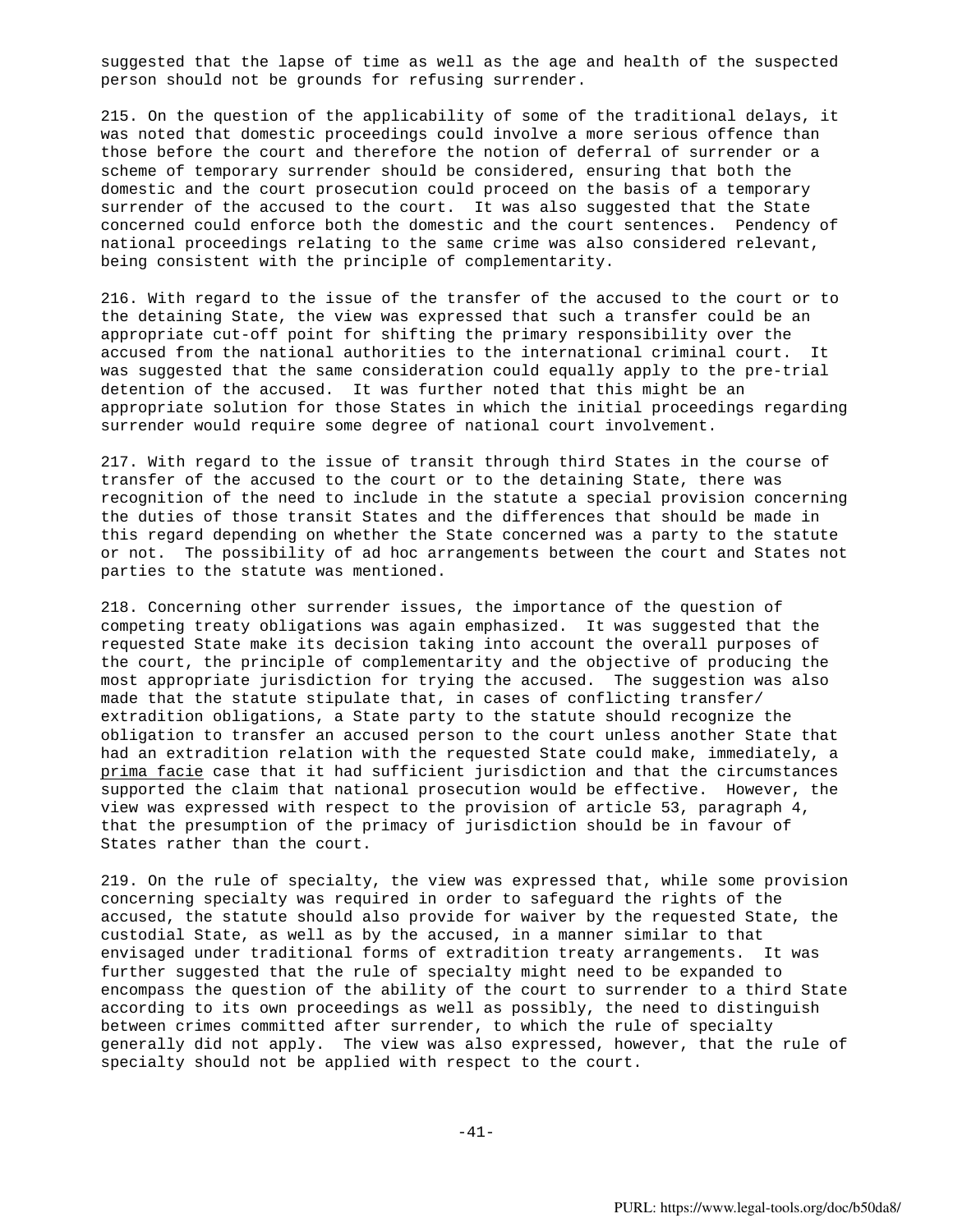220. The entire issue of re-extradition, namely, the transfer of the accused by the court to a third State, was considered important and worthy to be addressed specifically in the statute. In particular, the point was made that the question of whether there was a continuing right on the part of the custodial State to refuse to allow the court to hand over an accused needed to be explored.

221. The suggestion was also made that the question of international liability of national authorities when undertaking actions at the request of the court and the issue of the legal status of the court when involved in national proceedings should be examined.

# 3. Judicial assistance

222. The remark was made that, in common-law systems, "judicial assistance" did not encompass certain types of assistance, such as those requiring the use of the police force. It was accordingly suggested to use the term "mutual assistance", as did the United Nations Model Treaty on Mutual Assistance in Criminal Matters (General Assembly resolution 45/117). While concern was expressed that the term "mutual" might imply reciprocity, which was not appropriate in the present context, the remark was made that mutual assistance implied equal access to evidence and information and not necessarily reciprocity.

223. Emphasis was placed by several delegations on the need for full cooperation between the international criminal court and national authorities, each taking account of the other's concerns and needs.

224. As regards judicial assistance during the investigation phase (prior to indictment), support was expressed for the establishment of a list itemizing the forms of assistance that States parties to the statute would be expected to provide to the international criminal court; that list would not necessarily be exhaustive but should identify the types of assistance that were compulsory.

225. As to whether the prosecutor should be entitled to carry out activities related to the preparation and prosecution of a case in the territory of a State, many delegations took the view that the consent of the State was a prerequisite and that the activities in question should be conducted in conformity with domestic constitutional and other requirements. For others, a differentiation should be made between the types of activities involved. The prosecutor might, for instance, be permitted, under the statute, to interview witnesses in the territory of a State party in accordance with domestic law, subject to, for comity reasons, informing the national judicial or police authorities concerned. Activities requiring coercive measures such as search and seizure or surrender should, however, be the exclusive prerogative of national police authorities, particularly as liability issues might arise. Multilateral treaties on mutual assistance and the United Nations Model Treaty on Mutual Assistance in Criminal Matters were mentioned as possible bases for the drafting of the relevant provisions of the statute.

226. It was pointed out that the limits to the prosecutor's authority to conduct activities relating to the preparation of a case in the territory of a State largely depended on whether or not that State had a functioning judicial system.

227. The remark was made that the statute should provide for exceptions to the obligation of a State to comply with a request for assistance from the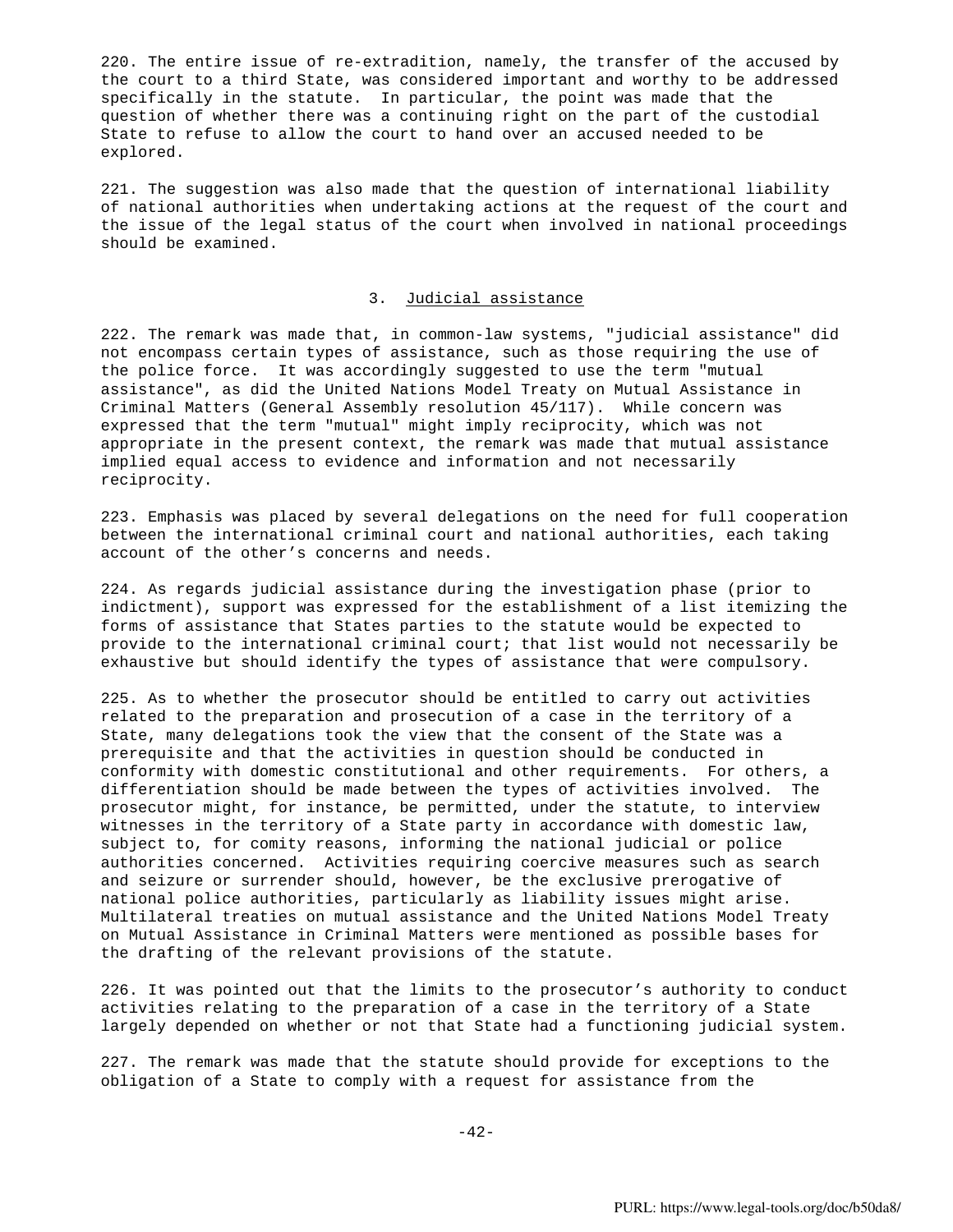prosecutor. In this context, reference was made to constitutional barriers to compellability of witnesses, as well as to privileges exempting individuals from the obligation to testify.

228. Attention was drawn to the need to make it clear whether the obligation concerning the rights of the accused prior to questioning, which was provided for under article 26, paragraph 6, applied only to the prosecutor or also to national authorities when questioning a suspect for purposes of prosecution by the international criminal court.

229. The view was expressed that the statute should address the question of the gathering and confidentiality of information and evidence. It was recalled in this context that, in criminal proceedings, an accused should have full access to, and the opportunity to examine, the evidence against him or her.

230. Considering that one of the goals of the planned court was to encourage national prosecution of alleged offenders, and bearing in mind that not all States were bound by mutual judicial assistance agreements, it was suggested to include in the statute appropriate provisions on which States could rely in requesting assistance from each other.

231. Attention was also drawn to the guidelines elaborated by the International Tribunal for the former Yugoslavia for national implementing legislation aimed at facilitating cooperation with States under article 21 of its statute. Those guidelines dealt with the following issues: duty to cooperate; national authority responsible for cooperation with the Tribunal; concurrent jurisdiction; arrest, detention and surrender of the accused; provisional arrest; witnesses and experts; data from police files; immunity and free transit; seizure; return of property and proceeds of crime; and enforcement of sentences. Similar guidelines could be elaborated for the international criminal court on the major aspects of cooperation with States, other aspects being left to ad hoc arrangements between the court and the States concerned.

232. The remark was further made that, while a State party to the statute having consented to the jurisdiction of the court for a particular crime would obviously be obliged to comply with a request for assistance connected with that crime, it was not clear whether, in the absence of such consent, the State party would be under an obligation to comply with a request for assistance connected with the crime concerned. It was also noted that the draft statute did not address the question of the obligation of States to provide assistance to the defence or the role, if any, of the court or the prosecutor in processing such requests.

233. The delegations that commented on the issue of witnesses noted that, in relation to an international criminal court, the problem arose whether attendance of witnesses could be compelled directly or through State authorities. It was noted that, in many countries, it was not constitutionally possible to force a citizen to leave the country to attend judicial proceedings in another country. One solution to the problem was to obtain the testimony by way of a request for assistance to the State of residence of the witness; the requested State would use the means of compulsion allowed under its internal law and provide the international criminal court with a transcript of the examination and cross-examination. It was suggested that the relevant rules should be drafted flexibly to allow a judge or prosecutor of the international criminal court to be present and to play an active role. One delegation took the view that, in highly exceptional cases, some measures of indirect compulsion in the form of a fine or imprisonment could be taken by the requested State to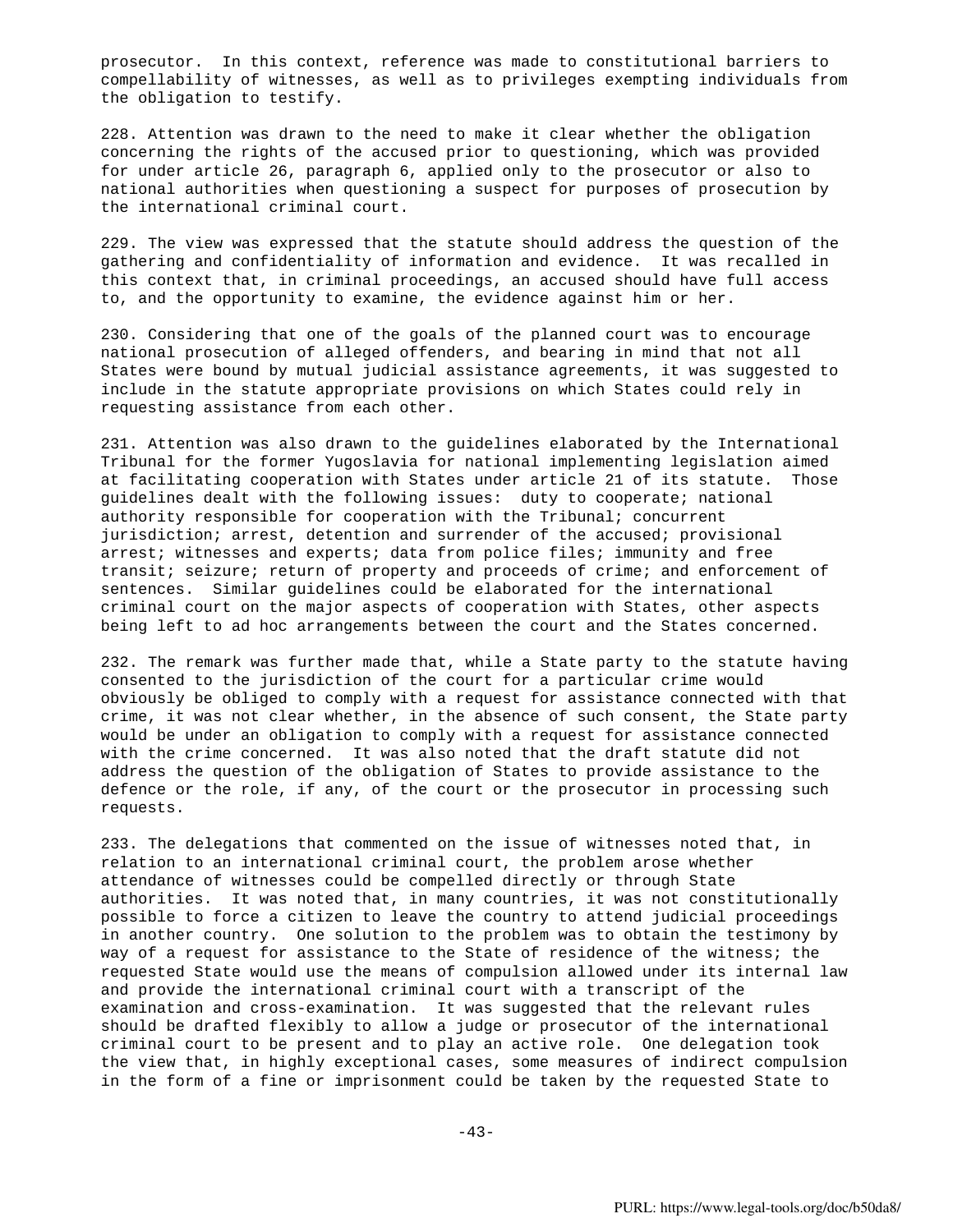compel attendance of a witness. Other solutions that were mentioned included testimony by way of a live video link hooked up with the court or, subject to the agreement of the State concerned, the hearing of evidence, by the court, on the territory of the said State.

234. Attention was drawn to the need to address, preferably, in the view of one delegation, in the rules of evidence to be drawn up by the chambers, the question of the privileges of witnesses to refuse to testify (solicitor-client privilege, marital privilege, etc.). Other issues that were mentioned in this context related to safe conduct and to costs and expenses, including advance payments.

235. The issues connected with cooperation relating to indictment, judicial assistance during the post-indictment phase, provisional measures, specialty and communications and documents, as itemized in the guidelines reproduced in annex II to the present report, were viewed by the delegations that commented on them as important and worthy of further consideration.

236. The remark was made that, in discussing the question of judicial assistance, due account should be taken of the fact that the investigation process and the gathering of evidence might well start before an alleged criminal was identified and that provision should be made for cooperation between the States parties to the statute and the international criminal court prior to the stage in question. It was furthermore pointed out that the discussion had so far proceeded on the assumption that national judicial systems were able to cooperate. The question arose as to how the international criminal court would discharge its duties if it could not rely on functioning national judicial systems.

# 4. Recognition of the judgements of the court, enforcement of sentences and mutual recognition of judgements

237. As regards articles 58 and 59 of the draft statute, there were different views as to whether the statute should provide for the direct recognition and enforcement of the orders, decisions and judgements of the court under the continued enforcement approach or envisage some type of further action by the national authorities under the conversion approach. A suggestion was made that the statute should accommodate both approaches rather than choose one. A view was expressed that the extent to which States generally should be bound by decisions of the court was related to the questions of jurisdiction, consent and complementarity.

238. Attention was drawn to the question of the rights of third parties, particularly in those cases involving confiscation of property, forfeiture of profits and restitution issues. The question was raised whether third parties should have their rights determined by the international criminal court or be able to turn to domestic courts if their concerns were not addressed by the court.

239. With reference to article 59 of the draft statute, support was expressed for reliance, for the enforcement of sentences, on the States that had expressed willingness to accept prisoners for incarceration either in general terms or on an ad hoc basis. There was however also a view that article 59 should be amended to provide for an obligation of all States parties to enforce sentences of the court, except the State of the nationality of the accused and the State where the crime was committed.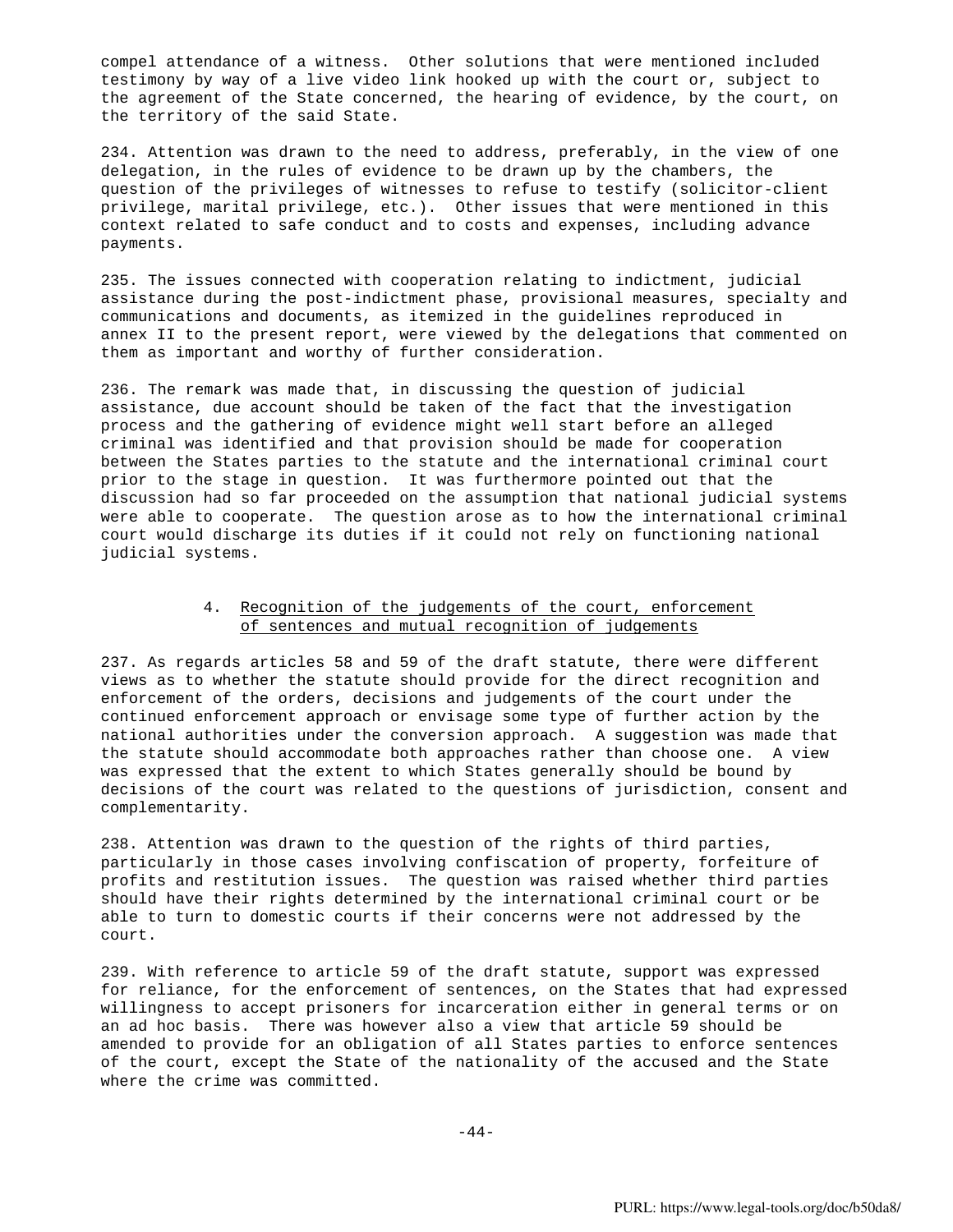240. The question whether the consent of the accused regarding the place of incarceration should be required elicited a negative reply, although it was suggested that the views of the accused could be taken into account.

241. Regarding which law should govern the enforcement of sentences, the view was expressed that the terms and conditions of imprisonment should be in accordance with international standards. It was also said that, while custodial and administrative authority over the convicted person should be delegated to the State that accepted responsibility for enforcing the sentence, the international criminal court should play some role in the supervision of the prisoner, perhaps through an appropriate international organization. The issue was also raised whether provision should be made for some form of communication channel between the court and the prisoner.

242. The question of fines and other financial sanctions was viewed by several delegations as requiring further consideration. The view was expressed that in light of article 47 of the draft statute, which provided for the imposition of fines, it was necessary to include a provision addressing the enforcement of this kind of penalty. However, it was also suggested that the difficulty of establishing such an enforcement mechanism should be considered in determining the appropriateness of including the provision concerning fines.

243. As regards article 60, the remark was made that, while the court should have control over the pardon, parole, commutation of sentence or release of the convicted person, care should be taken to ensure a relatively uniform administration at the national level. It was suggested that national authorities be allowed to make recommendations to the court based, for example, on the behaviour of the prisoner, or that national authorities and the court make a joint decision.

# F. Budget and administration

244. As regards budgetary aspects, three main trends emerged: according to one trend, the costs of the court should be financed from the regular budget of the United Nations; according to another trend, they should be borne by States parties to the statute; and under a third trend, it was premature to discuss budgetary matters in detail until the nature of the court and the degree of its general acceptability had been clarified.

245. The proponents of the first approach emphasized the need to ensure the universal character of the court by making it part of the United Nations system. They felt it was necessary, given the nature of the crimes over which the court would exercise jurisdiction, to make it possible for all States to initiate proceedings without financial burdens - an objective which could not be achieved if only the States parties to the statute were to contribute to the financing of the institution. It was also observed that on a practical level it had been difficult to finance other institutions in this area by any voluntary or optingin method alone.

246. Those favouring the second approach pointed out that a wide interest in the court on the part of States would translate itself into wide participation in its statute and, therefore, in a large number of contributing parties. Mention was made of the possibility of resorting to a formula similar to that applicable in the framework of the Permanent Court of Arbitration.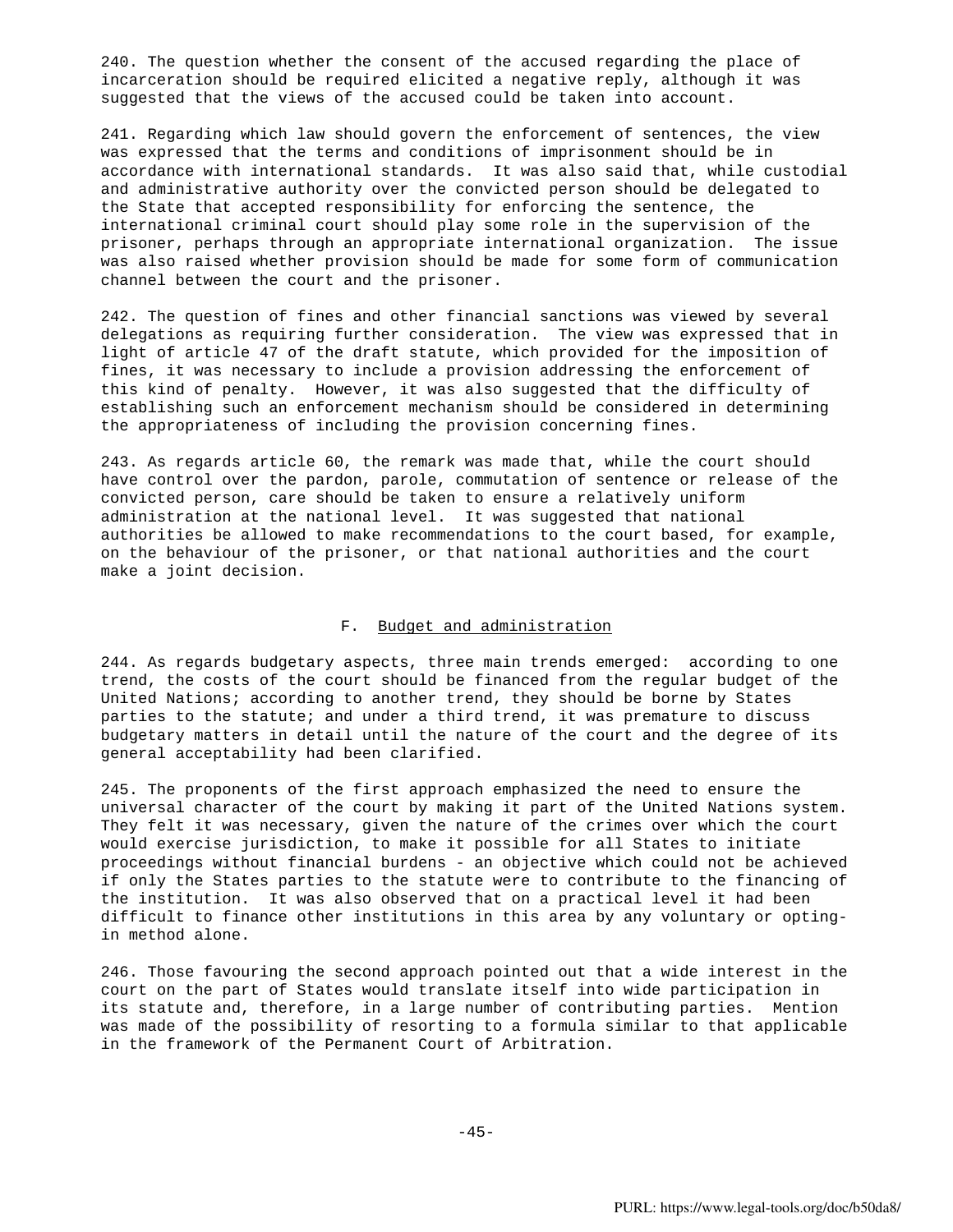247. It was suggested that consideration should be given to making a State which initiated a procedure before the court share in the costs involved, with due regard to the special position of developing countries. A view was also expressed that costs of judicial assistance at the request of the court could be considered costs of the court itself. In response to the argument that a State might be precluded from seeking justice for lack of means, the opinion was expressed that very few States were so lacking in resources that they could not make some contribution, bearing in mind, in particular, that in the absence of an international criminal court, they themselves would have to bear the relevant costs. The remark was also made that the United Nations should bear financial responsibility in relation to cases referred by the Security Council.

248. In order to reduce costs, however funded, it was suggested that, whenever possible, the court should move to the location where a particular crime had been committed. It was also suggested that a State which had lodged a frivolous complaint should be made to pay some of the costs. Mention was further made of the possibility of establishing an auditing mechanism to monitor the expenditures of the court, as well as a supervisory mechanism to oversee the administration of the court.

249. It was pointed out that the court would need to have a legal personality. It was also suggested that the statute should include provisions regarding the privileges and immunities of the court and its officials.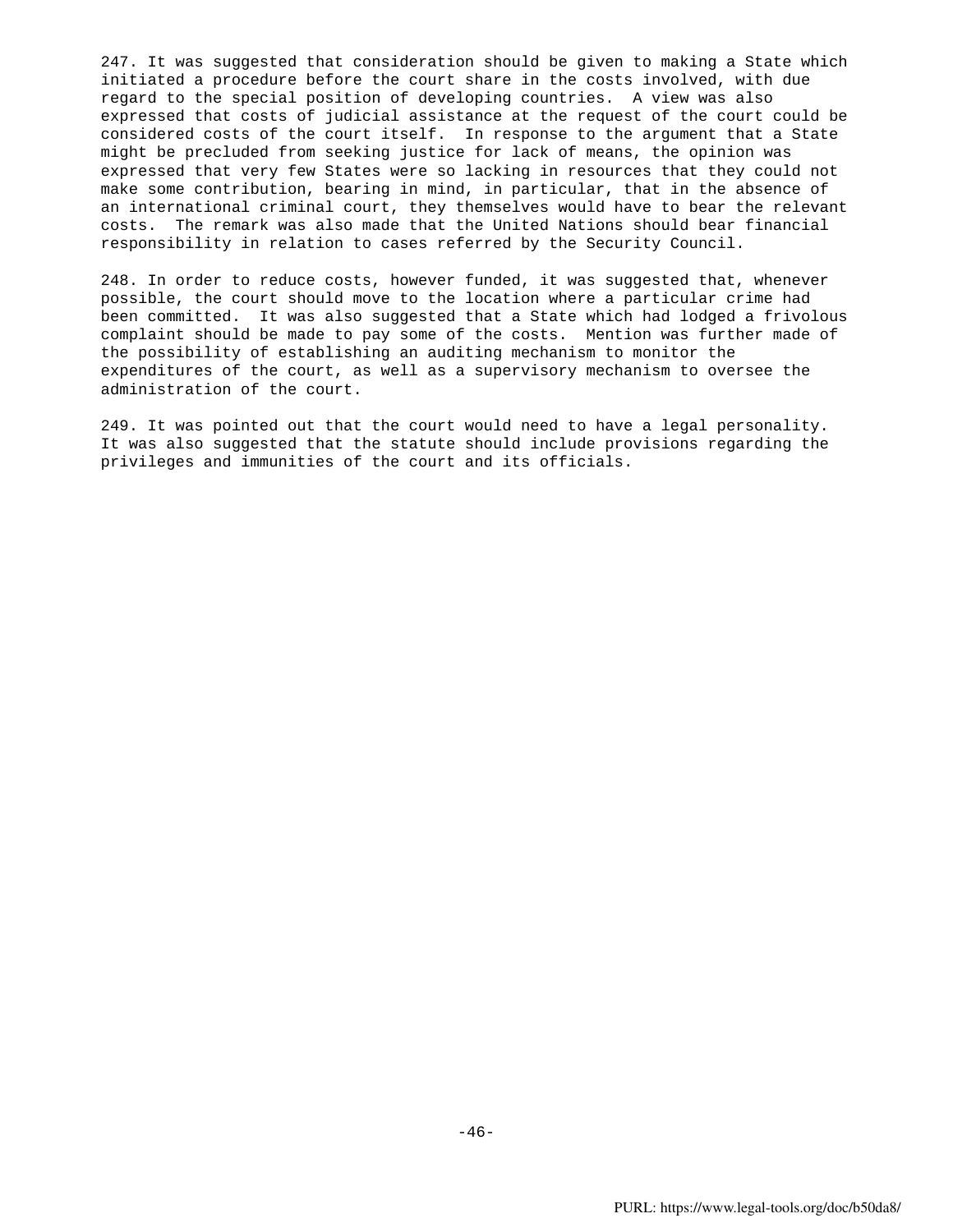III. CONSIDERATION, IN THE LIGHT OF THE AD HOC COMMITTEE'S REVIEW OF THE MAJOR SUBSTANTIVE AND ADMINISTRATIVE ISSUES ARISING OUT OF THE DRAFT STATUTE PREPARED BY THE INTERNATIONAL LAW COMMISSION, OF ARRANGEMENTS FOR THE CONVENING OF AN INTERNATIONAL CONFERENCE OF PLENIPOTENTIARIES

250. In the second phase of its work, the Ad Hoc Committee considered the above issue on the basis of proposals prepared by the Chairman (see paras. 255-259 below).

251. All the delegations that spoke placed emphasis on the quality of the work accomplished by the Ad Hoc Committee, which reflected a general awareness of the importance of the exercise and augured well for the future, as well as on the need to enlist the participation of all countries in what was termed an important and historic venture.

252. A large number of delegations observed that the Committee had fulfilled the mandate entrusted to it by the General Assembly and that the time had now come to enter into a new phase of negotiations to prepare the text of a convention to be adopted by a conference of plenipotentiaries. They therefore welcomed the proposal that the mandate for future work be changed to that effect. Appreciation was at the same time expressed to the International Law Commission for its valuable draft. While the delegations in question were prepared to accept the text proposed by the Chairman as a compromise text, they nevertheless regretted that that text did not provide for a precise timetable for the completion of what they considered as an urgent task. Most of them felt that it was not unrealistic, provided the necessary ingredients (political will, resources and broadly based expertise) were available, to envisage concrete scenarios involving the consideration of specific issues by working groups meeting simultaneously over a given period of time in the course of 1996, which would make it possible to complete the preparatory work in time for a conference to be convened in 1997. Some delegations expressed the view that such a conference could be envisaged in 1996. While regret was expressed that the proposals of the Chairman did not touch on the timing aspect, it was noted that all options, among which several delegations singled out the convening of a preparatory committee in 1996, remained open and that it would be for the Sixth Committee and the General Assembly to determine the future course of action.

253. Some delegations agreed that the Ad Hoc Committee had achieved useful results and welcomed the constructive approach taken thus far; they stressed that much more work was needed. They pointed out that the ultimate goal was not an international conference but the establishment of an effective international criminal court endowed with moral authority and independence and enjoying universal support and participation. Emphasis was placed in this connection on the complexity of the current exercise, which had to solve many difficult and novel problems and to take account of the diversity of constitutional and legal systems if it was to result in a truly international court. The delegations in question stressed that a fruitful continuation of the work required in-depth exploration of a number of issues as well as the active involvement of the widest possible number of countries. Some delegations expressed concern that these tasks could not be accomplished over a period of one year. While some among them took the view that some issues were ripe for drafting, others were not and felt that it was inadvisable, at the current stage, to change the character of the work as conducted so far. Some were of the view that there was still a long way to go before negotiations could meaningfully be initiated. The

 $-47-$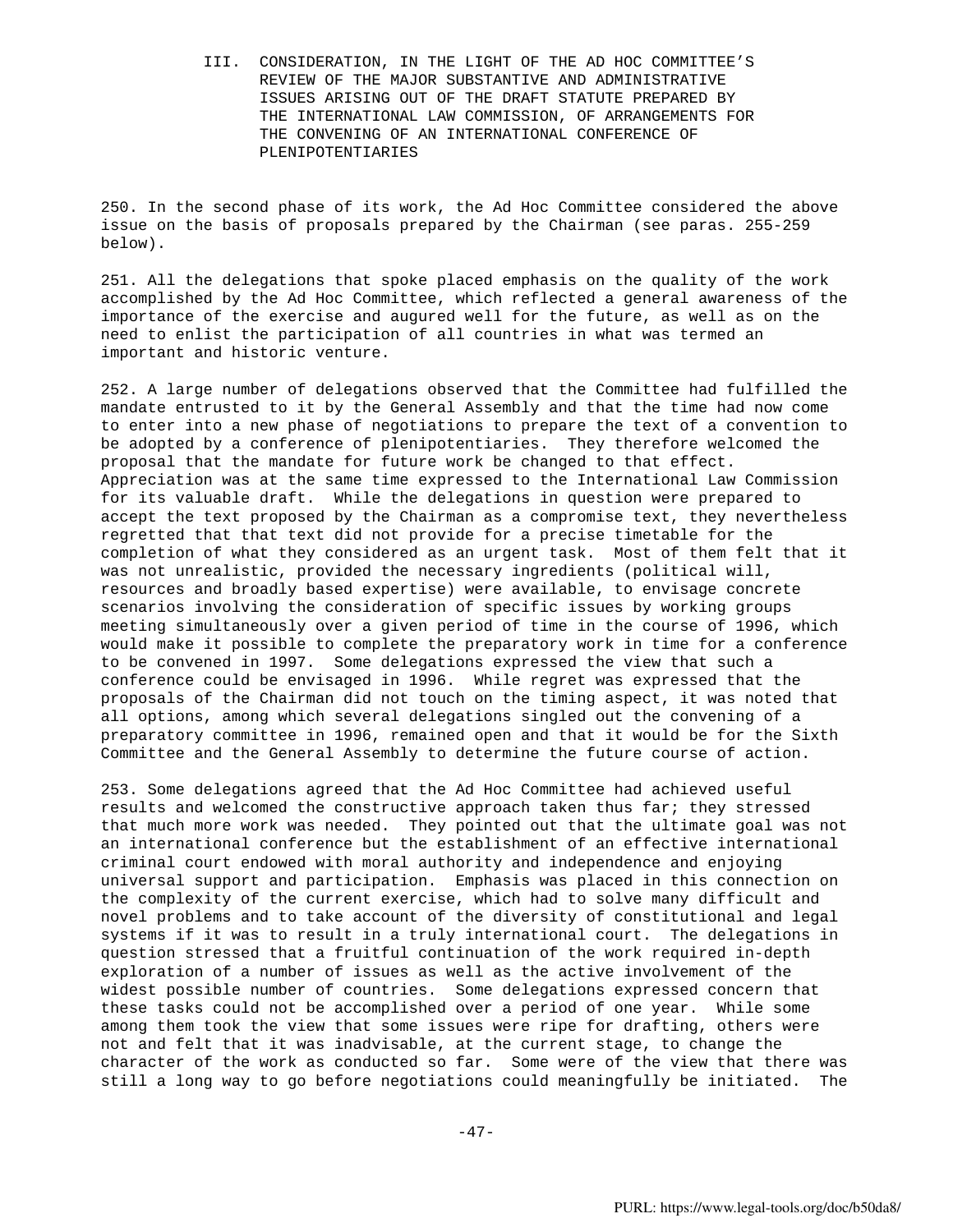delegations in question warned that if the goal was to establish an international criminal court rather than sending political signals of progress, it was unwise to set unrealistic timetables and refer to the convening of a conference, thereby pre-empting the authority of the General Assembly and prematurely interfering with the normal course of things. The view was expressed by a delegation that the third sentence of the third paragraph of the Chairman's proposal could read: "In the light of the progress made, the Committee is of the opinion that issues can be addressed most effectively by further discussions with a view to the drafting of the text of a convention by a conference of plenipotentiaries to be convened."

254. Appreciation was expressed by a number of delegations for the renewed generous offer of the Italian Government to host a conference on the establishment of an international criminal court.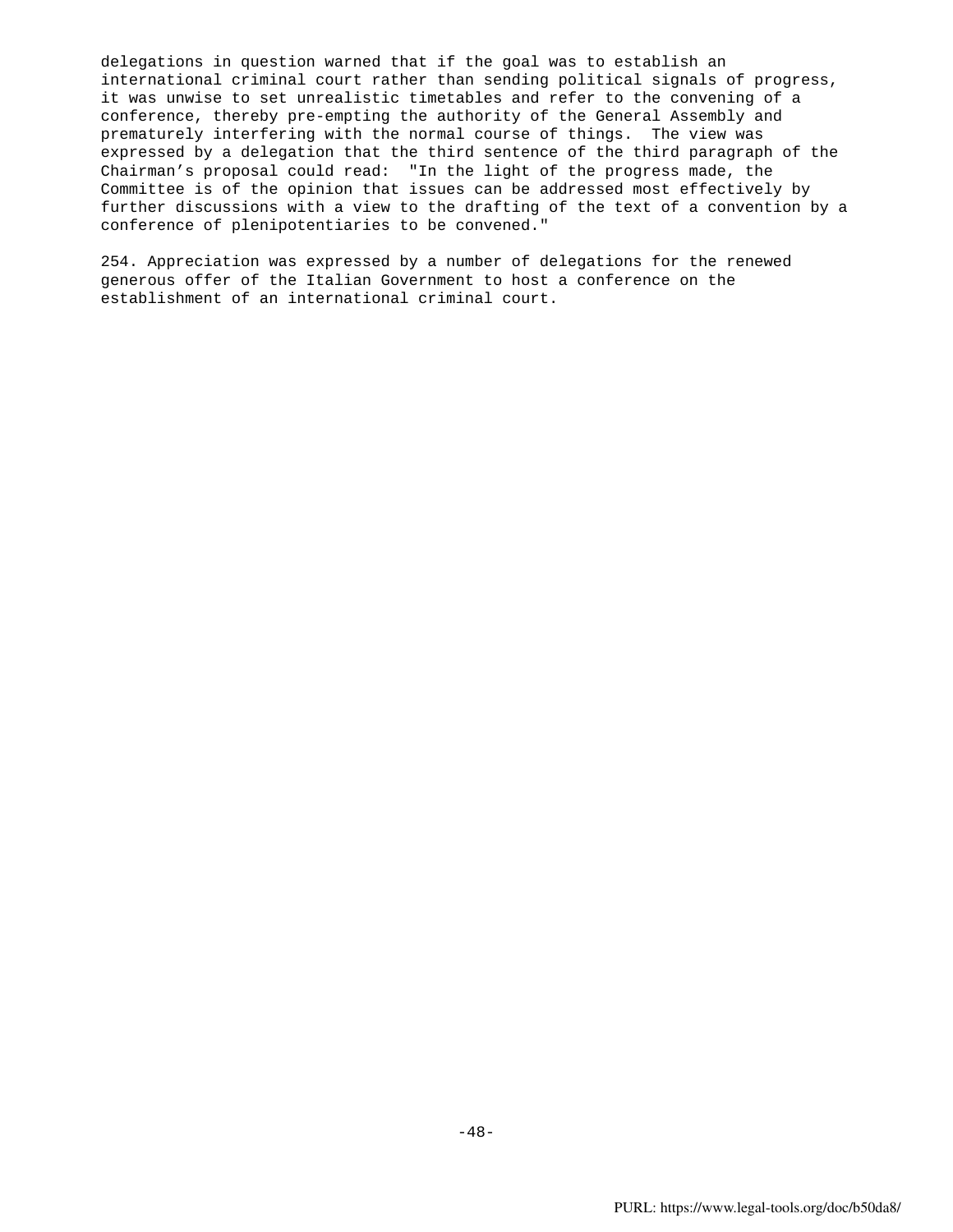#### IV. CONCLUSIONS OF THE AD HOC COMMITTEE

255. By its resolution 49/53 of 9 December 1994, the General Assembly established the Ad Hoc Committee on the Establishment of an International Criminal Court and directed it "to review the major substantive and administrative issues arising out of the draft statute prepared by the International Law Commission and, in the light of that review, to consider arrangements for the convening of an international conference of plenipotentiaries", and decided "to include in the provisional agenda of its fiftieth session an item entitled 'Establishment of an international criminal court', in order to study the report of the Ad Hoc Committee and the written comments submitted by States and to decide on the convening of an international conference of plenipotentiaries to conclude a convention on the establishment of an international criminal court, including on the timing and duration of the conference."

256. The Ad Hoc Committee for the Establishment of an International Criminal Court wishes to emphasize the usefulness of its discussions, during which it conducted a review of the major substantive and administrative issues arising out of the draft statute for the establishment of an international criminal court. The Committee has made considerable progress during both its sessions on key issues such as complementarity, jurisdiction and judicial cooperation between States and the international criminal court.

257. Further work on the establishment of an international criminal court has to be done. Work should be based on the draft statute of the International Law Commission and should take into account the reports of the Ad Hoc Committee and the comments submitted by States and, as appropriate, contributions of relevant organizations. In the light of the progress made, the Committee is of the opinion that issues can be addressed most effectively by combining further discussions with the drafting of texts, with a view to preparing a consolidated text of a convention for an international criminal court as a next step towards consideration by a conference of plenipotentiaries. The Committee proposes therefore that the mandate for future work be changed to that effect.

258. Aware of the interest of the international community in the establishment of an international criminal court which would be widely accepted, the Committee recommends that the General Assembly take up the organization of future work with a view to its early completion. 11/

259. In order to promote universality, which is an important element for a successful international criminal court, the Committee encourages participation by the largest number of States in future work.

#### Notes

1/ For the membership of the Ad Hoc Committee at its first session, see A/AC.244/INF/1 and Add.1 and A/AC.244/INF/2 and Add.1.

2/ Official Records of the General Assembly, Forty-ninth Session, Supplement No. 10 (A/49/10), chap. II.B.I; and A/49/355, chap. II.

3/ Comments were received from: Azerbaijan, Barbados, Belarus, China, Cyprus, Czech Republic, France, Libyan Arab Jamahiriya, Singapore, Sudan, Sweden, Switzerland, Trinidad and Tobago, United States of America and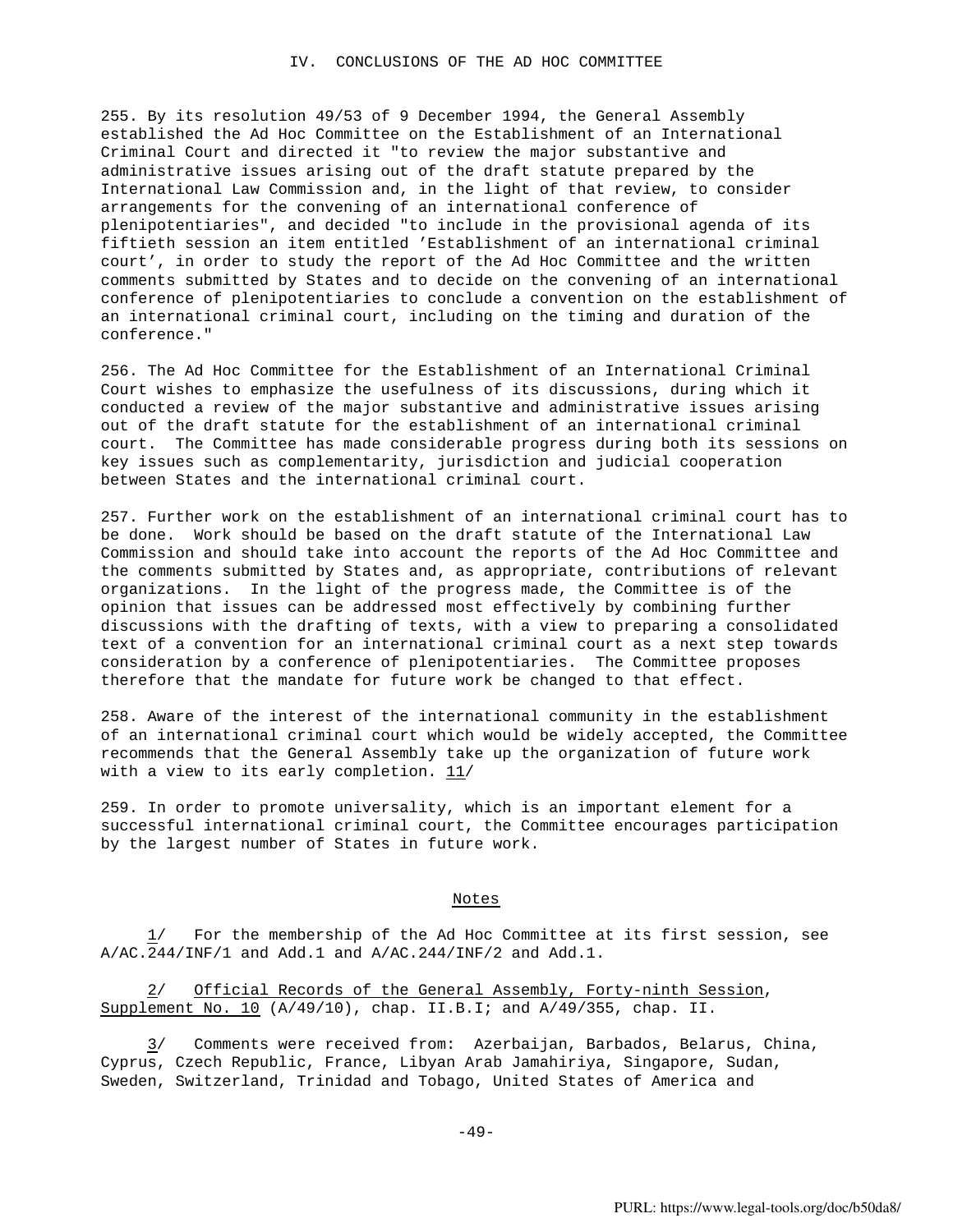Venezuela, as well as from the Crime Prevention and Criminal Justice Branch and the United Nations International Drug Control Programme and from the International Tribunal for the Prosecution of Persons Responsible for Serious Violations of International Humanitarian Law Committed in the Territory of the Former Yugoslavia since 1991.

 $4/$  It was pointed out that complementarity might be regarded not as a principle but rather as an objective to be achieved.

5/ United Nations, Treaty Series, vol. 78, No. 1021, p. 277.

6/ Reservations to the Convention on Genocide, Advisory Opinion, I.C.J. Reports 1951, p. 23.

7/ Application of the Convention on the Prevention and Punishment of the Crime of Genocide (Bosnia and Herzegovina v. Yugoslavia (Serbia and Montenegro); see Official Records of the General Assembly, Fiftieth Session, Supplement No. 4 (A/50/4), paras. 98-119.

8/ One representative felt that paragraph 1 (b) (i) of article 21 did not fit well with paragraph 1 of article 53 and that in any event the requirement established in the said subparagraph (b) (i) should be removed. To make his thinking more readily understandable, he stated that his concerns would be met if the text of subparagraph (b) was replaced with the following:

- "(b) in any other case where:
	- (i) a complaint is brought under article  $25$  (a);
	- (ii) the jurisdiction of the Court is accepted under article 22 by the State on the territory of which the act or omission in question occurred; and
	- (iii) the suspect has been surrendered to the Court, voluntarily or not, by a State to which the Registrar of the Court has submitted a warrant for arrest in accordance with article 53 (1)."

9/ See paras. 63-71 above for the different views expressed on the question of whether the crime of aggression should be included in the jurisdiction of the court.

10/ It was noted in this connection that the draft contained no provision on the competence of the accused to stand trial.

11/ Some delegations saw merit in setting a date for the completion of the work. 1996 was mentioned. Others considered that it was not yet possible to fix a realistic date at this stage.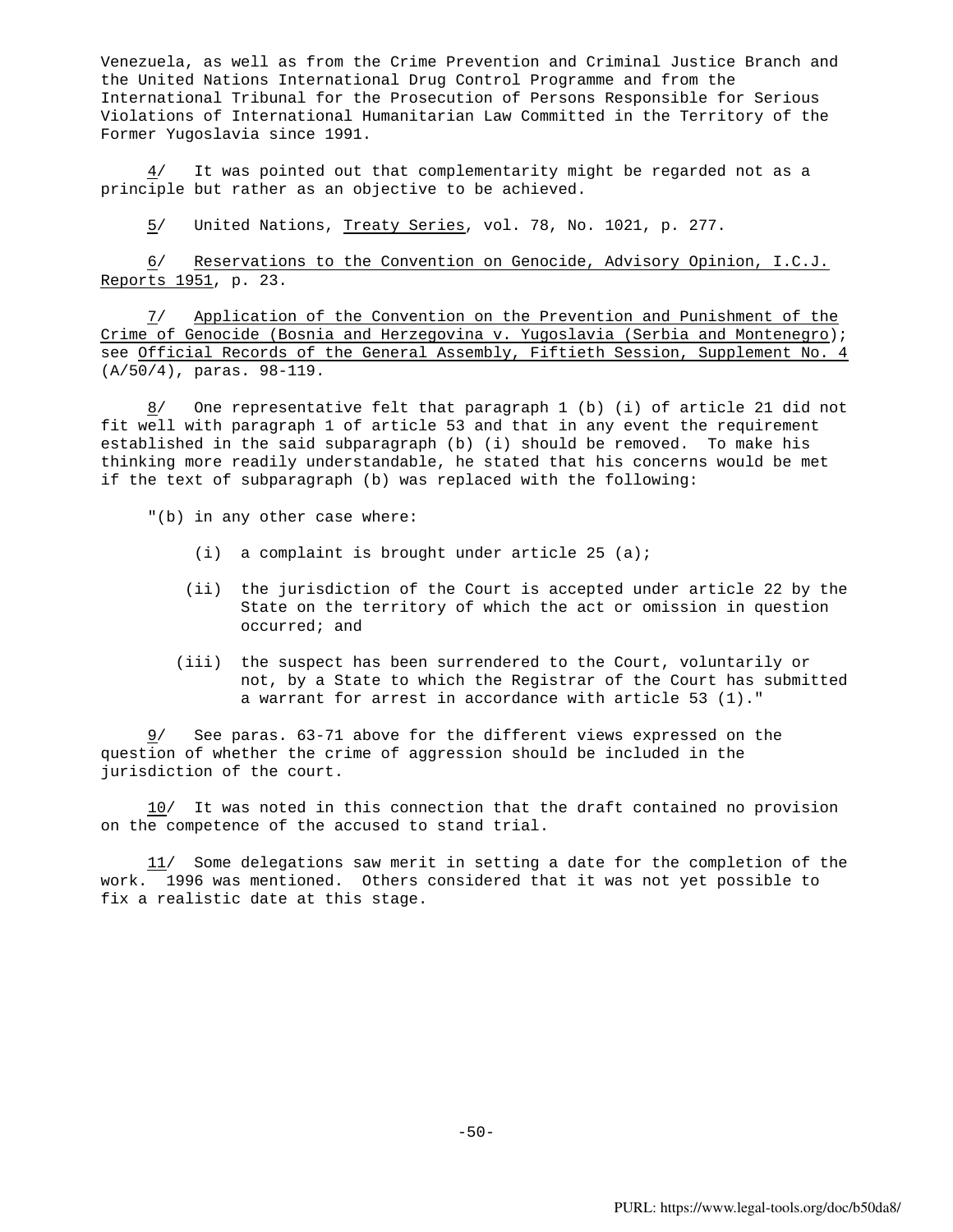#### ANNEX I

# Guidelines for the consideration of the question of the relationship between States parties, non-States parties and the International Criminal Court

# I. GENERAL ISSUES RELATING TO STATES' COOPERATION WITH THE INTERNATIONAL CRIMINAL COURT

1. The question of cooperation is intrinsically linked with the overall problem of the applicability of national law to the national part of the cooperation: in this context the question arises as to whether the State, when acting within the framework of cooperation, acts within the ambit of the court's authority as its organ or whether the cooperation is performed by the State on its own authority and subject to national law.

2. Choice of mutually non-exclusive approaches for dealing with assistance (both surrender and judicial assistance) in the Statute:

(a) A general facilitating provision, relying on existing judicial assistance and extradition regimes; for example, for judicial assistance, a general provision supplemented by a non-exclusive list of the type of assistance that could be sought;

(b) A detailed regime in, or annexed to, the statute; for example, for surrender of accused persons, a new mechanism of "transfer" as proposed by the ILC.

3. Extent of obligations of States Parties to assist:

(a) Absolute, or subject to exceptions; if exceptions, what should be the exceptions and what are the justifications for those exceptions?

(b) Factors which may influence the extent of obligations: State's consent to jurisdiction of the international criminal court for the type of crime, or for the specific crime at issue;

- (c) Principle of complementarity;
- (d) Traditional considerations of essential interests (ordre public);
- (e) Compliance with other conventions.

4. Role of national laws/courts in guaranteeing fundamental rights: can or should national authorities defer to the international criminal court on these matters?

II. CLUSTERS OF ISSUES RELATING TO SPECIFIC ASPECTS OF COOPERATION

#### First cluster: apprehension and surrender

1. Triggering act by the international criminal court: arrest warrant issued by the court.

-51-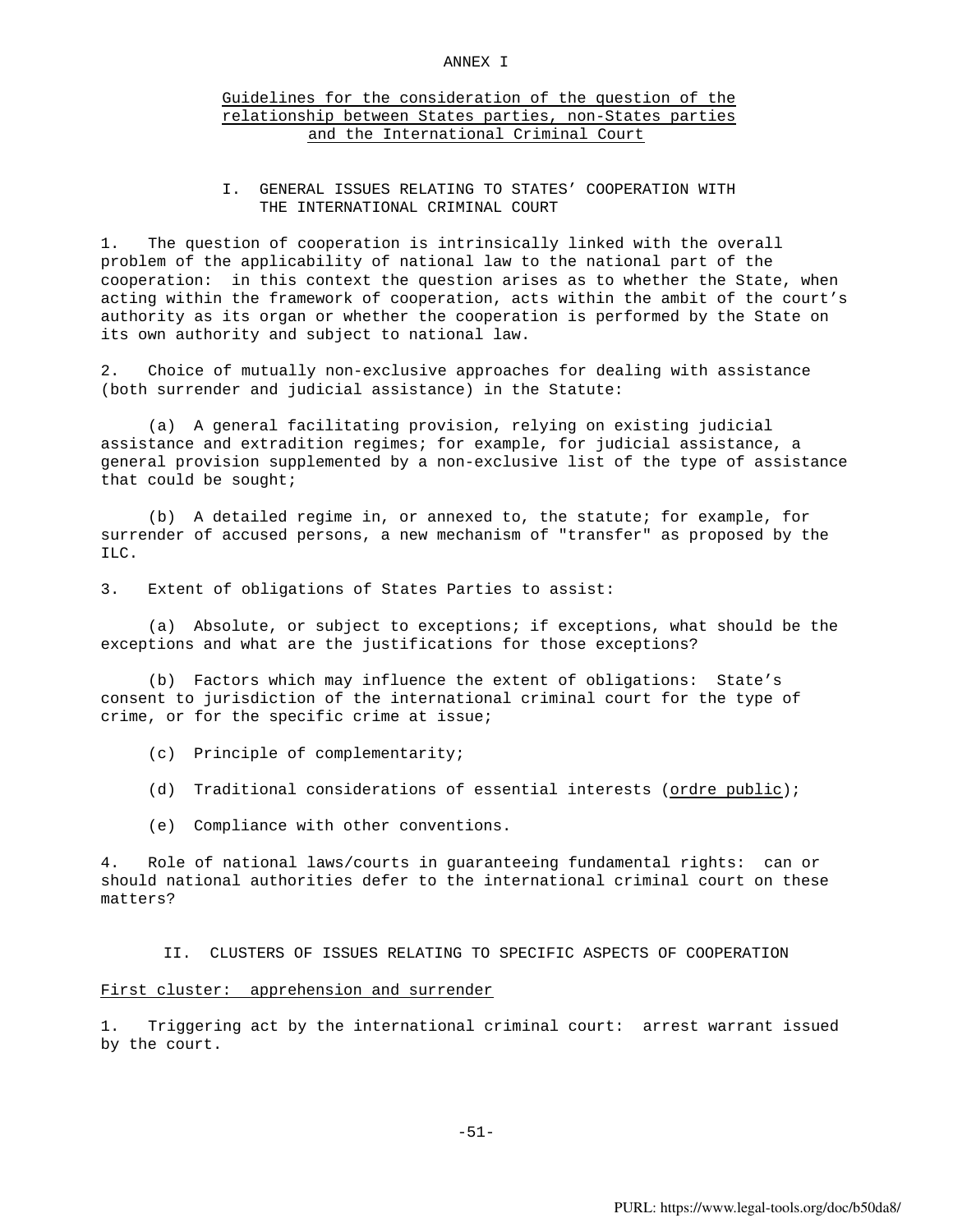Confusion created by concept of "provisional arrest" in article 28 (as compared to article 52).

The difference between pre-indictment arrest and post-indictment arrest.

Are a court arrest warrant and some form of accusation prerequisites to the apprehension of the accused by a State?

2. Request by the international criminal court for arrest of accused - form and content of the request and its communication to national authorities:

(a) For provisional arrest (art. 52); for formal request for arrest and surrender (art. 57);

(b) Extent to which detailed guidance is needed in the statute (or in an annex thereto).

3. Arrest of accused by national authorities for purposes of surrender to the international criminal court (based either on a request for provisional arrest (art. 52) or a formal request for arrest and surrender (art. 57)).

Roles of national authorities and of the international criminal court at the phase of initial arrest:

(a) Executing warrant of the court versus executing request to arrest, pursuant to national authority and laws?

(b) Applicability of national judicial proceedings [constitutional requirements/fundamental rights];

(c) Protection of the rights of the accused in connection with arrest application of the standards of the court versus national standards;

(d) Arrest of persons other than the accused.

4. Pre-surrender detention:

(a) Determined by the court (application of art. 29 to be considered) or determined by national authorities?

(b) Governed by national law, relevant international standards, or standard provided in the statute of the international criminal court?

5. The surrender decision:

(a) Role, if any of national courts or other authorities;

(b) Applicability of national judicial proceedings; in the affirmative, what legal issues may be addressed (e.g., identity of accused, whether valid court accusation and arrest warrant; crime charged is a crime within the jurisdiction of the court, legal rights of the accused concerning the request for surrender):

Different national requirements regarding sufficiency of evidence;

Relevance of dual criminality and statutes of limitation.

-52-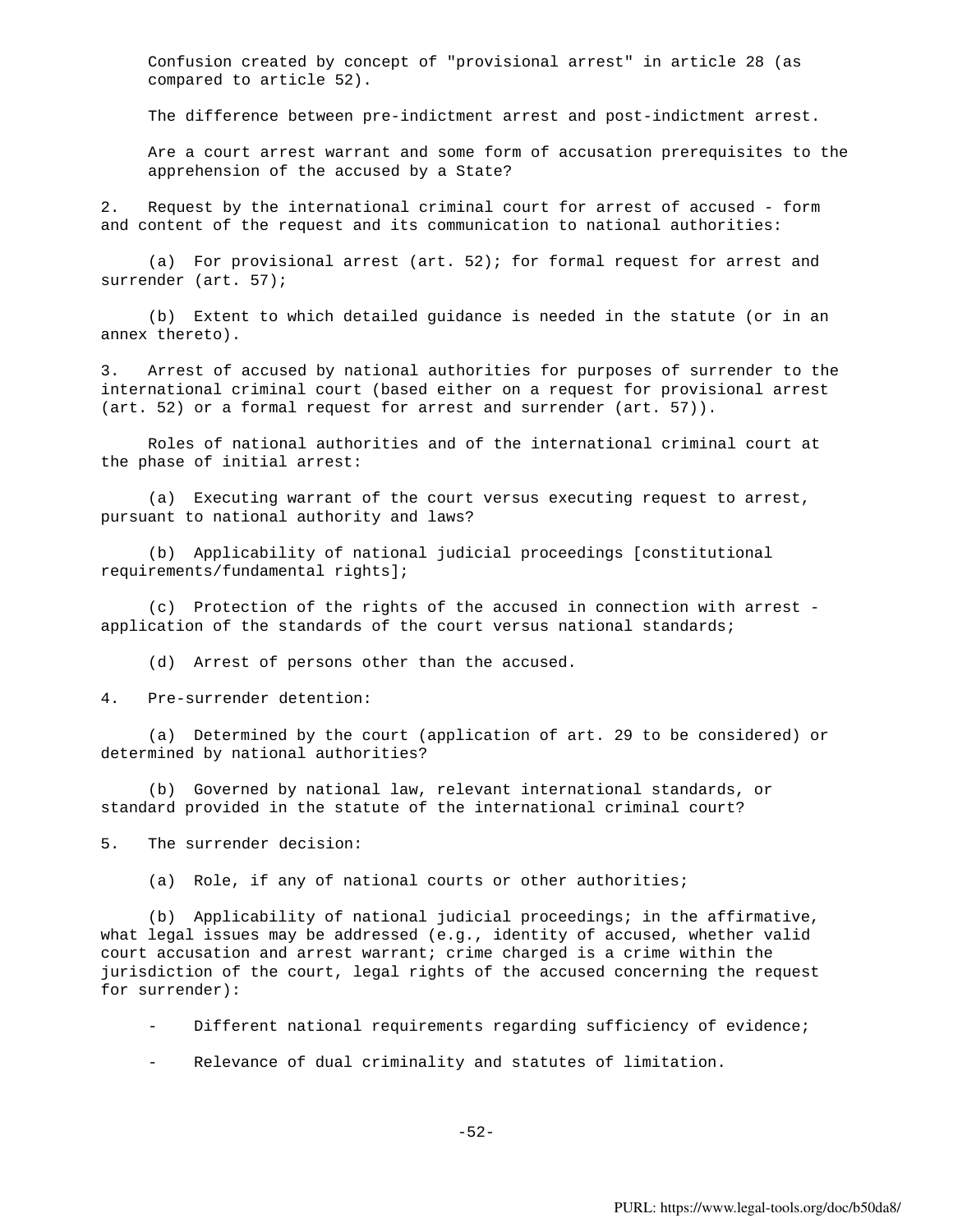(c) Application of national law, particularly issues/rights of fundamental or constitutional dimension.

6. Absolute obligation to surrender versus general obligation subject to exceptions. If exceptions, to what extent are traditional limitations on extradition appropriate in the context of the international criminal court? Some examples of traditional limitations or exceptions include:

- Non bis in idem;
- Political offence;
- Nationality of the accused;

Some examples of traditional delays include:

- Pendency of national proceedings relating to same crime;
- Deferral of surrender versus temporary surrender where accused subject to proceedings for other offence.

7. Transfer of accused to the court or to a "detaining" State acting as custodian for court pre-trial detainees:

(a) Does transfer of the accused (or the decision to surrender) occasion a shift in primary responsibility for the accused from the national authorities to the international criminal court?

(b) Which authorities are responsible for transfer?

8. Problems of transit through third States in the course of transfer of accused to the international criminal court or to a "detaining" State:

Scope of the duties of the transit State.

9. Pre-trial detention of the accused:

(a) (The text of the draft statute does not clearly distinguish between (a) detention by national authorities pending national decision to surrender and (b) detention (pre- or post-trial) by national authorities agreeing to act as custodial agent for the court - referred to here as a "detaining" State);

(b) Determined by the court (art. 29) or by "detaining" State authorities?

(c) Whether the statute of the court, other relevant international standards or national law should control;

- (d) Accused's challenges to the lawfulness of detention:
- Decided by the court (art.  $29(3)$ ) or by national authorities?
- Does recourse to the court under article 29(3) exclude accused's fundamental rights under national law to challenge in national courts the lawfulness of detention? If not, what is locus standi of the international criminal court in proceedings before a national court?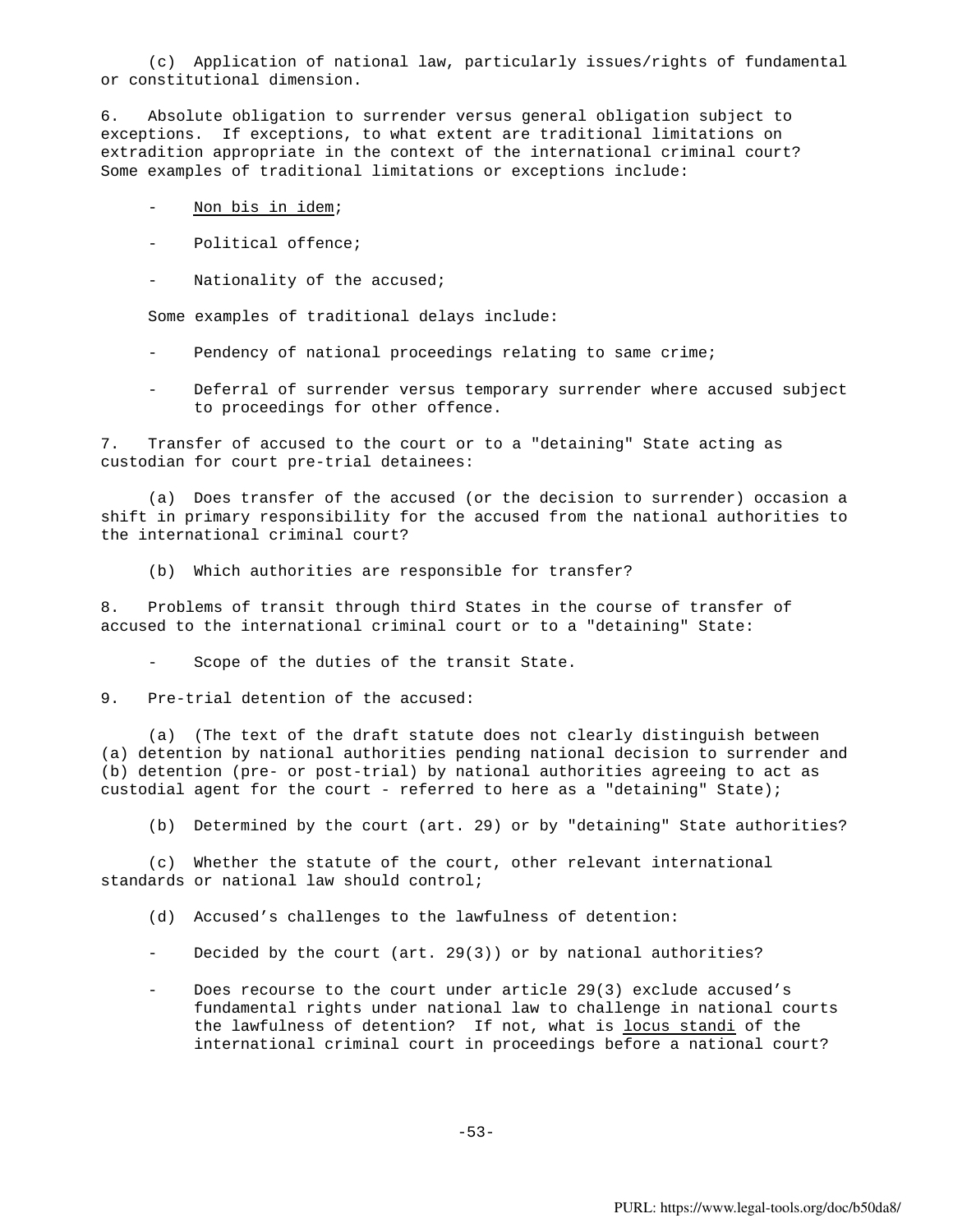#### 10. Other surrender issues:

(a) Obligations to the international criminal court versus obligations/rights under existing extradition treaties, other bilateral or multilateral arrangements, or status-of-forces agreements:

- Should the international criminal court's request be given priority (art. 53(4))?
- Should the answer to this question depend on whether a State party to the statute has consented to the jurisdiction of the court over the crime at issue?
- (b) Rule of speciality (art. 55).

#### Second cluster: judicial assistance

- 1. Judicial assistance during investigation phase (prior to the indictment)
	- Different kinds of judicial assistance (should an enumerative list be included; should a distinction be drawn between compulsory and non-compulsory measures?);
	- Should the prosecutor be entitled to carry out activities on the territory of a State other than the host State
		- On its own (such as to collect documentary and other evidence, to conduct on-site investigations);
		- On its own but subject to the consent to the State concerned;

or should the State concerned carry out those activities (in conformity with traditional practice in matters of international judicial assistance)?

- Possibility of different approaches under different circumstances;
- Examination of lawfulness of on-site activities undertaken by the prosecutor or carried out on behalf of the prosecutor by a State; sanction and compensation for unlawful acts;
- Need to clarify the relation between articles 26 and 51;
- Requirement and conditions of consent of the State concerned;
- Extent of the legal obligation to comply with a request by the international criminal court to carry out such activities:
	- Exceptions and limitations to such obligation;
	- Which States are obliged? Is the criterion consent to the jurisdiction of the court over the crime, participation in the statute or any other factor?
- Applicability of constitutional requirements or of standards of fundamental human rights to the activities of the prosecutor;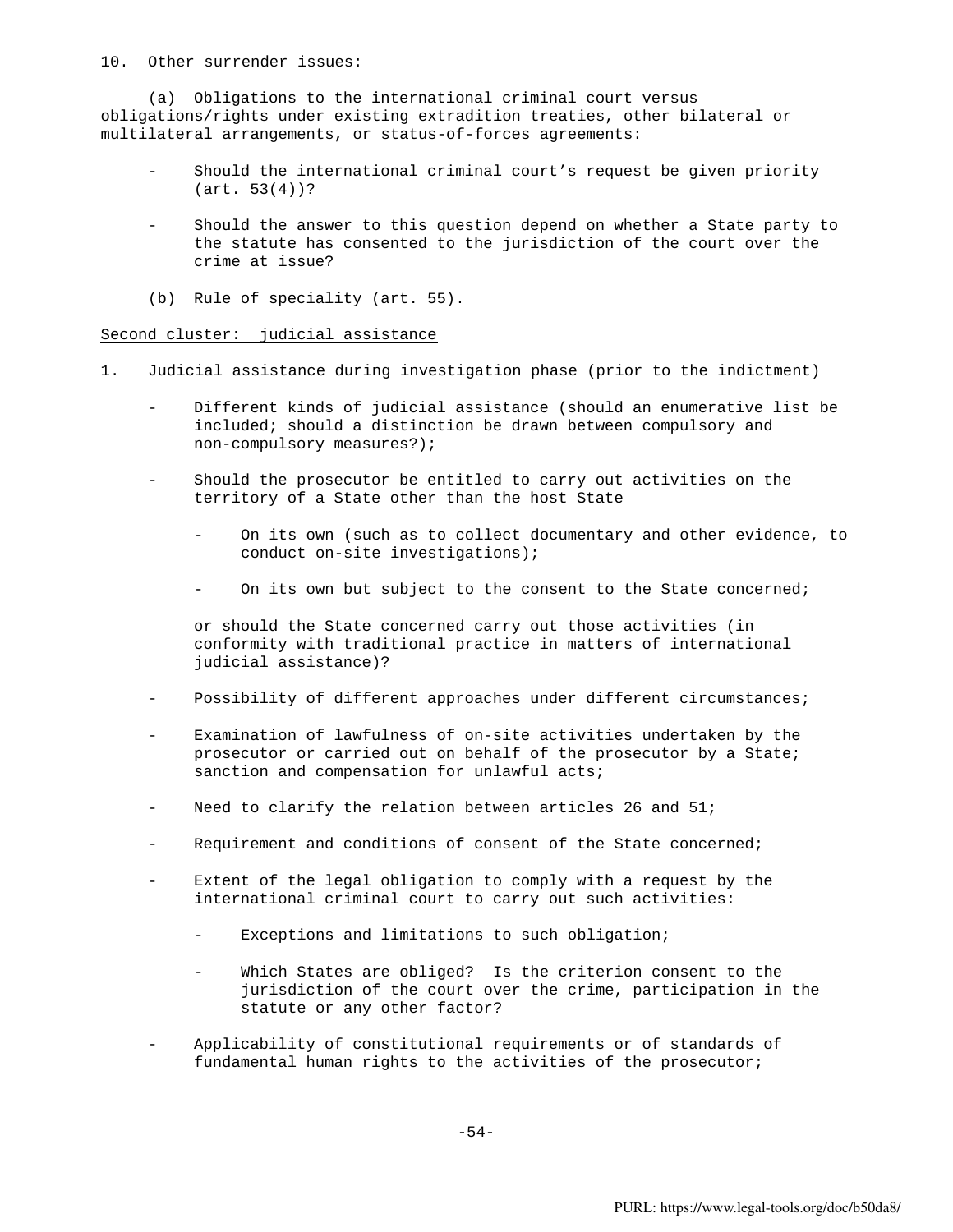- Applicability of national law and procedures;
- Possibility of ad hoc arrangements of the prosecutor with a State concerning modalities for transfer of information.
- 2. Cooperation relating to indictment (arts. 30 and 38)
	- Notification of the indictment to the suspect through national authorities;
	- Forms of assistance of States to the court to bring the indictment to the attention of the accused.
- 3. Judicial assistance during post-indictment phase and during trial (art. 38) (many of the issues described under point 1 arise in this context as well)
	- Legal effect of a request by the court under paragraph 5 (b) and  $(c)$ ; legal obligation incumbent on (which) State?
	- Legal consequences of a refusal to comply with such a request for the refusing State (impact on process?);
	- Request for cooperation made on behalf of the accused;
	- Capacity to compel attendance of witnesses (are there other alternatives?).
- 4. Provisional measures (art. 52)
	- Form and content of a request for provisional measures;
	- Legal consequences of the provisional seizure of documents and other evidence (compensation for costs incurred);
	- Which procedures are applicable to a State's measures to prevent injury to or intimidation of a witness or the destruction of evidence?
	- Legal implications of the absence of a subsequent formal request.
- 5. Speciality (art. 55)
	- Power of the international criminal court to deviate from the rule of speciality in respect of evidentiary documents and materials condition of the consent of State?
	- Power of the court to request waiver of the condition of speciality duty to comply?
- 6. Communications and documents (art. 57)
	- Form and content of communications and documents required in the context of cooperation;
	- Modern methods of communication and conditions of their use.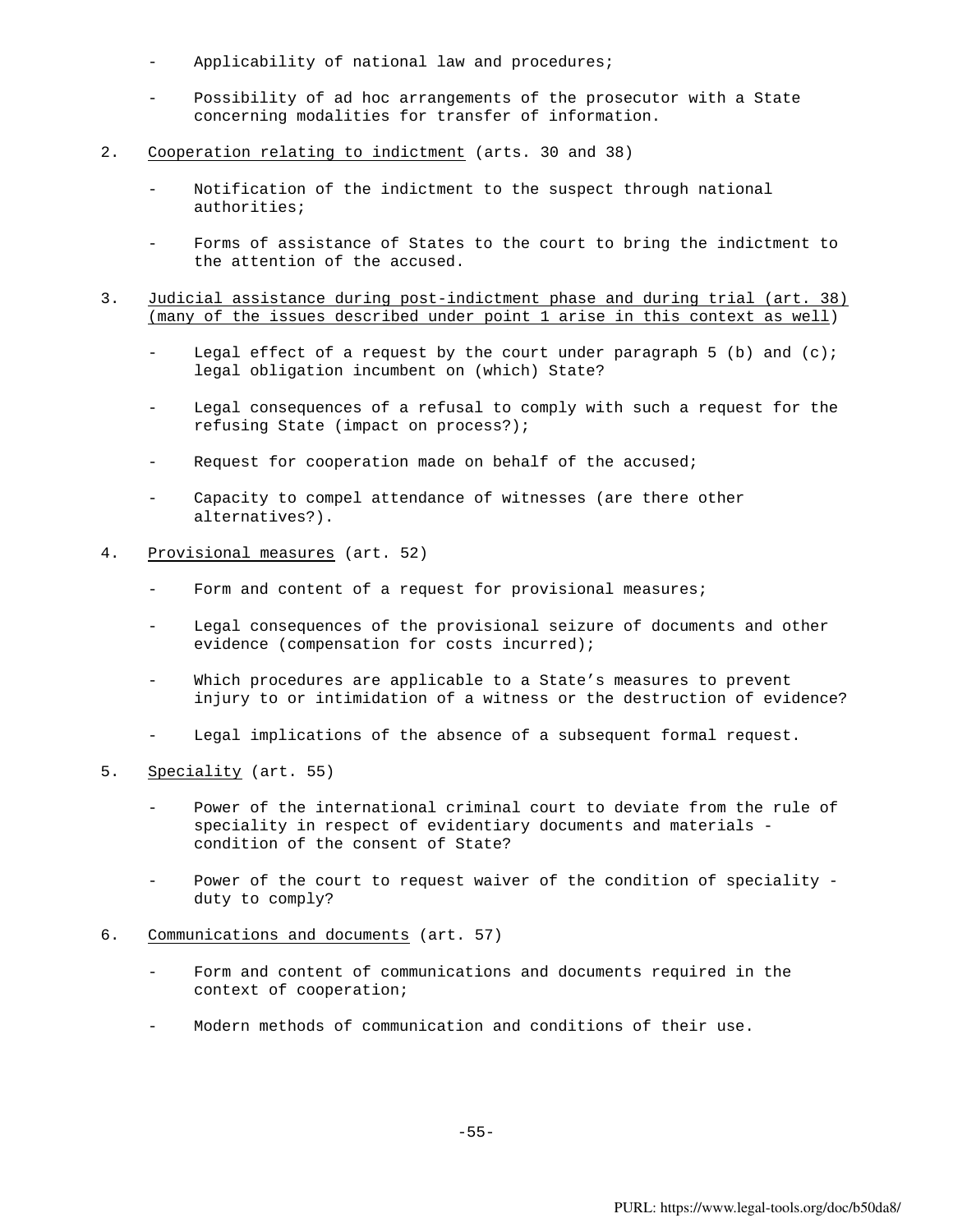# 7. Obligations

- Obligations to the court versus obligations/rights under existing extradition treaties and arrangements on judicial assistance.

#### Third cluster: recognition of judgements of the international criminal court

- Different types of judgements of the court and their impact on their recognition and implementation;
- Character of a judgement of the court qualified as a national judgement?
- Is it subject to examination through national procedures? If so, to what extent?
- Applicability of national law on recognition procedures (continued enforcement or conversion);
- Protection of the rights of third parties.

#### Fourth cluster: enforcement of sentences

- Requirement of consent of State (case-by-case or general acceptance?) (see subtopics (a) and (b) below);
- Necessary documentation (see subtopics (a) and (b) below):
- (a) Enforcement of sentences involving imprisonment:
- Imprisonment according to national law or international standards;
- Applicability of national procedure (to, for example, temporary absences);
- Status of the international criminal court in the supervision of the imprisonment;
- State's duties concerning communications between the prisoner and the international criminal court;
- National court versus international criminal court responsibility for decisions on pardon, parole and commutation of sentences;
- (b) Enforcement of sentences involving penalties other than imprisonment:
- Procedure for the enforcement of judgements (national versus internationally regulated);
- Protection of the rights of third parties;
- Asset sharing.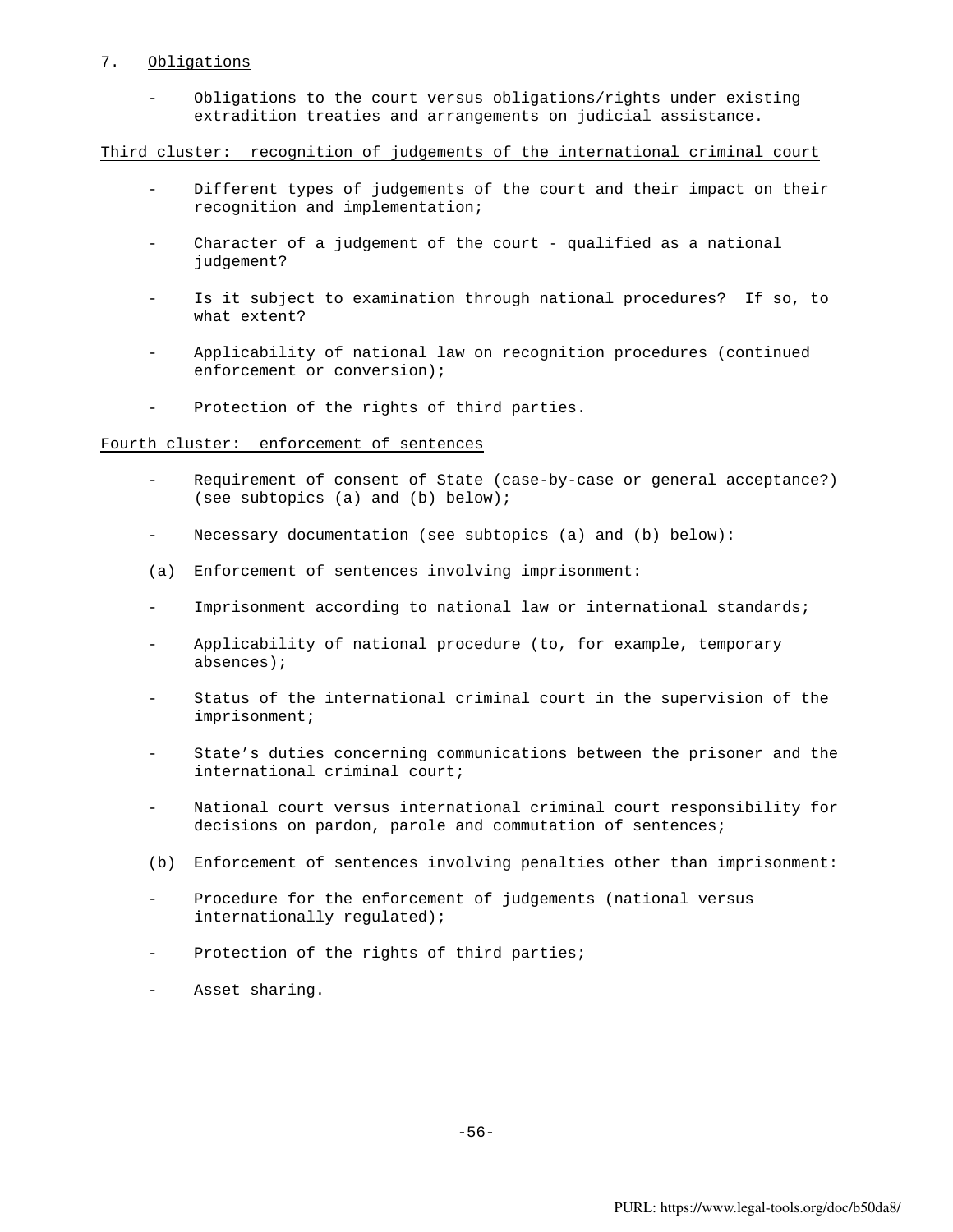# Fifth cluster: mutual recognition of judgements

# - Non bis in idem:

- As a bar to judicial assistance;
- As a bar to trial proceedings;
- Recognition by the international criminal court of other national judgements.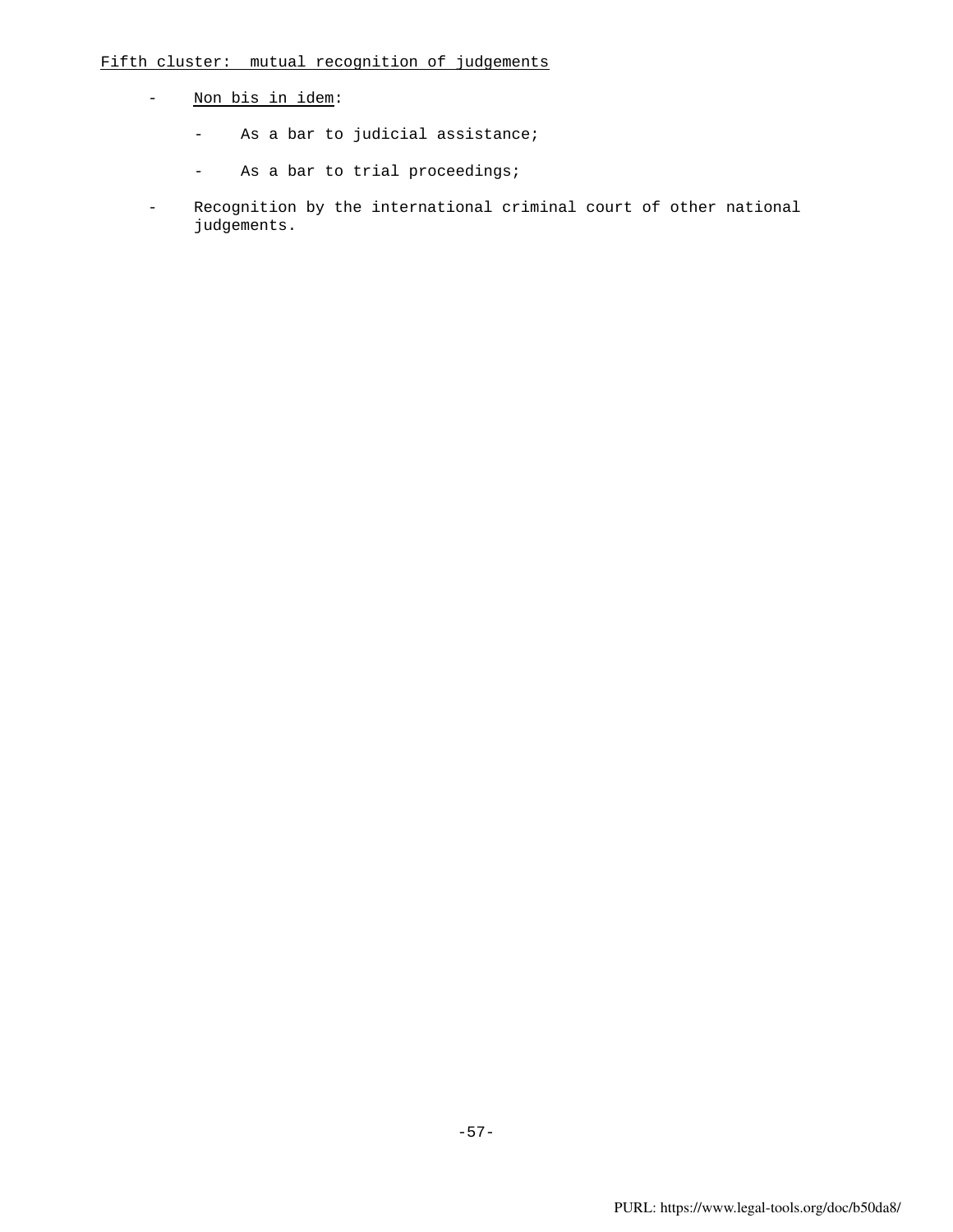#### ANNEX II

# Guidelines for consideration of the question of general principles of criminal law

The following items could be discussed under this topic

#### A. Process issues

- 1. Method of elaboration:
- By States in the statute (or in an annex thereto);
- By the international criminal court on a case-by-case basis;
- By the international criminal court as part of the rules (to be confirmed by State parties?);
- Combination (e.g., major issues determined in the statute or in an annex thereto and others left for the court to determine).
- 2. Relevance of internal law:
- Application of the law of a particular State;
- Which State?
- Reference to national law as interpretative aid;
- Particular State (which State?);
- Common principles represented within the world's legal systems.
- B. Substantive issues
	- 1. General principles:
	- Non-retroactivity;
	- Punishment by customary international criminal law;
	- Individual responsibility;
	- Irrelevance of official position;
	- Criminal liability of corporations?
	- Appropriateness of statutes of limitations.
	- 2. Actus reus:
	- Act or omission;
	- Causation and accountability.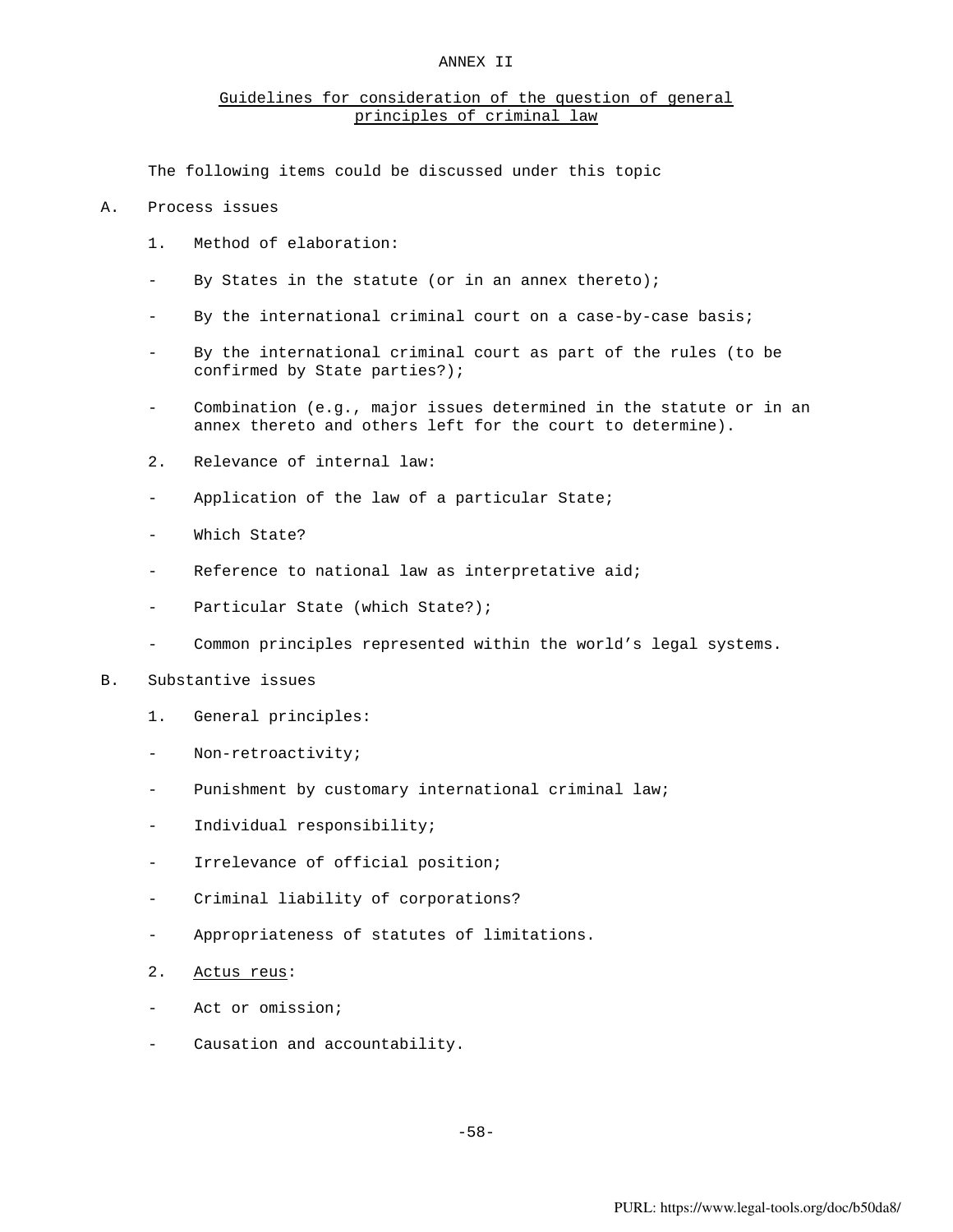- 3. Mens rea:
- Intention (culpa, dolus/intentionally, knowingly, recklessly/dolus eventualis, gross negligence);
- General intention specific intention? (motives);
- Age of responsibility.
- 4. Other types of responsibility:
- Solicitation/incitement;
- Attempts;
- Conspiracy/complot;
- Aiding and abetting;
- Accessory;
- Complicity;
- Command responsibility/responsibility of superiors for acts of subordinate.
- 5. Defences:
	- (a) Negation of liability:
	- Error of law?
	- Error of fact?
	- Diminished mental capacity:
		- To stand trial

Regarding liability;

- (b) Excuses and justification:
- Self-defence;
- Defence of others;
- Defence of property?
- Necessity;
- Lesser of evils;
- Duress/coercion/force majeure;
- Superior orders;
- Law enforcement/other authority to maintain order;